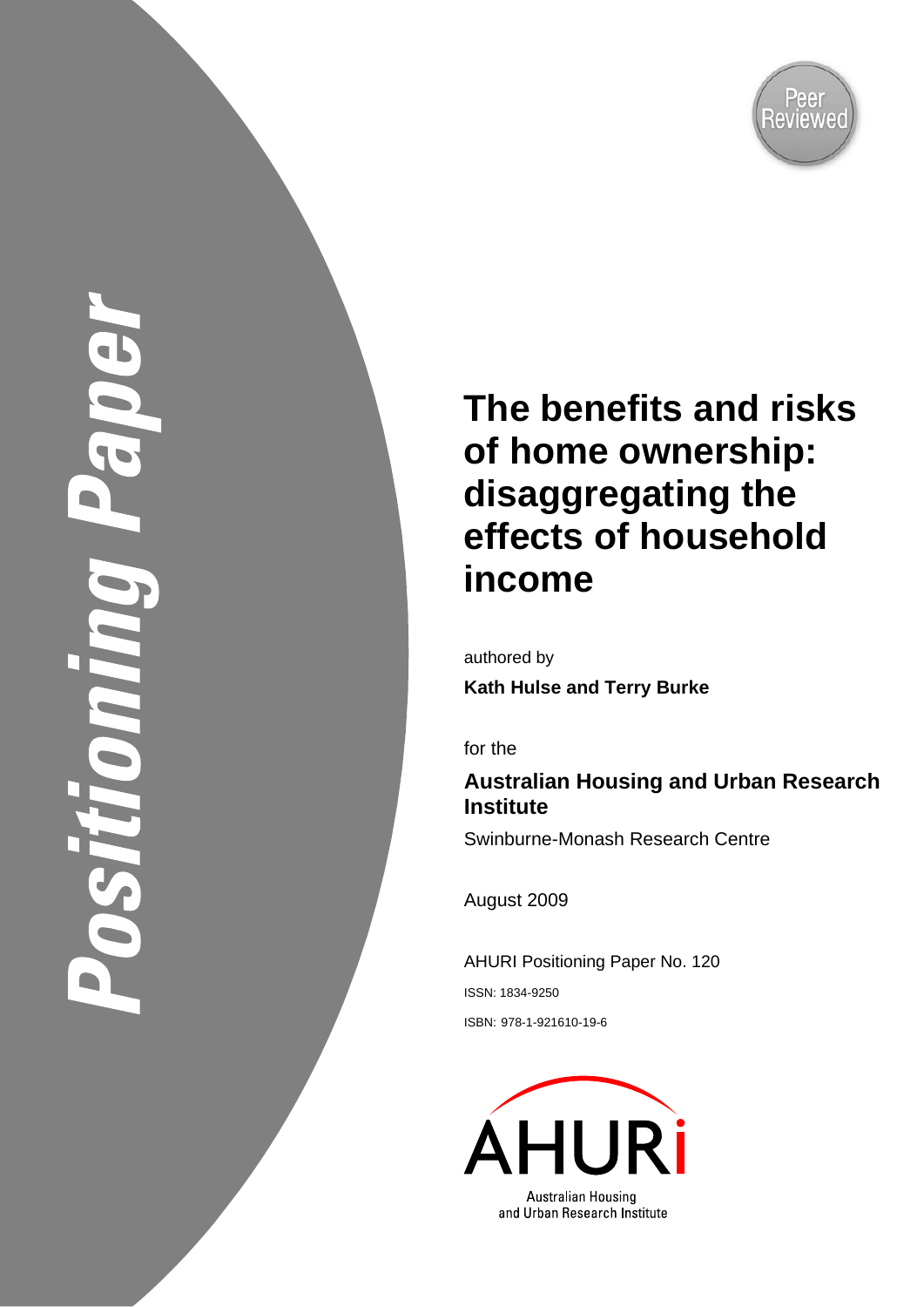#### **ACKNOWLEDGEMENTS**

This material was produced with funding from the Australian Government and the Australian States and Territories. AHURI Ltd gratefully acknowledges the financial and other support it has received from the Australian, State and Territory governments, without which this work would not have been possible.

AHURI comprises a network of fourteen universities clustered into seven Research Centres across Australia. Research Centre contributions, both financial and in-kind, have made the completion of this report possible.

#### **DISCLAIMER**

AHURI Ltd is an independent, non-political body which has supported this project as part of its programme of research into housing and urban development, which it hopes will be of value to policy-makers, researchers, industry and communities. The opinions in this publication reflect the views of the authors and do not necessarily reflect those of AHURI Ltd, its Board or its funding organisations. No responsibility is accepted by AHURI Ltd or its Board or its funders for the accuracy or omission of any statement, opinion, advice or information in this publication.

#### **AHURI POSITIONING PAPER SERIES**

AHURI Positioning Papers is a refereed series presenting the preliminary findings of original research to a diverse readership of policy makers, researchers and practitioners.

#### **PEER REVIEW STATEMENT**

An objective assessment of all reports published in the AHURI Final Report Series by carefully selected experts in the field ensures that material of the highest quality is published. The AHURI Final Report Series employs a double-blind peer review of the full Final Report – where anonymity is strictly observed between authors and referees.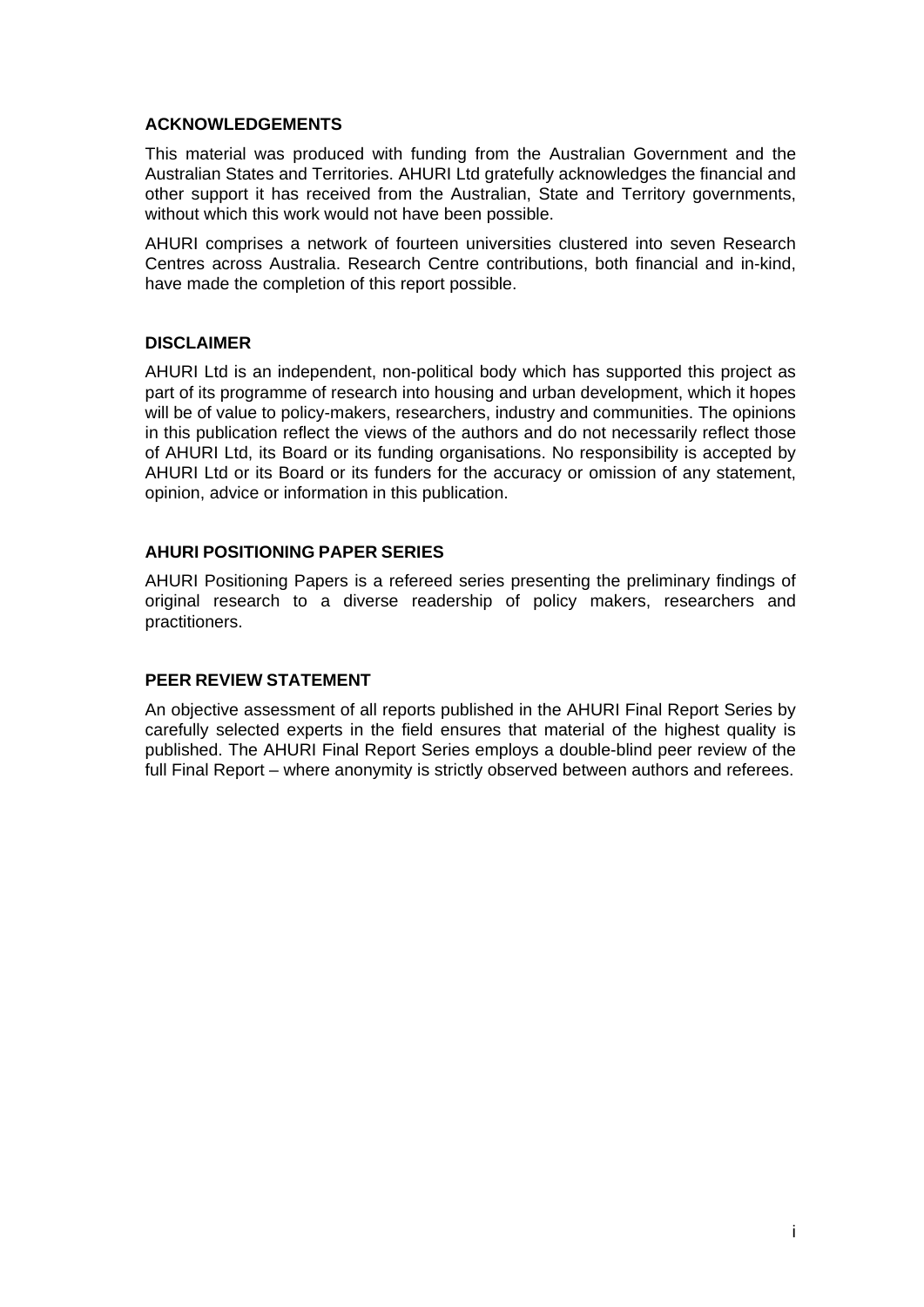# <span id="page-2-0"></span>**CONTENTS**

| 1              |       |                                                                   |  |  |  |
|----------------|-------|-------------------------------------------------------------------|--|--|--|
| 2              |       | THE AUSTRALIAN POLICY CONTEXT AND RECENT INTERNATIONAL            |  |  |  |
| 2.1            |       |                                                                   |  |  |  |
|                | 2.1.1 | Assisting lower income households into home ownership  4          |  |  |  |
|                | 2.1.2 |                                                                   |  |  |  |
|                | 2.1.3 |                                                                   |  |  |  |
|                | 2.1.4 |                                                                   |  |  |  |
|                |       |                                                                   |  |  |  |
|                | 2.2.1 |                                                                   |  |  |  |
|                | 2.2.2 |                                                                   |  |  |  |
|                | 2.2.3 |                                                                   |  |  |  |
|                | 224   |                                                                   |  |  |  |
|                |       |                                                                   |  |  |  |
| 3              |       |                                                                   |  |  |  |
| 3.1            |       |                                                                   |  |  |  |
|                |       |                                                                   |  |  |  |
|                | 3.2.1 |                                                                   |  |  |  |
|                | 3.2.2 |                                                                   |  |  |  |
|                | 3.2.3 |                                                                   |  |  |  |
| 4              |       |                                                                   |  |  |  |
| 4.1            |       |                                                                   |  |  |  |
|                | 4.1.1 |                                                                   |  |  |  |
|                | 4.1.2 |                                                                   |  |  |  |
|                |       |                                                                   |  |  |  |
|                |       |                                                                   |  |  |  |
|                |       |                                                                   |  |  |  |
| 5              |       |                                                                   |  |  |  |
| 6              |       |                                                                   |  |  |  |
|                |       | APPENDIX A: NOTES ON SECONDARY DATA SETS USED IN THE RESEARCH. 39 |  |  |  |
| A <sub>1</sub> |       |                                                                   |  |  |  |
|                |       |                                                                   |  |  |  |
|                |       |                                                                   |  |  |  |
|                |       |                                                                   |  |  |  |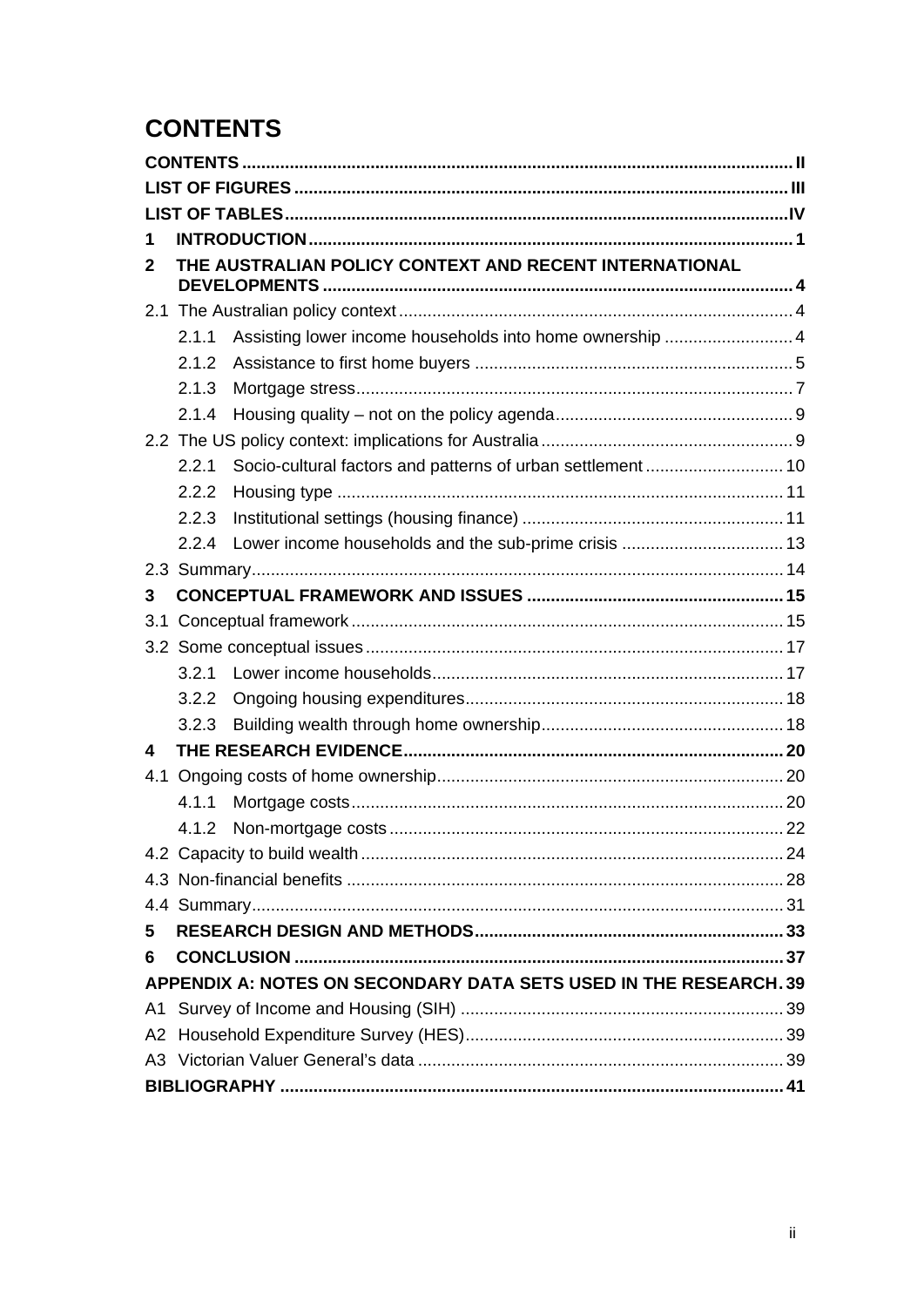# <span id="page-3-0"></span>**LIST OF FIGURES**

Figure 1: Ongoing expenditures associated with home ownership............................... 18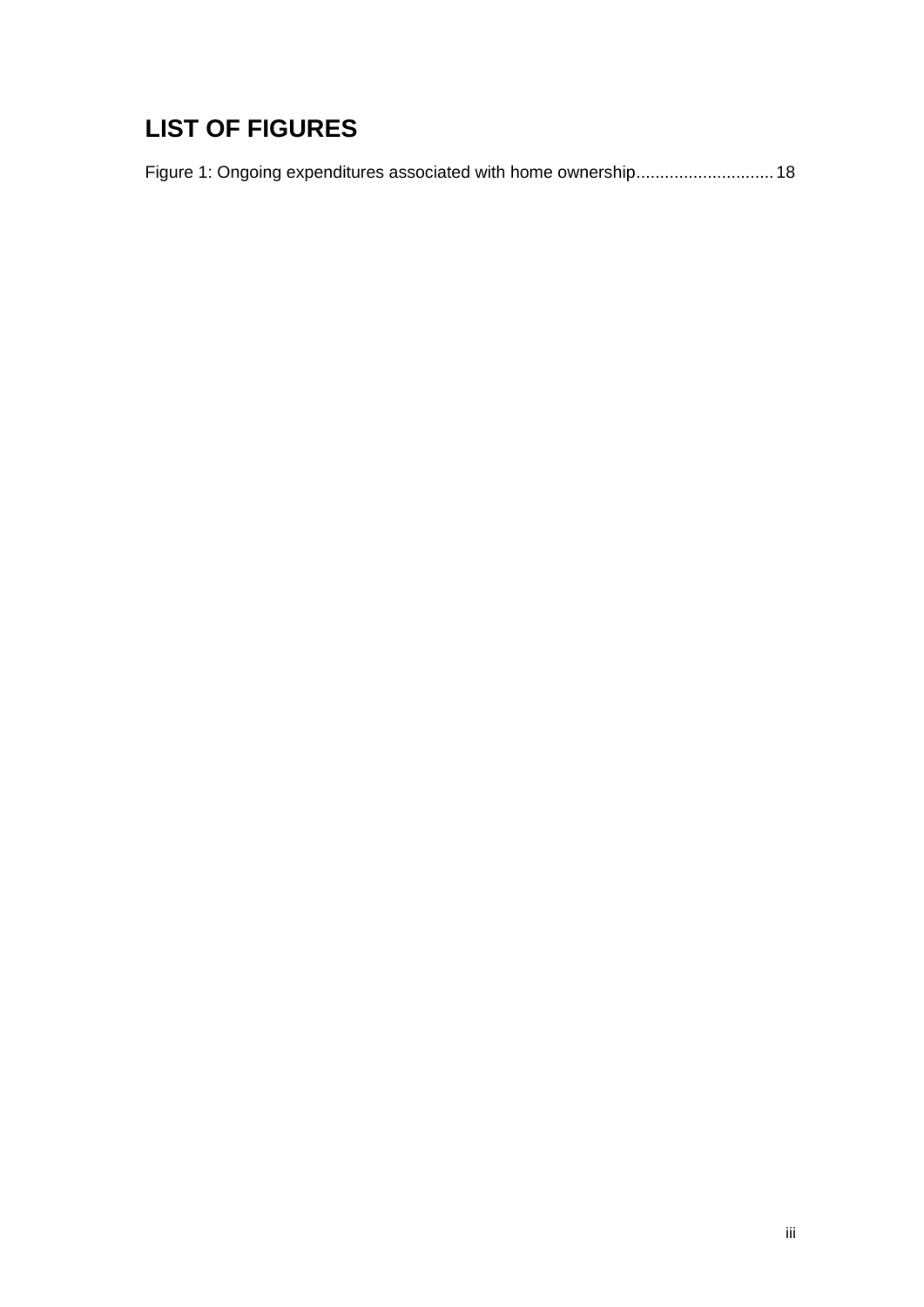# <span id="page-4-0"></span>**LIST OF TABLES**

| Table 1: Projected benefits of home ownership by type and scale from review of   |
|----------------------------------------------------------------------------------|
| Table 2: Projected benefits and potential risks for lower income home owners  16 |
|                                                                                  |
| Table 4: Some approaches to measuring the effect of home ownership on wealth     |
|                                                                                  |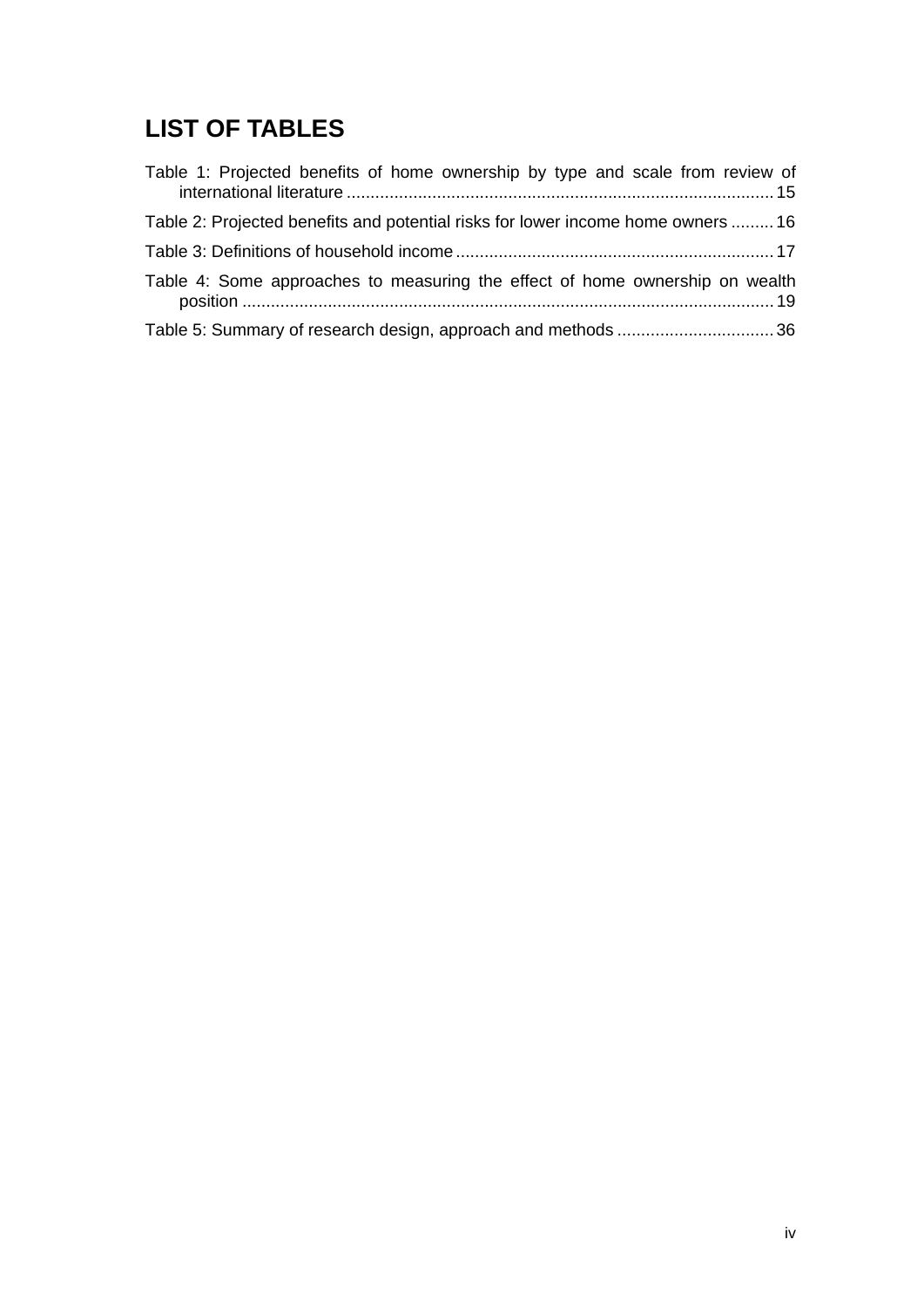# <span id="page-5-0"></span>**1 INTRODUCTION**

Australia is characterised as a 'home ownership society' in which it is usually taken for granted that home ownership<sup>[1](#page-5-1)</sup> has multiple advantages – social, political, economic and cultural – which apply at different scales, including households, local communities and the broader economy and society. Assumptions about its multiple and layered benefits underlie both housing policies and broader public policy settings. Internationally, while there is a 'voluminous' literature on the benefits of home ownership generally (Gramlich 2007), there is rather less research into its potential risks and the extent to which benefits and risks may be experienced differentially by households on different levels of income.

There are many projected benefits of home ownership, both financial and nonfinancial. In terms of financial benefits, households who own their own homes may enjoy lower real housing costs over their life course, which is particularly important in older age when income is reduced (Castles 1998; Kemeny 2005; Dewilde and Raeymaeckers 2008). They may build wealth through saving for a deposit and paying off a mortgage, constituting a form of forced savings which, with the expectation of housing price increases over time, builds up housing equity (Boehm and Schlottmann 2004; Burbidge 2000; Badcock and Beer 2000). Wealth accumulated as housing equity may be drawn down in older age and/or transferred to the next generation (Helderman and Mulder 2007; Yates and Kendig 2008). Home ownership is also closely connected with the idea of home and family, providing non-financial benefits such as greater security, control, privacy, freedom from surveillance and autonomy (Saunders 1990; Dupuis and Thorns 1998). These are thought to be associated with a wide range of social outcomes including improved mental and physical health, better educational outcomes for children, lower rates of poverty among older home owners, safer and more stable neighbourhoods, inclusive and cohesive residential areas, and a more active and responsible citizenry (Bridge et al. 2003; Rohe, Quercia and Van Zandt 2007).

Home ownership also carries risks for households. For the most part, these have been seen as temporary and financial, predominantly affecting younger and more recent home buyers whose mortgage payments may exceed established affordability benchmarks, particularly if they are on lower incomes (Yates and Milligan 2007; Wood and Ong 2009). Internationally, research generated in times of economic recession has suggested that some households who purchase homes may also risk psychological stress to the detriment of their health and wellbeing, and that of their children, if they accumulate mortgage arrears, face repossession of their homes or end up with mortgages greater than the value of their property (Nettleton and Burrows 1998, 2000; Ford, Burrows and Nettleton 2001; Cairney and Boyle 2004). Some of these problems stem from disruptive life events which can occur at any age, such as family breakdown and household dissolution, but there is increasing recognition that home ownership, particularly during the earlier years of purchase, involves risks attributable to structural factors such as the effects of labour force restructuring, volatility in house prices, and credit risks such as variable interest rates (Ford and Wilcox 2005; Burke and Pinnegar 2007). The risks faced by households may lead to broader economic and social consequences, such as depressed neighbourhoods, widespread social dislocation and economic recession, as indicated by the consequences of the sub-prime crisis in the US.

<span id="page-5-1"></span>THE TERM THE TERM THE TERM THE TERM THE TERM THE THE THOUSE THE THOUSE THE THOUSE THOUSE THE THOUSE THOUSE WHO<br>THE USE the term 'home ownership' in this report to refer to owner occupation, that is, households who own the home they usually live in.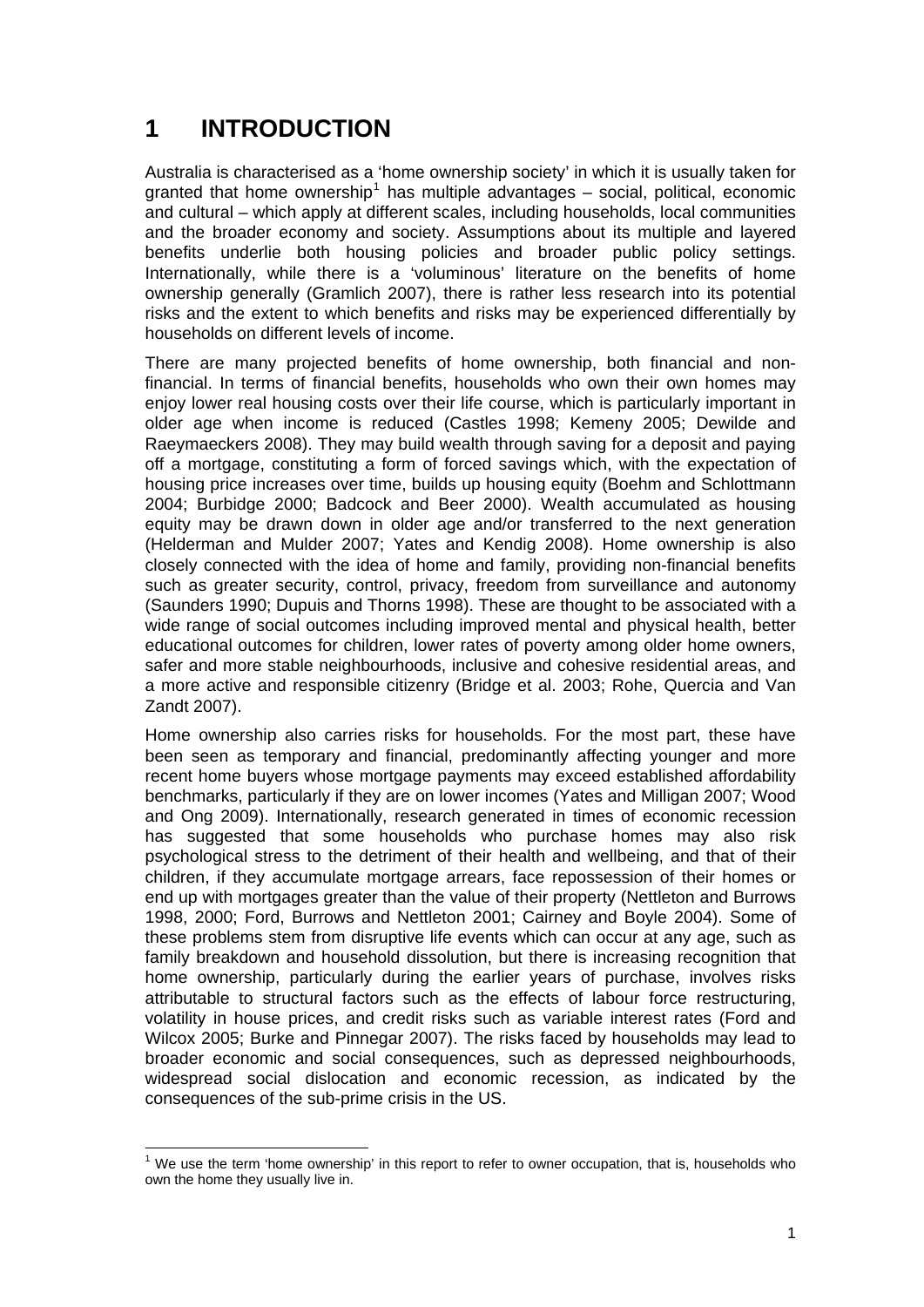This Positioning Paper is the first report from a project which seeks to add to the research evidence base on the financial and non-financial outcomes of home ownership for households. There are many gaps in the research into households' experiences after they enter home ownership, compared with extensive research into the barriers to entry into home ownership. Where research has been conducted, it falls primarily within a debate about 'housing affordability' in which the emphasis is on mortgage repayment costs as a percentage of household income (e.g. Yates and Milligan 2007). There is less recent research which attempts to assess the benefits and risks of home ownership for households on different levels of household income or for those who purchase in different types of areas. The project is investigating some of the benefits and associated risks for households on lower incomes, defined as the lowest two-household income quintiles (lowest  $40\%$ ),<sup>[2](#page-6-0)</sup> relative to those on middle and higher incomes. There are many avenues open for investigation, but this study addresses three important gaps in the research:

Firstly, there is very little research into the type and level of ongoing expenditures associated with home ownership such as council and water rates, body corporate/owners' corporation fees, building insurance and repairs/maintenance. As indicated above, the focus has been on the ability of households to make regular mortgage repayments, in particular for those with incomes in the lowest 40 per cent. We do not know how these ongoing payments add to ongoing housing costs and the extent to which they add to the risks faced by lower income home owners relative to those on middle and higher incomes. Further, there is little research into how such ongoing costs have changed over time.

Secondly, while there has been some Australian research into the effects of home ownership on various measures of housing-related wealth disaggregated on a spatial basis (e.g. King 1989, 1990; Badcock 1990, 1994; Burbidge 2000), none of this has been recent. Research based on data to the early 1990s suggests that whether home ownership builds household wealth depends on a number of factors including house price fluctuations, timing and location of purchase, and levels of household incomes. It is timely to re-examine the extent to which household income is associated with wealth creation through housing after some dramatic changes in housing markets over the last 15 years, including the spatial dimensions of this issue. In particular, we ask whether lower income households are able to increase their wealth through home ownership to the same degree as middle and higher income households.

Thirdly, recent Australian qualitative research suggests that some lower income households experience stress, insecurity and lack of control which may negate the projected psycho-social benefits of home ownership and potentially limit broader social outcomes (Burke and Pinnegar 2007). This appears to accord with some international evidence. We investigate in depth whether this is the case and to what extent purchase in different types of areas may be important in affecting the nonfinancial benefits and risks of home ownership.

The overall aim of the project is thus to investigate whether, and to what extent, the benefits and risks of home ownership are experienced differentially by Australian households with different levels of income, in particular by lower income households (bottom 40%) compared to households in the middle-higher income range (highest 60%) The study centres on households who are already home owners, including those who have outstanding loans secured against their property (purchasers) and those who have not (outright owners). Unlike much of the research into housing

<span id="page-6-0"></span>**EXECUTE:**<br><sup>2</sup> There are a number of important conceptual issues associated with using household income quintiles which we discuss in Section 3.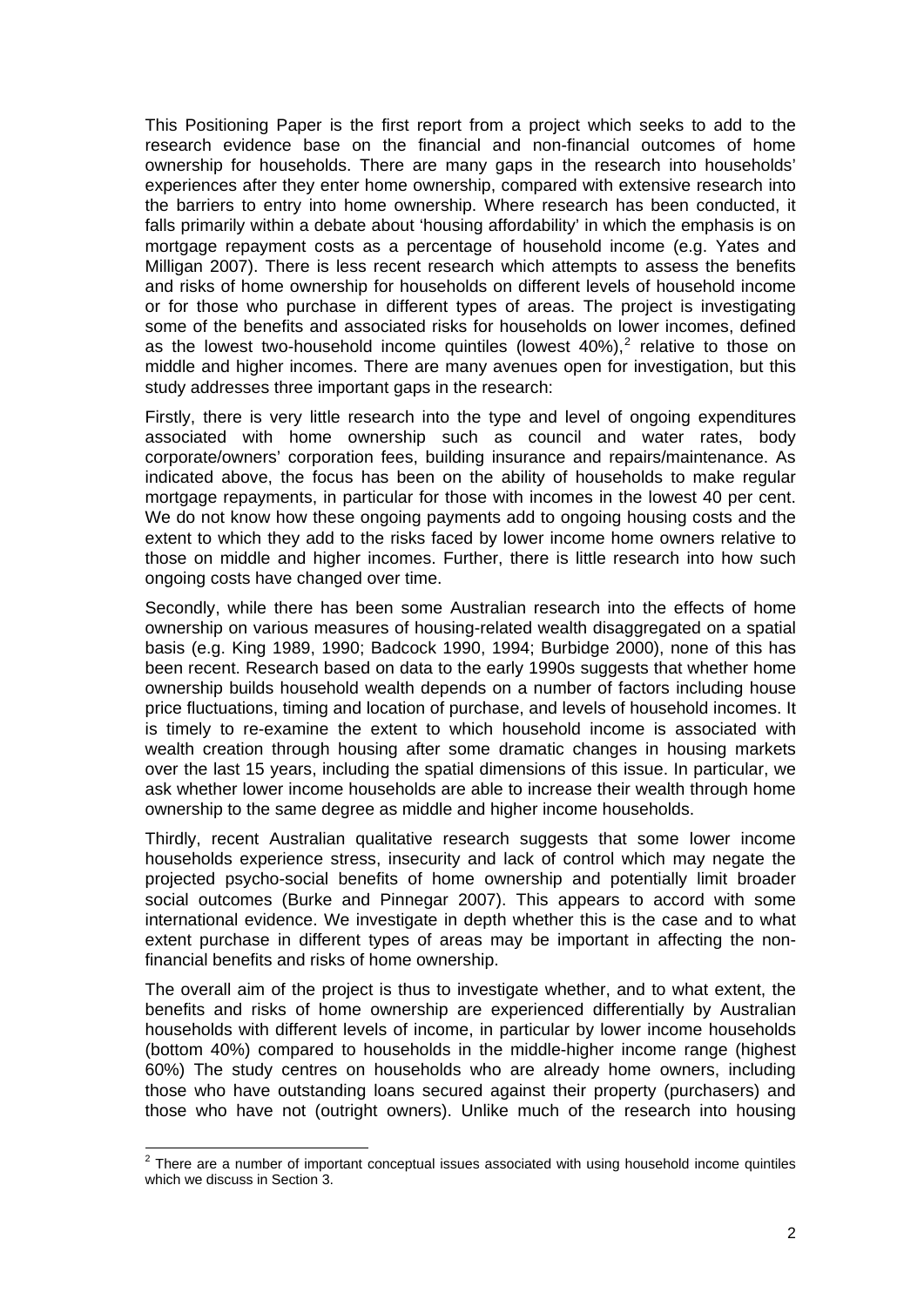affordability, it is not the purpose of this study to compare the benefits and risks of home ownership for households on lower incomes compared to renters on similar household incomes.

The three research questions are:

- 1. What differences are there in the financial benefits and risks of owner occupation in terms of ongoing expenditures for households on lower incomes compared to middle-higher income households?
- 2. To what extent and how do lower income households build wealth through home ownership compared to middle-higher income households, taking into account the affordability of housing in particular locations and changes in housing markets over time?
- 3. How do lower income home purchasers experience the non-financial benefits and risks of home ownership in different types of residential location?

This Positioning Paper proceeds as follows.

**Chapter 2** outlines the policy context for the project in Australia. It also makes comparison with the US policy context in view of the scale and significance of problems facing lower income home purchasers in that country.

**Chapter 3** sets out the conceptual framework for the research and development of the research questions.

**Chapter 4** examines the Australian and international literature pertinent to the three research questions.

**Chapter 5** details the research design and research methods.

**Appendix A** presents some notes on the secondary data sets used in the research.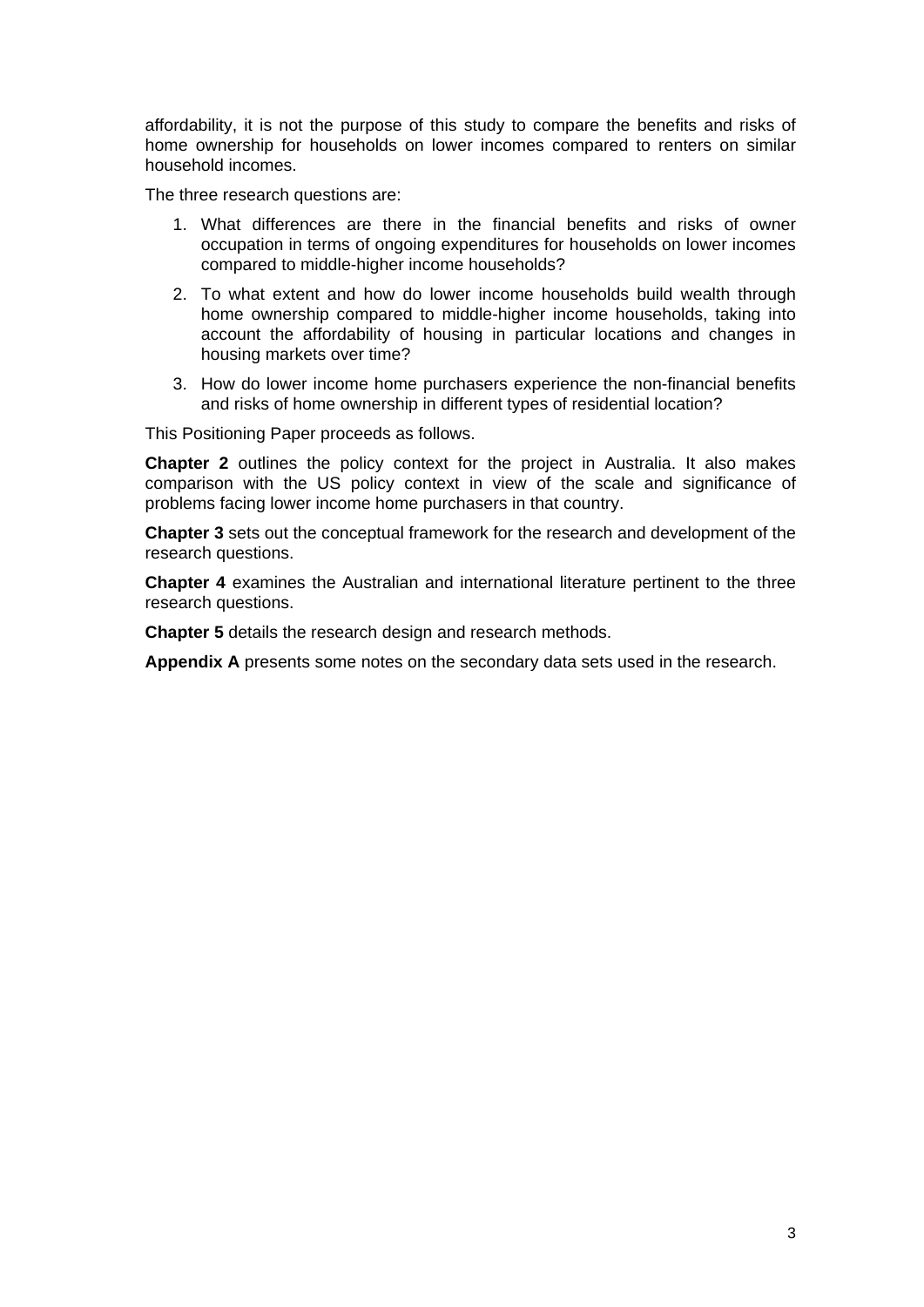# <span id="page-8-0"></span>**2 THE AUSTRALIAN POLICY CONTEXT AND RECENT INTERNATIONAL DEVELOPMENTS**

This chapter outlines the context for policy debates about home ownership in Australia since the early 1990s. It discusses three main policy themes: enabling transitions into home ownership for lower income households, assisting first home buyers, and responses to mortgage stress. The housing policy landscape around the world has been changed by the US sub-prime crisis, which began with difficulties experienced by lower income home purchasers. The second part of the chapter outlines the US policy context for three reasons: to enable a better understanding of some of the risks associated with home ownership for lower income households based on the US experience, to assess whether these risks are likely to be replicated in the Australian context, and to provide essential context for understanding the research evidence base about lower income households and home ownership, much of which emanates from the US and which we review in Chapter 3.

## **2.1 The Australian policy context**

In the early 1990s there was fundamental change in Australian housing policy with the elimination of the explicit measures to promote home ownership which had characterised most of the post-war period (Yates 1997: 265). Such policies had included, at various times, discounted/controlled interest rates for home mortgages, cash grants to first home buyers, sales of public housing to sitting tenants and, in some jurisdictions, development of 'affordable' lots by state land development organisations. Governments no longer saw it as their role to assist the 'marginal would-be home owner' in purchasing a home (Berry et al. 1999: 116), although they continued to provide tax advantages for those who were already owners, most notably through full exemption from payment of capital gains tax on the sale of owner occupied housing. There were a number of reasons for this change in housing policy, including greater availability of mortgage funds in the private market following deregulation of financial institutions in the 1980s. This enabled the liberalisation of credit for home purchase, with households able to take out larger loans with a lower deposit than had traditionally been the case (Schwartz et al. 2006).

Since the early 1990s, there have been three key concerns that have defined housing policy in relation to home ownership in Australia: improving pathways into home ownership for lower income households including social housing applicants and tenants on modest incomes; stimulating the demand for housing, in particular new housing, through subsidies to first home buyers; and a concern about households dropping out of home ownership due to mortgage stress. We consider each of these below.

### *2.1.1 Assisting lower income households into home ownership*

Withdrawal of governments from housing policies to assist lower income households to buy their own homes was also in part a reaction to problems associated with state government sponsored schemes in the late 1980s and early 1990s in New South Wales and Victoria, which were intended to assist households on public housing waiting lists to buy their own home. Although these schemes differed, they involved mortgage instruments that were unfamiliar to Australian households: 'low start' loans in which repayments were set low initially but were to increase over time as wages increased, in an attempt to redistribute repayments over the life course in line with changing circumstances.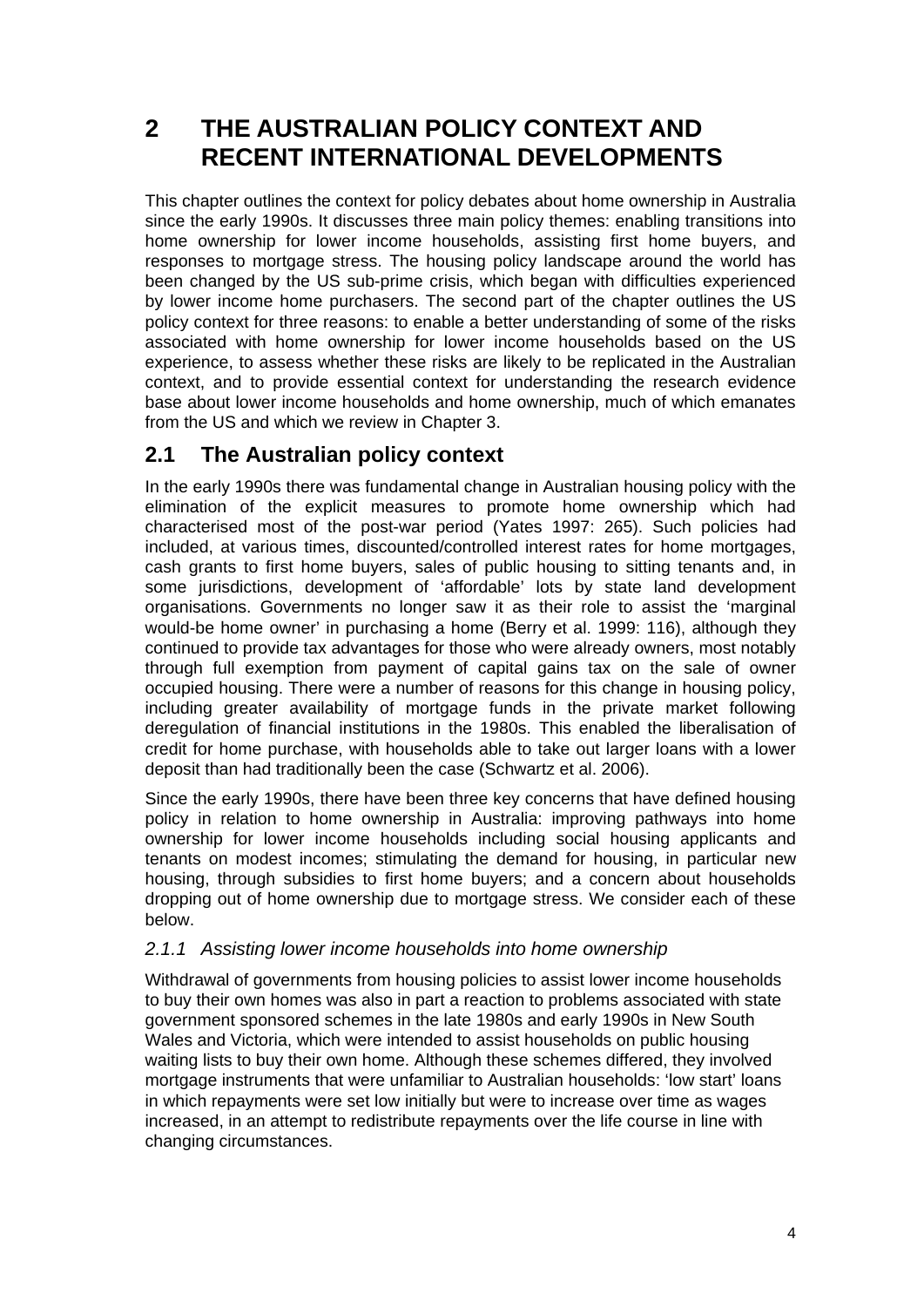<span id="page-9-0"></span>While some benefits were reported for households who otherwise would never have been able to access conventional loans (Wulff 1990, 1992), the schemes ran into difficulties due to economic and housing market volatility and failure to communicate to lower income households the risks associated with non-standard mortgage instruments developed as a consequence of financing arrangements. In the late 1980s and early 1990s interest rates rose sharply then fell. Subsequently, in the recession of the early 1990s, wage rises were lower than expected, levels of unemployment were higher and house prices declined in many markets. The combination of these factors meant that a minority of households faced difficulties in meeting repayments which increased over time, amounts outstanding ballooned, and falling house prices meant that households owed more than their properties were worth if they wanted to sell. In the context of the New South Wales scheme this has been termed 'the other subprime crisis' (Ferris 2008). The NSW HomeFund scheme was restructured in 1993 and in Victoria there are still cases before the courts relating to the Capital Indexed Loan (CAPIL) scheme.

Not all such schemes failed, and the Keystart scheme in Western Australia, which started in 1989, has assisted 57,000 households to purchase homes<sup>[3](#page-9-1)</sup> (Manton 2000). This is targeted at households on 'low to moderate income and those with minimal deposits' (authors' italics) (Keystart Housing Scheme Trust 2005). This scheme was converted to a variable interest rate early, thus avoiding the problem of households' lack of understanding of the implications of alternative mortgage instruments. The states and territories have also developed, or are in the process of developing, some shared equity and shared ownership products, but these are generally on quite a small scale and for specific purposes. For example, the Goodstart shared equity loan scheme in Western Australia enables public housing tenants to buy their current rental property or an alternative one, and other households to buy refurbished ex-rental properties as part of the redevelopment of selected, older public housing estates. $4$  It is not our purpose here to review these schemes and their effectiveness since AHURI Project 70541, which complements this study, is reviewing home ownership support programs for lower income households in Australia including 'the design, remit and objectives of current and earlier programs'.<sup>[5](#page-9-3)</sup>

#### *2.1.2 Assistance to first home buyers*

From 2000 to 2008, the policy context in Australia centred on responses to a historically low percentage of first home buyers in the housing market. There were two related issues: the challenge of enabling younger households to access home ownership in an environment of sharply increasing housing prices, and a desire to ensure additional demand for (new) housing to sustain the development and construction industries and to deliver broader economic benefits, even before the global finance crisis of 2008.

There is strong political and public support in Australia for addressing the difficulties faced by younger households in buying their first home in the high priced metropolitan housing markets. This has been allied with a concern that, if they are unable to buy, rates of home ownership will decline, as in New Zealand. The Prime Minister's Task Force on Home Ownership in 2003 was a response to the housing affordability problems experienced by first home buyers. It clearly distinguished between shortterm problems related to stage in life cycle and long-term problems due to lack of

<sup>&</sup>lt;sup>3</sup> Source: <http://www.housing.wa.gov.au/key/about-keystart.htm>l<br><sup>4</sup> Information logilat, http://www.kovatert.com.ou/key/documente/

<span id="page-9-2"></span><span id="page-9-1"></span><sup>&</sup>lt;sup>4</sup> Information leaflet, <http://www.keystart.com.au/key/documents/Goodstartbrochureoct06.pdf>.

<span id="page-9-3"></span>Description of AHURI Project 70541, [http://www.ahuri.edu.au/publications/projects/p70541/.](http://www.ahuri.edu.au/publications/projects/p70541/)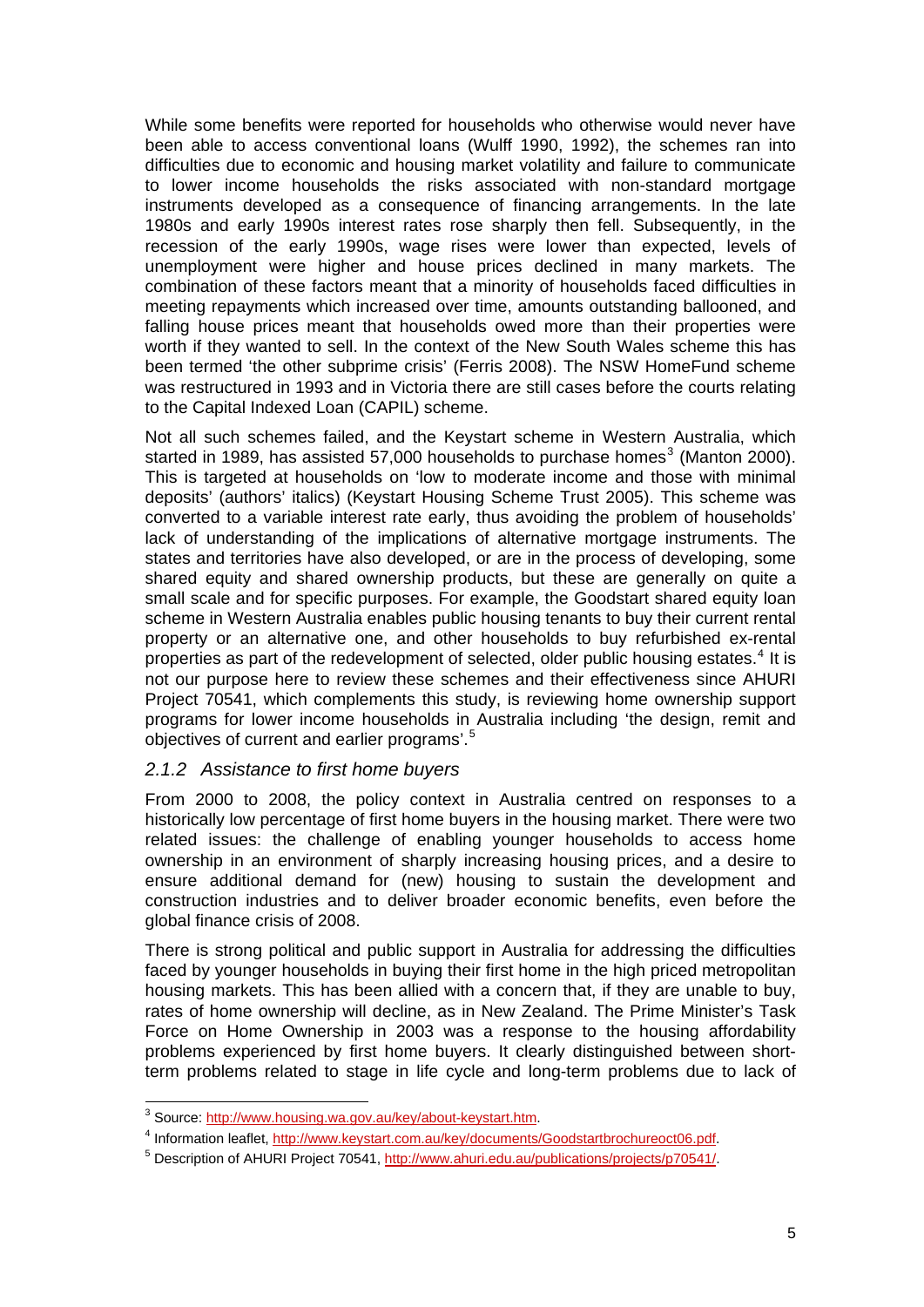income to purchase (Joye et al. 2003: 28). The task force saw the life cycle problem as capable of innovative housing policy solutions, such as a HECS type scheme $6$  to even out repayments over a working lifetime rather than face heavy payments in early family life. However, it saw the latter (low household income) not as a housing policy problem but as an issue about income poverty and social welfare (Gans and King 2003). In other words, the primary concern for housing policy was difficulties facing younger households rather than those faced by lower income households. This concern with younger households is also apparent in countries such as the US, UK and Canada, despite ownership rates increasing over this period (US Census Bureau 2009; Statistics Canada 2008; Stephens et al. 2008), and has been a particular issue in New Zealand where the home ownership rate has been falling since 1991 (Morrison 2008).

The second reason for assisting (younger) first home buyers is to maintain demand for housing, particularly newly constructed homes, as reflected in the additional subsidy of \$7,000 for newly constructed dwellings. They provide additional demand for land and housing, either directly or indirectly through a filtering mechanism, unlike changeover buyers. Development and construction industry groups expressed concern about the decreasing percentage of first home buyers and their declining affordability position. For example, the Housing Industry Association's First Home Buyer Affordability Index showed the deteriorating position from the end of the recession in 1994 to the first quarter of 2008, and the association reported historically low rates of housing loans to first home buyers (Housing Industry Association 2008). While these figures reflected the cumulative effects of household incomes and interest rates, they were also used in support of an argument that house prices were too high mainly because of high development costs, infrastructure charges, planning delays and building code requirements.

In 2000, for the first time since 1993, the Commonwealth Government reintroduced assistance for first home buyers in the form of a non-repayable grant, the First Home Owner Grant (FHOG). This was intended to 'offset the effect of the GST on home ownership',<sup>[7](#page-10-1)</sup> in particular, the purchase of newly constructed houses, supporting the view that demand from first home buyers should be boosted for industry support and economic reasons. Since then, the amount of payment has varied as political priorities respond to economic circumstances. It was initially \$7,000 for an established home and \$14,000 for a new home (2000-04) and then a flat rate of \$7,000 (2004-08). This was supplemented by state and territory initiatives including cash grants and other measures such as reduced rates of stamp duty on house purchases. In November 2008, when the extent of the global financial crisis was becoming apparent, the Commonwealth made substantial increases to FHOG payments until the end of June 2009, as part of its first economic stimulus package, to \$14,000 for an established home and \$21,000 for purchase of a new home, supplemented in many cases by additional financial assistance from the states and territories. In early 2009, these measures were extended, with a gradual phasing out of the additional assistance at the end of December 2009.

The FHOG is not targeted to households on lower incomes who face the greatest affordability problems as it is not means tested either in terms of assets held or household income. A lack of data about the scheme makes it difficult to calculate its distributional effects in terms of household income (Wang, Wilson and Yates 2004: 44-5). However, the Productivity Commission's inquiry into first home ownership,

<span id="page-10-0"></span>**ENEVALLE THE TEAM CONTENT CONTENT**<br><sup>6</sup> The Higher Education Contribution Scheme (HECS) is a means of spreading out the user costs of tertiary education over working life as the costs are recouped through additional taxation. 7

<span id="page-10-1"></span> $7$  Commonwealth of Australia, [http://www.firsthome.gov.au/.](http://www.firsthome.gov.au/)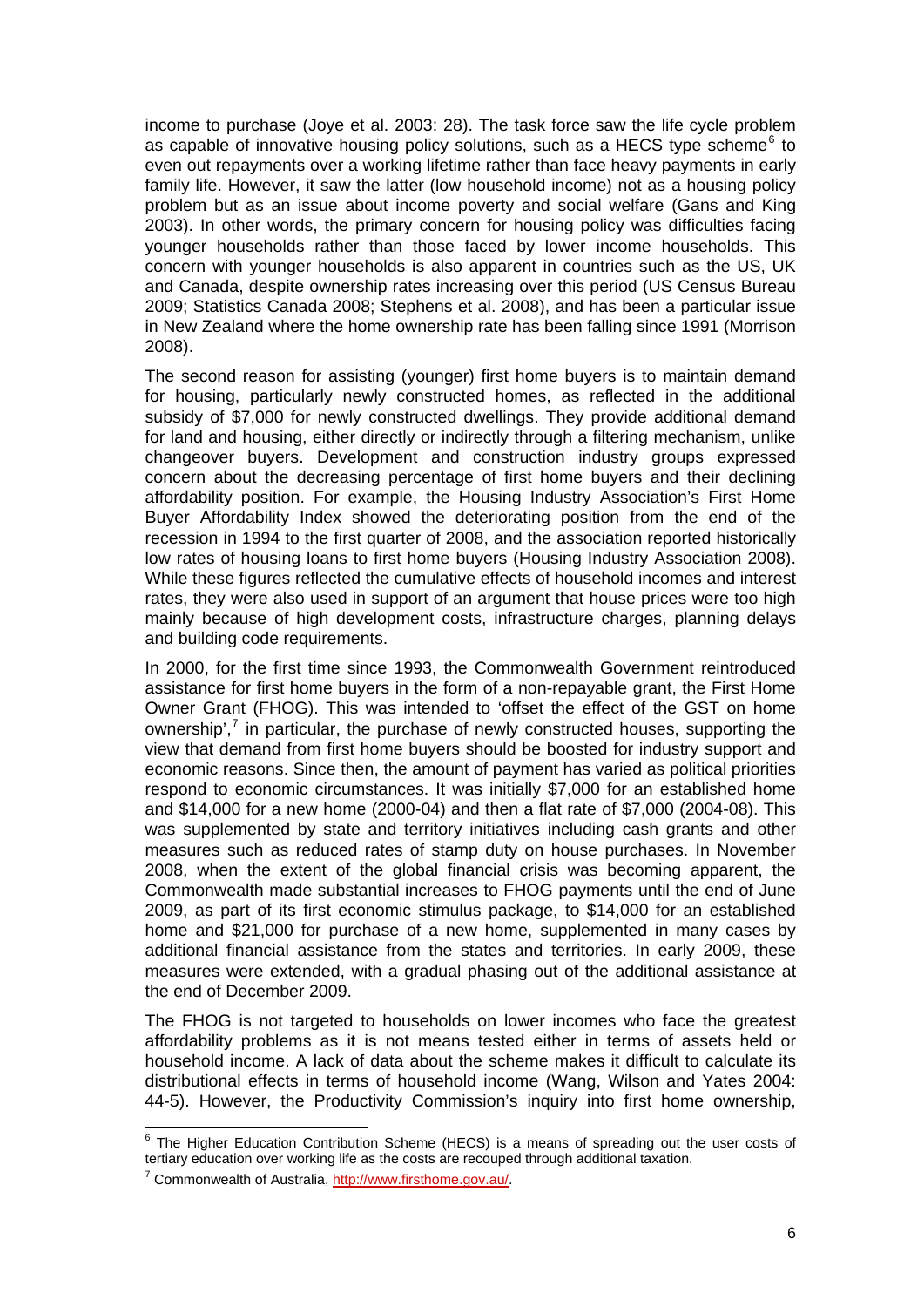<span id="page-11-0"></span>conducted at much the same time as the Prime Minister's Task Force discussed above, found that first home buyers 'tend to have higher income than other households' and, in 2000-01, more than 55 per cent of such households had incomes in the top two quintiles (Productivity Commission 2004: 255). The inquiry's report argued that if the FHOG continued, it should be 'targeted to the housing needs of lower income households by restricting eligibility to homes below (regionally differentiated) price ceilings and that there should be a commensurate increase in the average size of the grant' (Productivity Commission 2004: xxxii). This recommendation was not adopted, nor was another for a public inquiry to examine the housing needs of low-income households across Australia. Following the change in Commonwealth Government in 2007, a further measure to assist first home buyers was introduced – First Home Owner Accounts. These are designated accounts for households saving for a deposit that attract a partial co-payment from the Commonwealth as well as tax advantages. Like the FHOG, they are available to all potential first home buyers irrespective of income. However, as yet there is no research and evaluation of their effectiveness.

An underlying and largely unresolved policy issue is the consequences of encouraging additional demand for housing in terms of capacity to supply housing to meet this demand (a problem of quantity) and the sustainability of new housing supply (a problem of quality in terms of urban form and the environment). Lack of housing supply in an aggregate sense has become a major policy issue, recognised in the establishment in 2008 of the National Housing Supply Council and the Housing Affordability Fund. The Supply Council coordinates information on demand for, and supply of, land and housing on a consistent national basis (National Housing Supply Council 2009) while the Fund aims to reduce barriers to supply due to high holding costs and infrastructure costs (Department of Families, Housing, Community Services and Indigenous Affairs 2008). While there is greater general awareness of the issues of sustainable urban development and the environmental impact of increased housing supply, these are currently seen as issues for state and territory governments. However, some of these issues seem to relate to housing type, in particular, the detached dwelling on its own block of land, and location rather than to home ownership per se.

#### *2.1.3 Mortgage stress*

While the major policy concern was, and remains, assisting younger households to buy their first home, there was also concern with ongoing affordability once households had entered home ownership in the period 2001-08. Politically this concern was manifested in a focus on rising house prices and, for parts of this period, rising mortgage interest rates. However, relaxed credit assessments, greater average size of mortgages, and lower deposit requirements as house prices rose after 1998, also played an important role. These meant that mortgage interest payments were a higher proportion of household income in 2008 when interest rates were about 9 per cent than when they peaked at 17 per cent in 1989 (Senate Select Committee 2008: 34). Much of the debate in Australia has been about households who start out on lower incomes when they take out a housing loan and who may overstretch themselves, particularly in the early years of a loan, and be vulnerable to factors such as increasing interest rates. Only recently has there been a focus on those who become lower income households at some time after they have bought due to 'shocks' such as loss of job, illness, disability or separation/divorce (Burke and Pinnegar 2007; Berry et al. 2009).

Difficulties in sustaining ongoing repayments have been termed 'mortgage stress'. Both its definition and extent were, however, contested in the policy context of 2001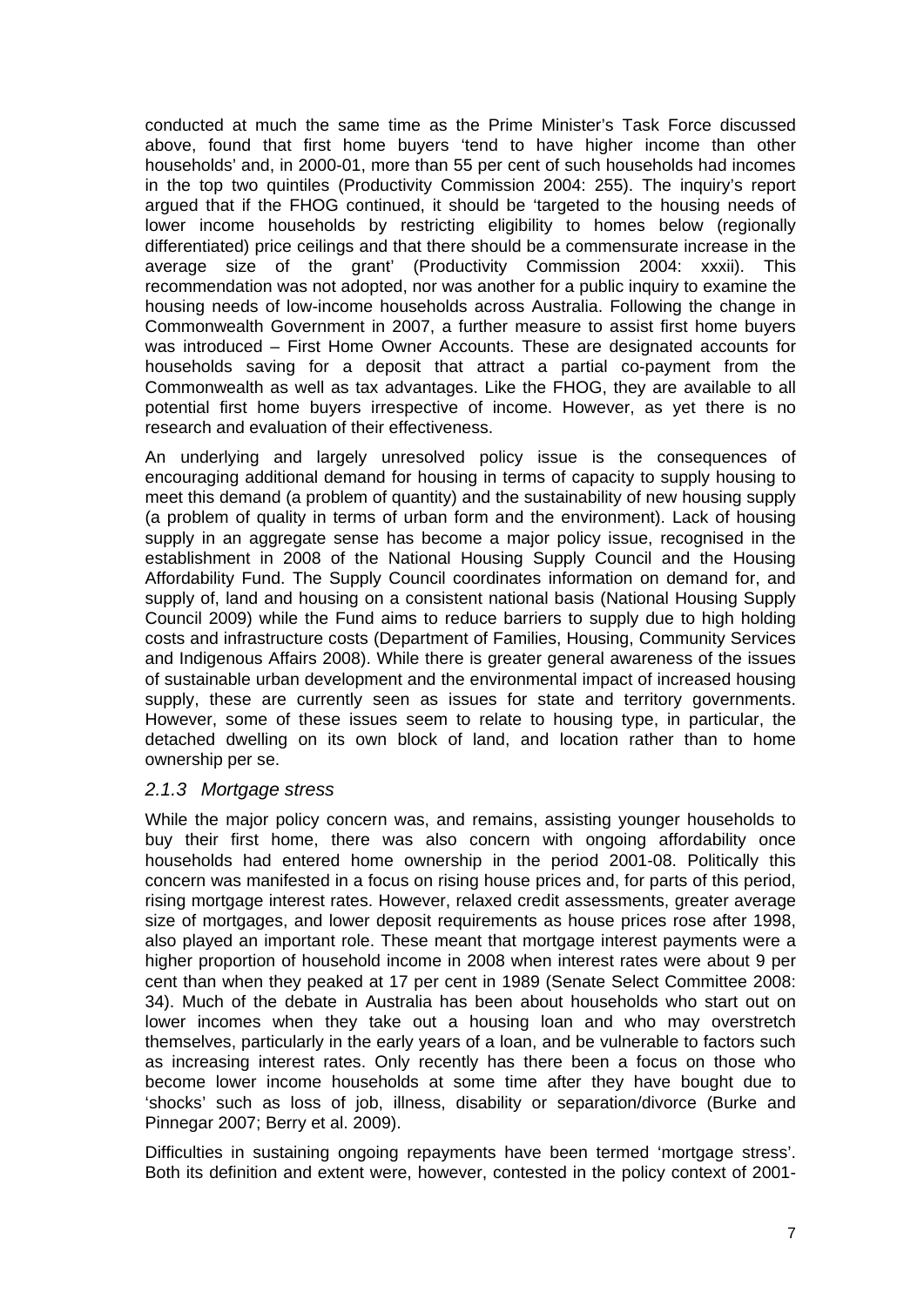08. There were doubts about whether paying more than 30 per cent of household income constituted mortgage stress, using a traditional benchmark for credit assessment. The economic boom meant that average household incomes increased by 19 per cent during these years, although national household income distribution remained much the same (NATSEM 2008: 3). In this context, it was argued that some households chose to spend more on buying their home and that higher income households could comfortably afford mortgage repayments which exceeded this benchmark if they chose to do so (Senate Select Committee 2008: 37-8). For this reason, the most commonly advocated measure of housing stress (which includes renters as well as purchasers) is the so-called 30/40 rule, that is, households in the lowest 40 per cent of the income distribution (lowest two quintiles) paying more than 30 per cent of their gross household income on housing payments (Yates and Gabriel 2006; Yates and Milligan 2007). In considering ongoing expenditures incurred by home owners, there has been little attention paid to other expenditures associated with ownership, such as property taxes (council and water rates), property insurance, body corporate/owners' corporation fees, and repairs and maintenance. The exception to this lies in concessions by local councils on rate payments by pensioner home owners who are generally on very low incomes.

Despite acknowledgement of mortgage stress for some households on lower incomes, debates about the ongoing sustainability of home ownership apparent elsewhere has largely been missing from the Australian policy context. This contrasts with the UK, for example, where the government started talking about promoting 'sustainable' home ownership somewhere around 1995 (Meen 2009). This appears to draw on a long-standing concern with providing a safety net for home owners who experience difficulties, including the perceived risks of public housing tenants buying their homes under the Right to Buy scheme from 1980 which increased the rate of home ownership by over 10 percentage points (Williams 2007: 3). It was exacerbated by an economic recession (1989-93) which had 'far reaching social and economic consequences' (Stephens et al. 2008), stemming from a growth in mortgage arrears, repossessions and negative equity experienced by many households where the amount that they owed on their mortgages exceeded the likely market price of their home. Nevertheless, the safety net for home purchasers facing difficulties with their ongoing housing costs (Income Support Mortgage Interest) was decreased by the early 1990s.

The Australian Commonwealth Government has not gone down this path and it is the state and territory governments who provide mortgage relief schemes, where these exist. For example, the Mortgage Assistance Scheme in NSW is by way of a loan, paid to the lender (mortgagee) not the household (mortgagor), and is seen as a 'last resort' if mortgage stress cannot be resolved in any other way (Shelter NSW 2008).

Since October 2008, the problem of housing/mortgage stress for lower income home purchasers has been recast as mortgage payments have decreased following quite sharp decreases in interest rates as a consequence of the global financial crisis and flow-on effects into the real economy. Policy debates are focusing less on household expenditures on mortgages and more on instability in incomes due to projected higher rates of unemployment. Again, this is not seen specifically as an issue for lower income households but for younger purchasers, particularly in the early years when mortgage repayments are relatively high. Governments have not provided direct assistance is such situations but rather encouraged bank lenders to negotiate with unemployed households who are finding difficulties in making their repayments. This contrasts with countries such as the UK which has ramped up its mortgage relief scheme for working age people in receipt of income support or job seekers' allowances as a response to higher levels of unemployment. New applicants are now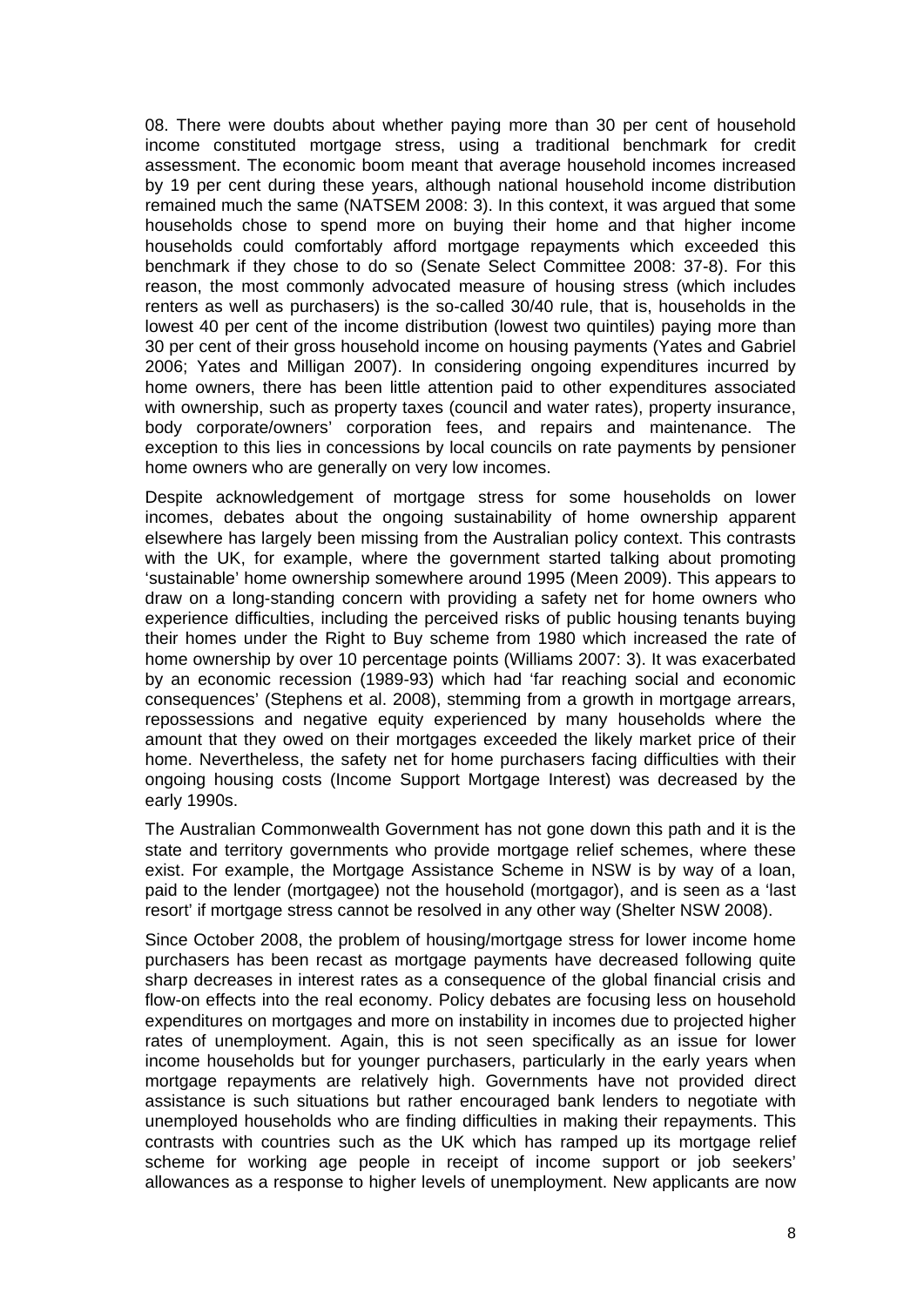<span id="page-13-0"></span>eligible for 100 per cent payment of their mortgage interest payments for up to two years on a loan to purchase the property or to make home improvements if the property value is below a set maximum.<sup>[8](#page-13-1)</sup> There has also been discussion of other ways of providing safety nets for home owners, including rolling up government support and private insurance into a single assistance scheme and a housing tax credit (Stephens et al. 2008).

#### *2.1.4 Housing quality – not on the policy agenda*

It is notable that there has been very little focus on the quality and amenity of housing occupied by home owners on lower incomes in Australia. This is in contrast to the UK, for example, where the low quality and amenity of housing occupied by lower income home owners (and renters) has been a long-standing policy concern. In Scotland, where much stock is of poor quality (Munro et al. 2005), conditions are exacerbated by lower levels of expenditure on repairs and maintenance by lower income households (Widdowfield and Wilkinson 2002). Concern has also been expressed in Wales about unfitness for purpose, lack of basic amenities, heating and energy efficiency issues, and the costs of bringing properties up to a defined 'decent standard' (Burrows and Wilcox 2004). It is not surprising that policies to improve housing conditions have received much more attention in the UK than in Australia, as indicated by a series of grants to property owners (including home owners and landlords) for repairs and improvements to their homes from the late 1940s. However, policy changes in the last decade have placed the onus more on home owner households to maintain and improve the standard of their properties (Leather 2000a, 2000b).

The lack of concern about housing quality and amenity in Australia appears to stem from the newer stock and the association between (younger) first home buyers and new housing discussed above. However, not all lower income households own newer housing and, in particular, (older) outright owners may live in older style housing which they may be unable to maintain adequately. There was some concern for the housing condition of older owner occupiers in the late 1980s and early 1990s and some states such as Victoria did offer, albeit on a smaller scale, a grants program akin to those in the UK. These, for reasons that are unclear, no longer exist, although they probably relate to the limited budgets of state housing authorities which ran the programs. This issue is now considered a problem for individual households in terms of asset release strategies rather than an issue for governments.

## **2.2 The US policy context: implications for Australia**

The sub-prime crisis in the US and its ramifications for the global financial system, national economies and housing markets has now been much discussed (Gramlich 2007). However, there has been rather less focus on whether the benefits and risks of home ownership for lower income households need to be re-assessed as a result of this experience. As governments in the US heavily promoted home ownership among lower income households, what are the implications, if any, of the sub-prime crisis for governments in similar market liberal countries like Australia in considering policies to assist lower income households to become home owners? Consideration of this issue requires some understanding of the similarities and differences between the US and Australia. While there are many superficial similarities, in this chapter we consider three key differences which affect consideration of the implications of the US policies to encourage lower income home ownership – the conflation of socio-cultural factors with patterns of urban settlement, housing type, and institutional settings.

 8 Jobcentre, Department for Work and Pensions (2009),

<span id="page-13-1"></span>[http://www.jobcentreplus.gov.uk/jcp/Customers/WorkingAgeBenefits/Dev\\_016128.xml.html](http://www.jobcentreplus.gov.uk/jcp/Customers/WorkingAgeBenefits/Dev_016128.xml.html).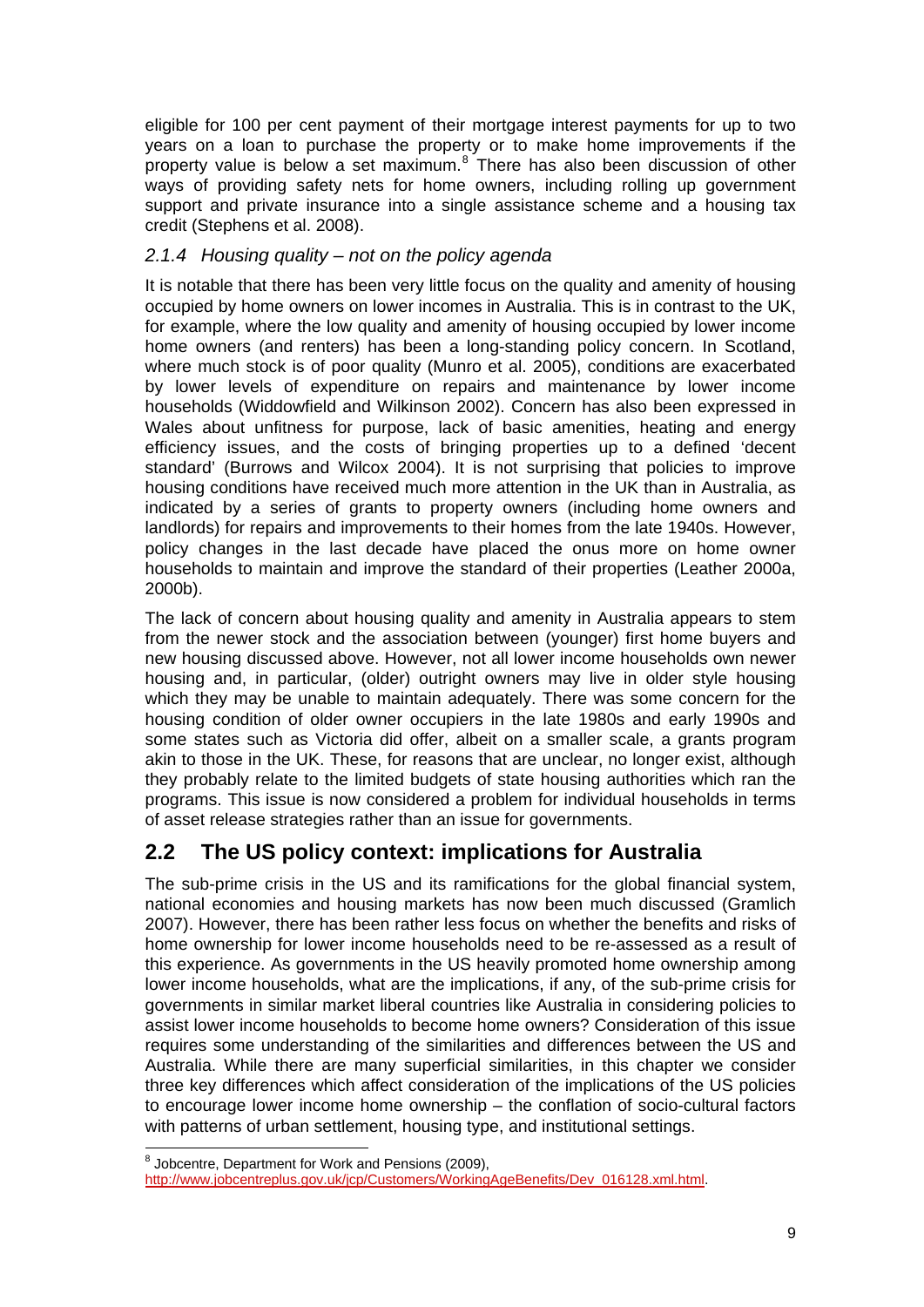#### <span id="page-14-0"></span>*2.2.1 Socio-cultural factors and patterns of urban settlement*

The US has always been a nation of home owners but many lower income households were not able to purchase their own home, in particular many Black and Hispanic minority households.<sup>[9](#page-14-1)</sup> As non-home owners were concentrated in certain locations, most visibly in inner cities, policy-makers advocated that an increase in ownership among lower income groups would reduce a range of interconnected social problems such as racial tension, crime, vandalism and property vacancy rates (Retsinas and Belsky 2002; Shlay 2006). Partly in response to such beliefs, Congress in the early 1990s enacted legislation for a series of affordable housing programs targeted at lower income households and particularly minorities. At the same time, although for different reasons, it approved legislative changes to create a less regulated private sector financial environment. This combination of housing policies and financial deregulation enabled financial institutions and real estate interests to extend ownership much further down the income scale than previously (Shlay 2006). As a result, the rate of home ownership increased from 64 per cent in 1994 to 69 per cent in 2003, largely due to higher rates of ownership among lower income minority households (Schwartz et al. 2006: 15). Loans to such households increased by 94 per cent compared to only 52 per cent for middle income households (Belsky and Duda 2002a: 16).

The US has a distinctively different pattern of settlement and urban form to that of Australia. Most Americans live in regional cities and towns scattered across the country, with the exception of a small number of very large cities, whereas four in five Australians live in the six large state capital cities along the coast. The effect of this is that there is a more substantial stock of affordable housing available to lower income households in regional cities and towns compared to Australia, where lower income households seek to buy in large city markets. Housing affordability, measured simply by the ratio of median house prices to median household incomes, is typically 6.0 to 9.0 in Australian state capitals whereas in most US cities and towns it is between 1.8 and 4.0. There are also some outlier large cities such as New York, Los Angeles, San Francisco and Boston where affordability measured in this way is much lower and more similar to Australian cities (Demographia 2009),<sup>[10](#page-14-2)</sup> but the point about greater affordability in the US even before the sub-prime crisis is an important one.

Different patterns of urban settlement are important as large cities tend to have less available land and more intense demand than regional cities and towns and hence lower affordability. Thus, median house prices in the US are generally lower than in Australia. In 2007, 200 of the largest 370 metropolitan areas (most with populations of less than 300,000) had a median house price of US\$200,000 (less than A\$300,000)<sup>[11](#page-14-3)</sup> compared with a median house price of A\$350,000 to A\$500,000 in the six Australian state capitals. Even within larger US cities there are substantial areas of housing that

<span id="page-14-3"></span> $11$  Kiplinger.com, on-line financial advice and business forecasts,

 $\overline{\phantom{a}}$ 

<span id="page-14-1"></span><sup>&</sup>lt;sup>9</sup> The terms Black, Hispanic (or Latino) and White are used widely in the US policy context to denote ethnicity; the term 'minority household' is used to describe all non-White households.<br><sup>10</sup> The 5th Annual Demographia International Housing Affordability Survey covers 265 metropolitan

<span id="page-14-2"></span>housing markets in the US, Canada, Australia, New Zealand, the UK and Ireland, based on calculation of median house prices in those markets as a percentage of median household income. It states that ratios of 5.1 and over are 'severely unaffordable'. The methodology used has been the subject of some criticism (see for example Phibbs and Gurran 2008).

[http://www.kiplinger.com/tools/houseprices/index.php?db=housing2008&sortby=median&orderby=flip&ac](http://www.kiplinger.com/tools/houseprices/index.php?db=housing2008&sortby=median&orderby=flip&action=Submit) [tion=Submit](http://www.kiplinger.com/tools/houseprices/index.php?db=housing2008&sortby=median&orderby=flip&action=Submit).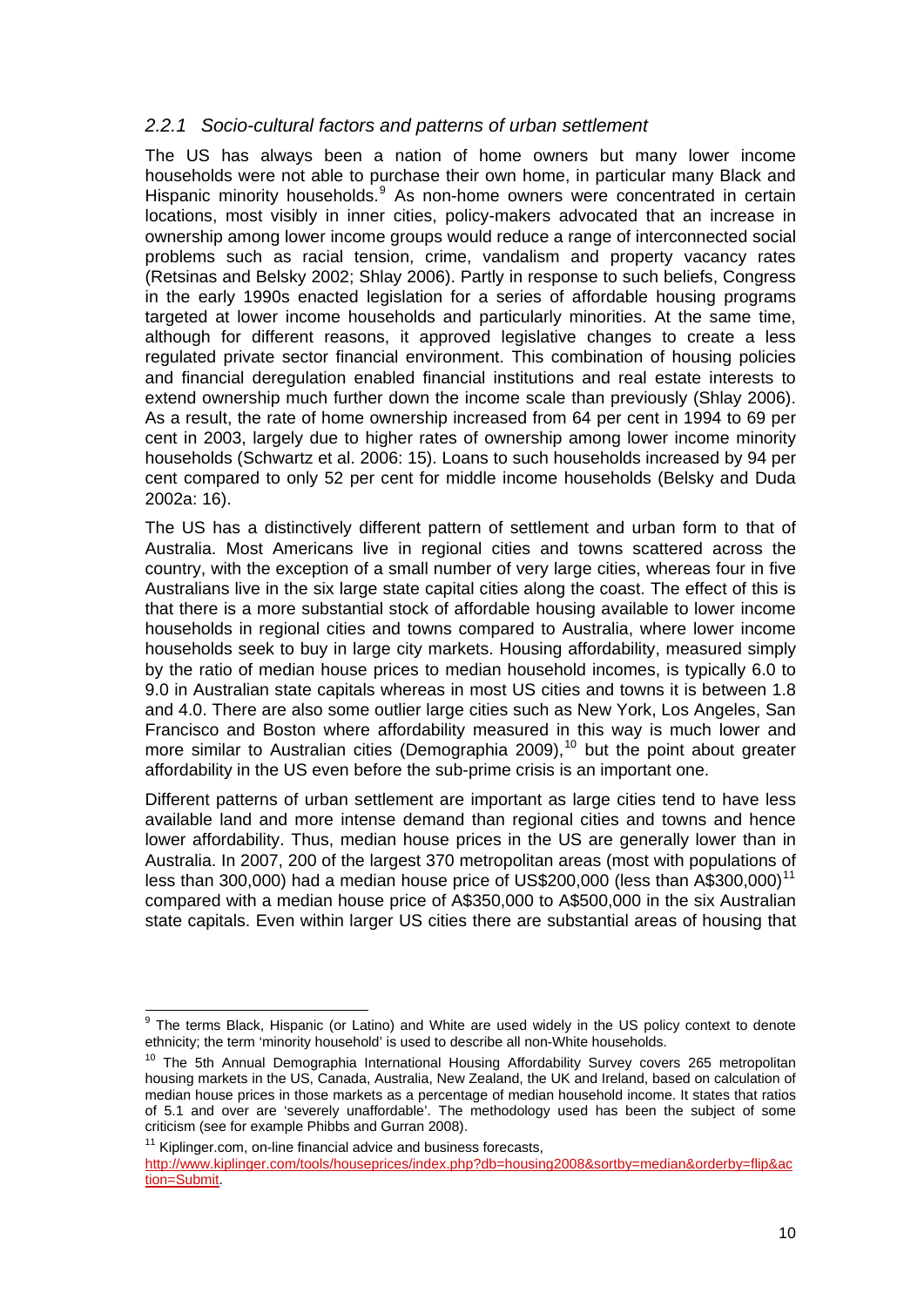<span id="page-15-0"></span>was (and is) affordable to lower income households and, as indicated above, these are often areas in which minority households buy homes.<sup>[12](#page-15-1)</sup>

The consequence of ethno-spatial concentration and a particular type of urban settlement means that when we talk about lower income home ownership in the US we do not mean the same thing as in Australia. In the former case, lower income households are often minority households living in deprived inner city areas or smaller towns in southern and south-western states who buy houses worth A\$150,000 or less. In Australia, lower income households buy predominantly in outer suburban areas of large cities at prices in the range A\$250,000 to A\$300,000.

#### *2.2.2 Housing type*

A further difference in considering policy context is the type of housing purchased by lower income households. In the US, much lower income ownership, most notably for non-minority White households,<sup>[13](#page-15-2)</sup> is achieved by buying mobile homes. Much of the growth in lower income home ownership is in the South where 40 per cent of all lower income purchases in 1997 comprised mobile homes (Belsky and Duda 2002a: 25) and overall almost one in four of all lower income households purchased mobile homes (Gramlich 2007: 55). While these vary in size and quality, most are located on the urban fringe of cities or in smallish towns. They can be bought with land or in most cases without, that is, the household purchases a mobile home but pays a site rent to the park owner. Without mobile homes, home ownership rates in the US would be three percentage points lower (Gramlich 2007: 55).

Mobile homes are very cheap (affordable) compared to other housing types, and median prices ranged between A\$120,000 and A\$150,000 in 2008.<sup>[14](#page-15-3)</sup> Most are in parks with good community facilities, but many others are in much more basic parks, sometimes called 'trailer trash' parks, for around A\$20,000. Thus a substantial component of home purchase for lower income earners in the US is through a housing form which is marginal in the Australian context and not usually regarded as part of the housing stock.

#### *2.2.3 Institutional settings (housing finance)*

There are at least four key differences in institutional settings between the US and Australia in relation to housing finance that are pertinent to our understanding of the potential benefits and risks of home ownership for lower income households. These are: mortgage instruments, risk assessment processes, loan types, and industry factors.

Firstly, until the 1990s most housing loans in the US were fixed rate loans where the mortgage payments stayed the same throughout the loan period. The introduction of variable interest loans (called adjustable rate loans) in a deregulated financial market represented a change in lending culture and many households, particularly lower income first home buyers, found them confusing and were uncertain of the

<span id="page-15-1"></span> $12$  In cities such as Detroit, Cleveland, Kansas, and Buffalo, houses in large areas of the city sold for leas than US\$70,000 (A\$103,300) in 2007 while in others, such as Atlanta, Cleveland, Milwaukee, Rochester and Tulsa, more than half of all geographic areas had median house prices in 2007 of less than US\$100,000 (A\$147,500). Even cities such as Chicago and Boston had substantial availability of stock below A\$250,000 (Kiplinger.com). Prices are for 2007 before the 20 to 30 per cent price falls of 2008.<br><sup>13</sup> Again following US terminology and data classification conventions.

<span id="page-15-3"></span><span id="page-15-2"></span><sup>&</sup>lt;sup>14</sup> Median purchase price of mobile homes in the six most important states in terms of volume of sales in 2008 were Florida US\$101,000, North Carolina \$98,000, South Carolina \$88,000, Tennessee \$82,000, Alabama \$84,000 and Mississippi \$98,000,

[http://www.kiplinger.com/tools/houseprices/index.php?db=housing2008&sortby=median&orderby=flip&ac](http://www.kiplinger.com/tools/houseprices/index.php?db=housing2008&sortby=median&orderby=flip&action=Submit) [tion=Submit](http://www.kiplinger.com/tools/houseprices/index.php?db=housing2008&sortby=median&orderby=flip&action=Submit).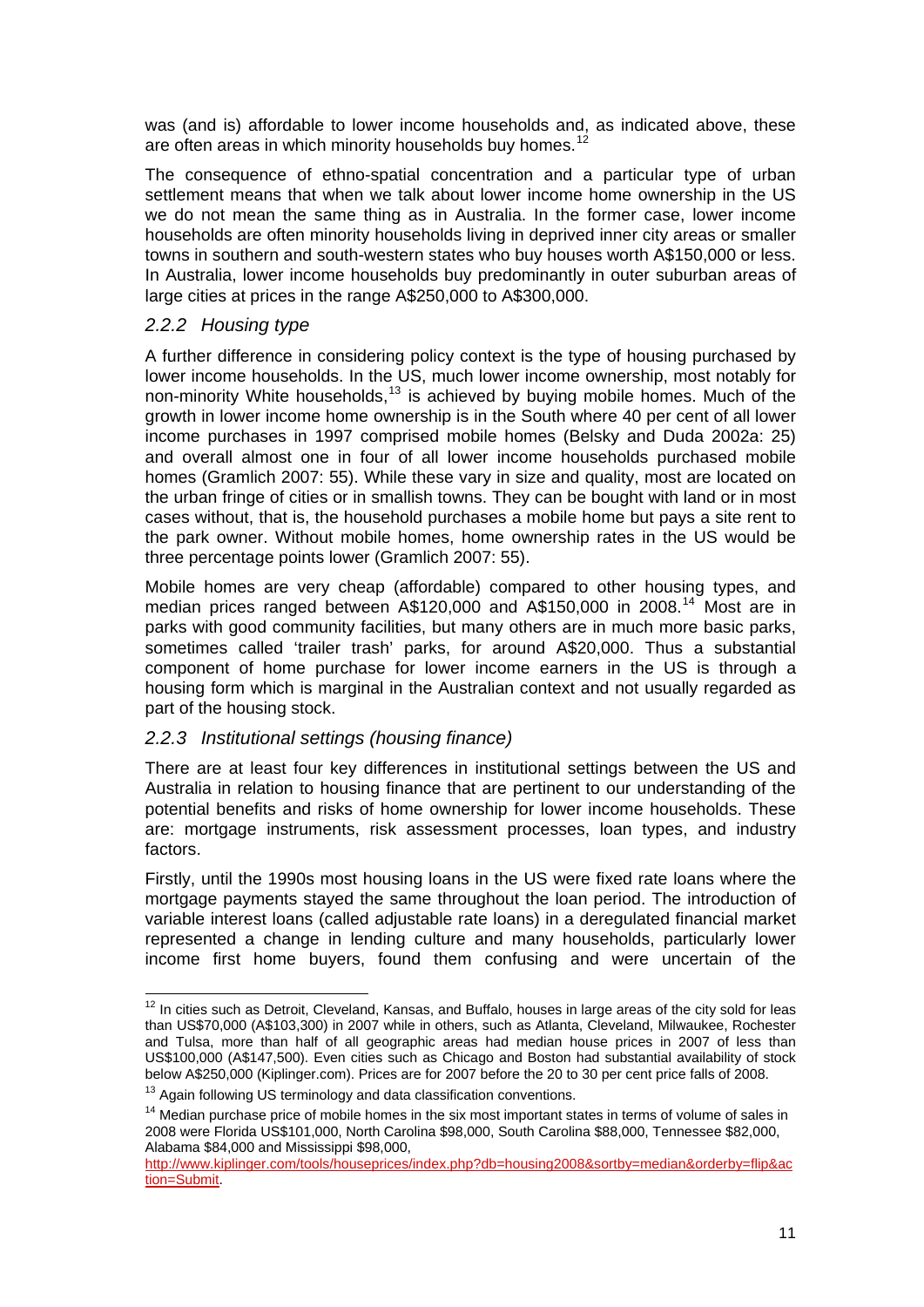implications (Case and Quigley 2007). In the late 1990s these loans were supplemented by a range of new instruments designed to attract lower income households into the ownership market. These included interest only loans, typically represented by balloon mortgages whereby for periods (for example, the first five to seven years) mortgagors would only pay the interest component after which they must pay off the entire loan, the balloon payment requiring either sale of the home or refinancing at a much higher cost conventional mortgage. Another instrument, called shared appreciation loans, offered the lender a share of future capital appreciation (in most cases, most of it) for the offer of lower weekly payments. There were many variations on these products, but the effect was to enable short-term affordability at the risk of longer-term sustainability (Shlay 2006). This is in contrast to Australia where variable rate (credit foncier) loans have been a familiar mortgage instrument for decades and where changes to product types were less dramatic, such as honeymoon periods with reduced interest rates and so-called 'cocktail loans' (part variable, part fixed interest).

A second attribute of the US lending system was a more relaxed approach to housing loan eligibility credit scores. These assessed many lower income households as eligible for loans which represented 90 per cent and often more of property values. Such households would have not been eligible for conventional loans offered by most financial institutions (prime loans). They were offered so-called sub-prime loans because they had higher risks to lenders, but it was assumed that these risks could be accurately quantified and priced accordingly. As a result, they came with interest rates often three or four percentage points higher than for prime loans. These additional costs were blunted in the early years of a mortgage by lending products that deferred the full mortgage payments (Karger 2007). Households thus took out loans that, in many cases, they had no long-term capacity to pay. For finance institutions, the risk of default was not seen to be great because they were secured by the value of the property, and in the second half of the 1990s and early 2000s this was appreciating annually. While access to credit was also liberalised in Australia by virtue of lower loan to value ratios and the emergence of no or low documentation lending agencies during the same period, proportionately fewer sub-prime loans were written (Debelle 2008).

A third major difference affecting lower income home purchasers in the US is nonrecourse loans in use in 27 states, which differ from the recourse loans that are the norm in Australia. Non-recourse loans were originally intended to ensure that lenders make loans on a sustainable and prudent basis as they carry the risk if the mortgagor defaults. They are secured against the property asset, but the borrower is not personally liable for repayment. Thus, if the borrower defaults, the lender can seize the dwelling and sell it. If the property value is insufficient to cover the outstanding balance because real estate prices have dropped, the lender receives what can be recovered from the sale of the property (Gramlich 2007: 23), not the full amount of the outstanding loan, as is the case in Australia. The absence of these in Australia is one of the main reasons why there is a low repossession rate. It makes sense for Australian mortgage holders to try to meet their mortgage payments instead of having to pay rent plus repay any outstanding mortgage debt on their repossessed property. Many US borrowers simply walk away.

Finally, deregulation (i.e. relaxation of government controls) of the finance sector in the US and Australia created new financial actors, in particular, mortgage brokers. These were particularly active in the US and accounted for about 60 per cent of sub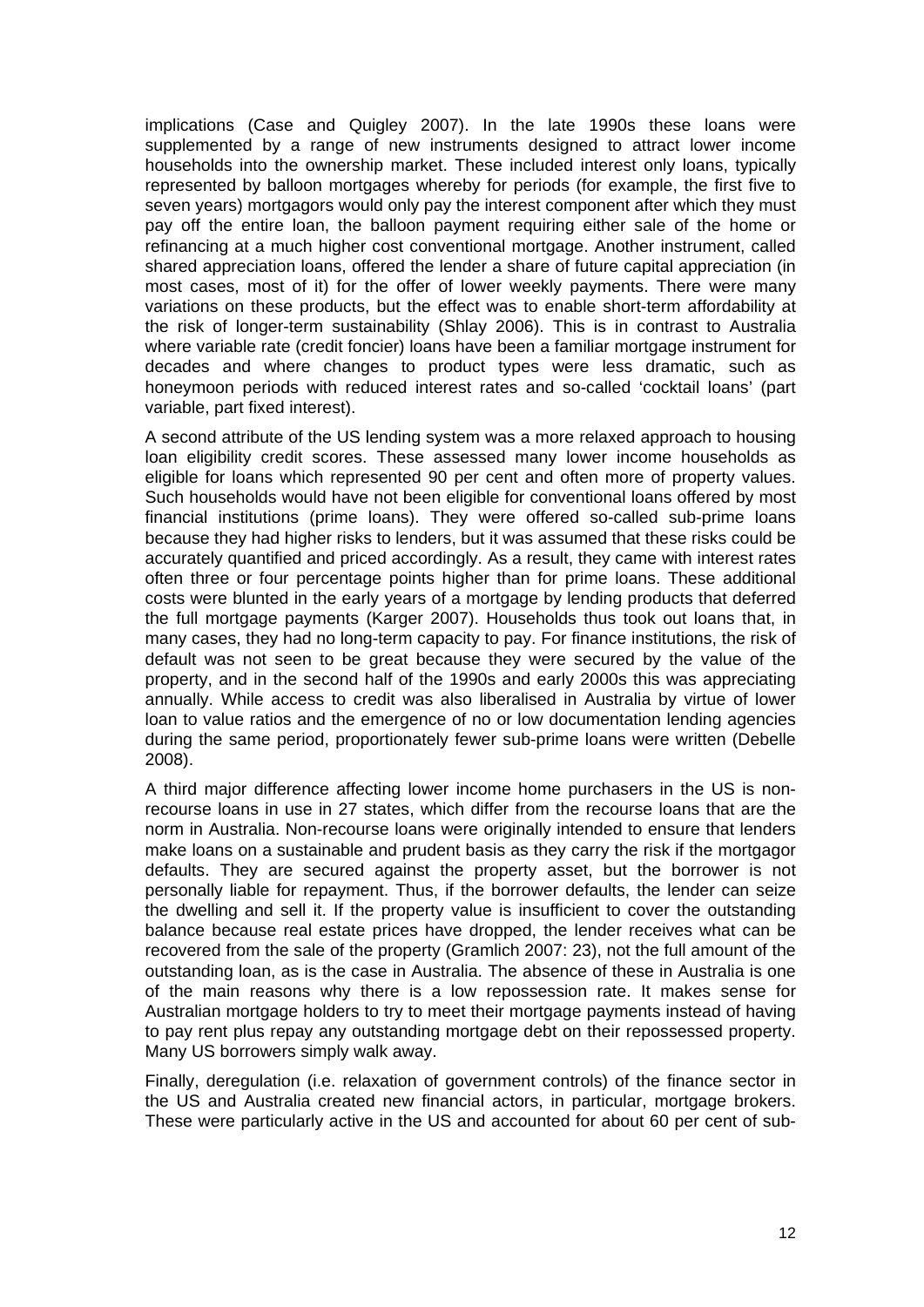<span id="page-17-0"></span>prime loans to lower income households.<sup>[15](#page-17-1)</sup> There is considerable evidence that many of these brokers, which earned income from fees on transactions, engaged more systematically in self-interested and predatory practices (hence the term 'predatory lending') than in Australia. Many offered mortgages to lower income households who had no hope of repayment and who were unaware of all sorts of closing costs (hidden fees) which raised mortgage costs and increased the risk of failure. Targeting such households occurred when mortgage brokers were faced with loss of fees due to a downturn in the higher income refinancing market (Case 2009). Another feature of sub-prime loans in the US are the 'add-ons' such as credit life insurance and prepayment penalties. These are designed to reduce risk for the lender and to increase financial returns. Often sub-prime lenders require borrowers to carry life insurance, with high premiums, which pays off the mortgage if the borrower dies. Further, most sub-prime loans have considerable prepayment penalties if the borrower wants to pay off the loan early, making it difficult either to sell or to refinance the loan at lower rates. Fannie Mae, one of the two big mortgage lenders (along with Freddie Mac), estimated that 80 per cent of sub-prime loans had these add-ons, compared to only 2 per cent of prime mortgages (Karger 2007: 17).

#### *2.2.4 Lower income households and the sub-prime crisis*

The specific features of the US policy and institutional context discussed above fuelled growth of lending to higher risk, lower income households, adding to housing demand and house price inflation. Up to 2004 the system appeared to be working, despite some warnings of the inherent structural problems (Stone 2006: 96-9) and the disproportionate share of sub-prime loans to low income and minority households (Department of Housing and Urban Development 2000). The system depended on lower income households having the income to pay the high costs of a mortgage, particularly after 'interest only' periods expired. It also depended on increasing house prices so that, in the event of a default, lenders could recover the cost of a loan through sale of the property at a price higher than the loan value. However, with many loans in excess of 90 per cent of assessed property value at the time of purchase, any fall in prices in excess of 10 per cent or more threatened this assumption, and prices across large parts of the US have fallen considerably more than this.

As early as 2000, 12 per cent of sub-prime loans ended in foreclosure, with another 5 to 10 per cent being prepaid in distress (sold before foreclosure). In 2003, some 38 per cent of all lower income households had loans of 90 plus per cent of property values, 20 per cent had housing costs in excess of half of their household income, and 53 per cent of lower income purchasers had left ownership within five years (Haurin and Rosenthal 2005a; Herbert and Belsky 2006: 50-6). By 2006, there was growing awareness that many such households were beginning to default or were at risk of doing so as their low interest starter rates jumped to the much higher long-term rates at the same time as rises in property value ceased and in many places started to fall. By 2007, contracting house prices and increased foreclosures contributed to a collapse of the housing market in southern and south-western states with the highest rates of sub-prime loans (notably in Florida, California, Arizona and Nevada).<sup>[16](#page-17-2)</sup>

As we now know, the US sub-prime crisis affected the rest of the world because the loans had been securitised and sold off to finance institutions around the world. These institutions had to sustain massive write-downs due to non-recourse housing loans in

<span id="page-17-1"></span>  $15$  In 1987 there were 7,000 mortgage broker firms in the US, but by 2004 this had grown to 53,000 firms employing 418,000 people (Gramlich 2007; Karger 2007).<br><sup>16</sup> Standard and Poor's Case-Shiller Home Price Indices, Press Release, 27 January 2009,

<span id="page-17-2"></span>[http://www2.standardandpoors.com/spf/pdf/index/CSHomePrice\\_Release\\_012724.pdf](http://www2.standardandpoors.com/spf/pdf/index/CSHomePrice_Release_012724.pdf).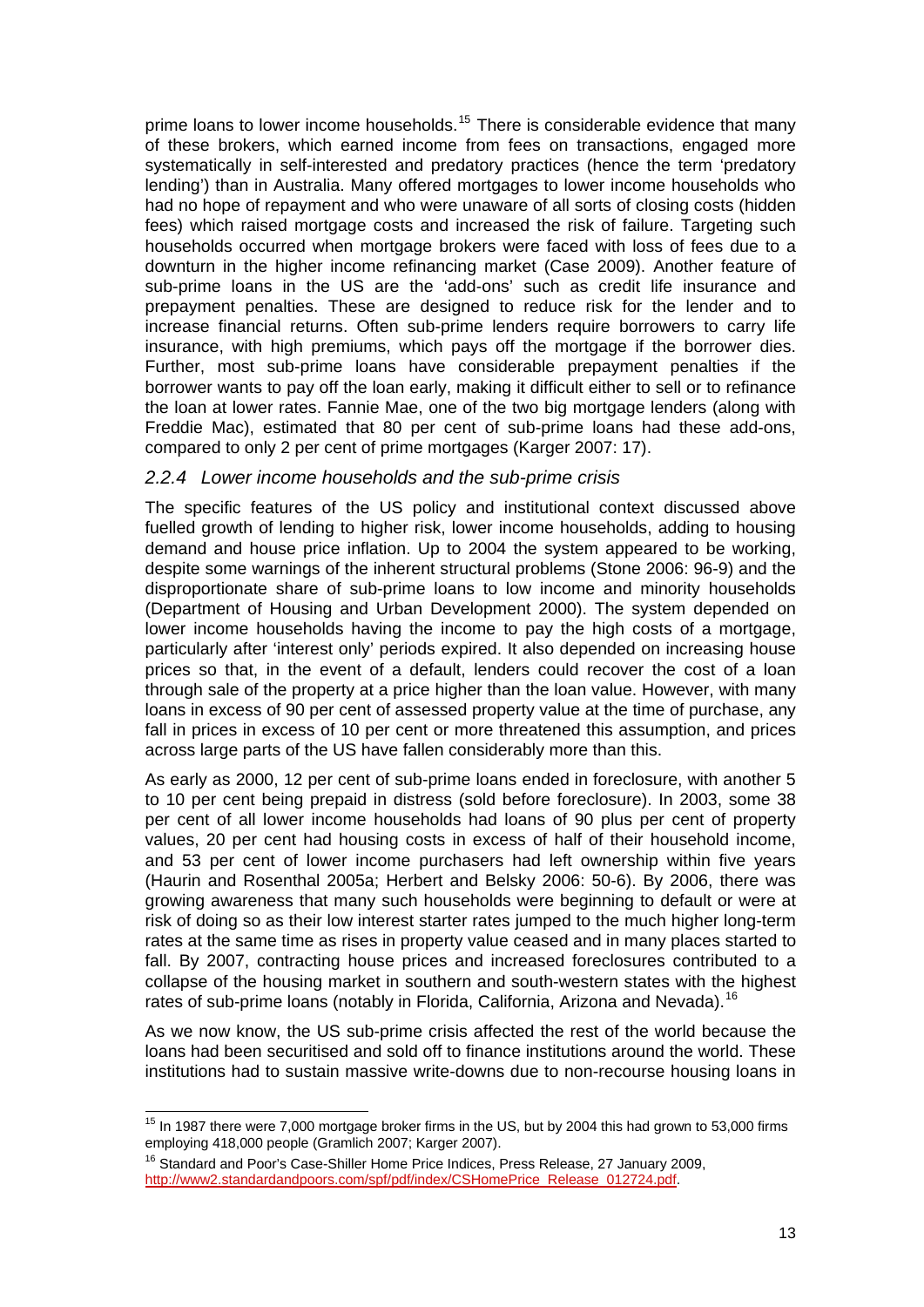<span id="page-18-0"></span>a falling property market, where sale of the affected properties after foreclosure only recovered a portion of the outstanding debt. This had the effect of severely curtailing credit around the world, including more rigorous assessment of the risks of lending to home buyers on lower incomes in countries like Australia.

In considering the implications of the US sub-prime crisis for assessment of the benefits and risks of home ownership for lower income households, it appears that despite many similarities between the housing systems of the two countries, there are some key differences which are not replicable in Australia. Firstly, there have been no similar policies to increase home ownership among particular groups of lower income households, as few areas of Australian cities approximate the concentrated disadvantage of some US cities for which home ownership was seen as a solution. The examples of urban redevelopment which have included a component of home ownership for lower income households have been very small-scale compared to the US experience. Secondly, Australian housing is less affordable using established benchmarks such that it is more difficult for lower income households to purchase homes, and where this has been achieved, purchase of conventional housing in high demand large coastal cities carries less risk for purchasers. Thirdly, financial institutions in Australia have not systematically targeted lower income households with their products; although there have been cases of predatory lending to such households who lack knowledge of the financial risks associated with purchase; this seems not to have been systemic (Debelle 2008). Fourthly, Australians are familiar with a system of variable interest rates and recourse loans which arguably makes them more aware of the financial risks associated with home purchase and more cautious about taking on home loans that they will be unable to sustain.

### **2.3 Summary**

From the early 1990s, Australian housing policy towards home ownership moved away from the comprehensive support for entry into home ownership that had characterised the post-war decades, although other public policy settings continued to provide benefits to existing home owners, most notably through the tax system. The main emphasis has been on assisting younger households to buy their first home, irrespective of household income, and providing additional demand for (new) housing. The major concern has been about initial access into home ownership rather than capacity to sustain ownership on an ongoing basis, as reflected in contestation about what constitutes 'mortgage stress' in the years 2001-08. Governments did not, in general, see it as their role to assist lower income households to purchase if they are unable to raise finance privately, with some limited exceptions at a state and territory level, such as low deposit and shared equity schemes. Instead, such households were reliant on more liberalised credit assessment following deregulation of private financial institutions.

Our review of the US policy context indicates stronger policy settings encouraging lower income households to purchase as a means of addressing spatially concentrated social problems to an extent that has not been seen in Australia. These policies were introduced at the same time as substantial deregulation of the financial sector which enabled financing for mobile homes and other forms of marginal housing, systemic targeting of home loan products to lower income households, unfamiliar mortgage instruments and, in many states, non-recourse loans. The US policy context is instructive in indicating that home ownership does not only have benefits; it also carries substantial risks, particularly for lower income households. However, the direct applicability to Australia is limited as many of the features of the US housing system either did not apply, or applied only to a limited extent, in Australia.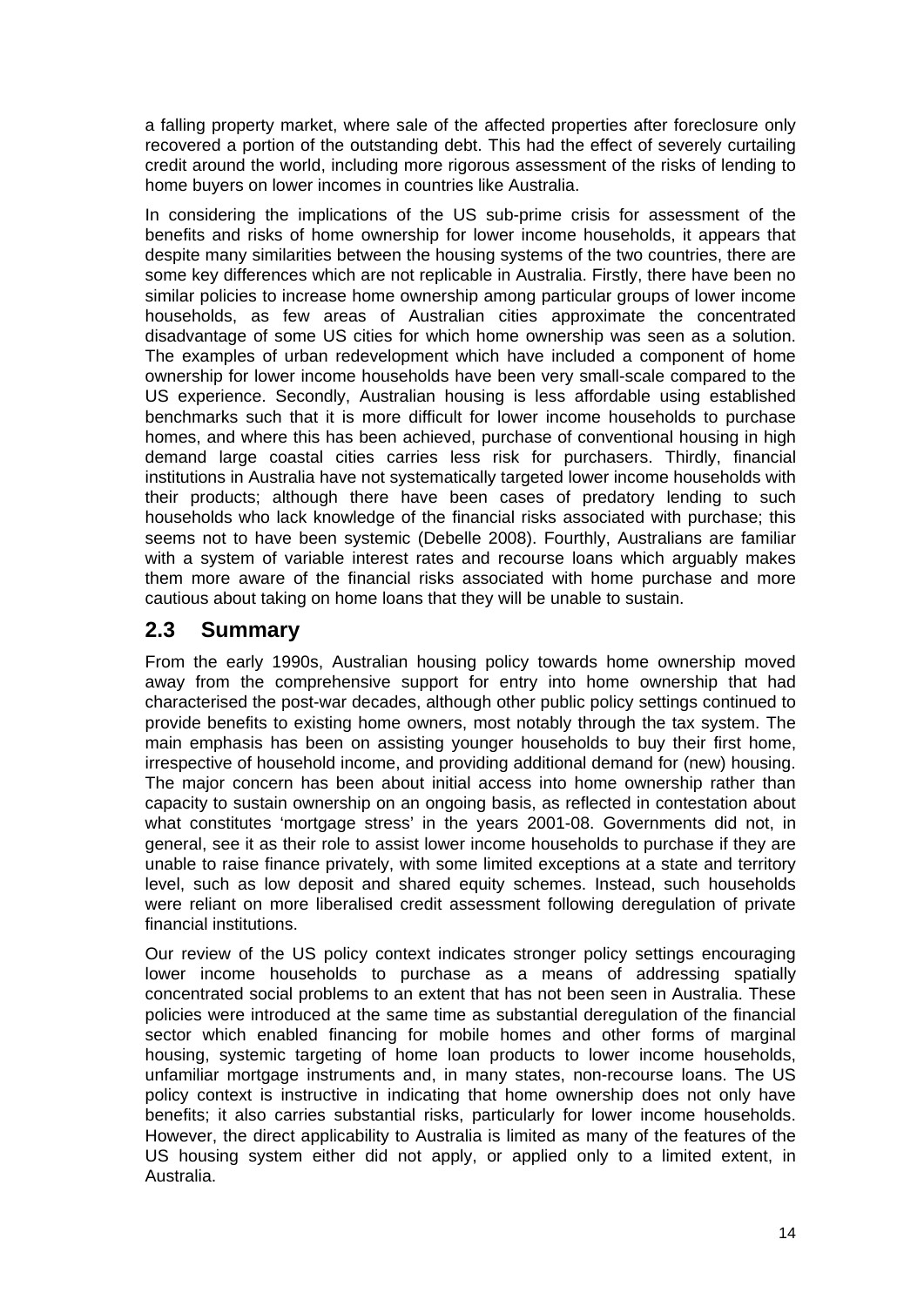# <span id="page-19-0"></span>**3 CONCEPTUAL FRAMEWORK AND ISSUES**

There is growing awareness by policy-makers and others that home ownership carries potential risks as well as providing an array of potential benefits for households. This awareness is greatest historically during periods of economic downturn, such as the recession of the early 1990s, or of economic volatility, such as periods of rapidly increasing interest rates as occurred in the mid-late 1980s. The US sub-prime crisis has heightened awareness of the risks associated with home ownership for lower income home purchasers, notwithstanding the differences between Australian and US institutional settings discussed in Chapter 2. In this chapter we provide a conceptual framework for considering both the benefits and risks of home ownership and draw out in more detail three types of benefits and related risks that may be experienced differently by lower income households and those buying in different priced areas. These underlie the research questions for this study.

## **3.1 Conceptual framework**

It is usually taken for granted in market liberal societies like Australia that home ownership has many benefits: financial/economic, psycho-social, social and political. These benefits are multi-level and can occur at the level of household, community and society/economy. Table 1 indicates some of the projected benefits of home ownership by type and scale.

| <b>Projected benefits</b>      | Household                                                                                                                                                 | <b>Community</b>                                                                                                             | Society/economy                                                                                                                                  |
|--------------------------------|-----------------------------------------------------------------------------------------------------------------------------------------------------------|------------------------------------------------------------------------------------------------------------------------------|--------------------------------------------------------------------------------------------------------------------------------------------------|
| Financial/economic<br>(income) | Lower housing costs over<br>lifetime, particularly in older<br>age                                                                                        | Community able to self-<br>provide                                                                                           | Part of policy<br>settings for older<br>people: reduces<br>pressure on level of<br>age pensions                                                  |
| Financial/economic<br>(wealth) | Ownership of asset<br>appreciating in value in real<br>terms over time                                                                                    | Mutual interdependence<br>via wealth generation<br>through housing assets                                                    | Increases national<br>savings and<br>capacity to draw<br>down on equity<br>from housing in<br>older age and/or<br>transfer to next<br>generation |
| Psycho-social                  | Personal and<br>family/household<br>independence, autonomy,<br>control, freedom from<br>surveillance, 'ontological<br>security'                           | Attachment and<br>belonging to local<br>community                                                                            | Attachment and<br>belonging to<br>broader society                                                                                                |
| Social                         | Safe and stable<br>environment for bringing up<br>children. Basis for<br>participation in education<br>and employment. Good<br>mental and physical health | High levels of economic<br>participation, improved<br>educational outcomes<br>for children, high levels<br>of social capital | High levels of<br>social cohesion                                                                                                                |
| Political                      | Status of property<br>ownership                                                                                                                           | Participation in ways to<br>sustain and improve<br>communities                                                               | 'Property owning<br>democracy'                                                                                                                   |

**Table 1: Projected benefits of home ownership by type and scale from review of international literature**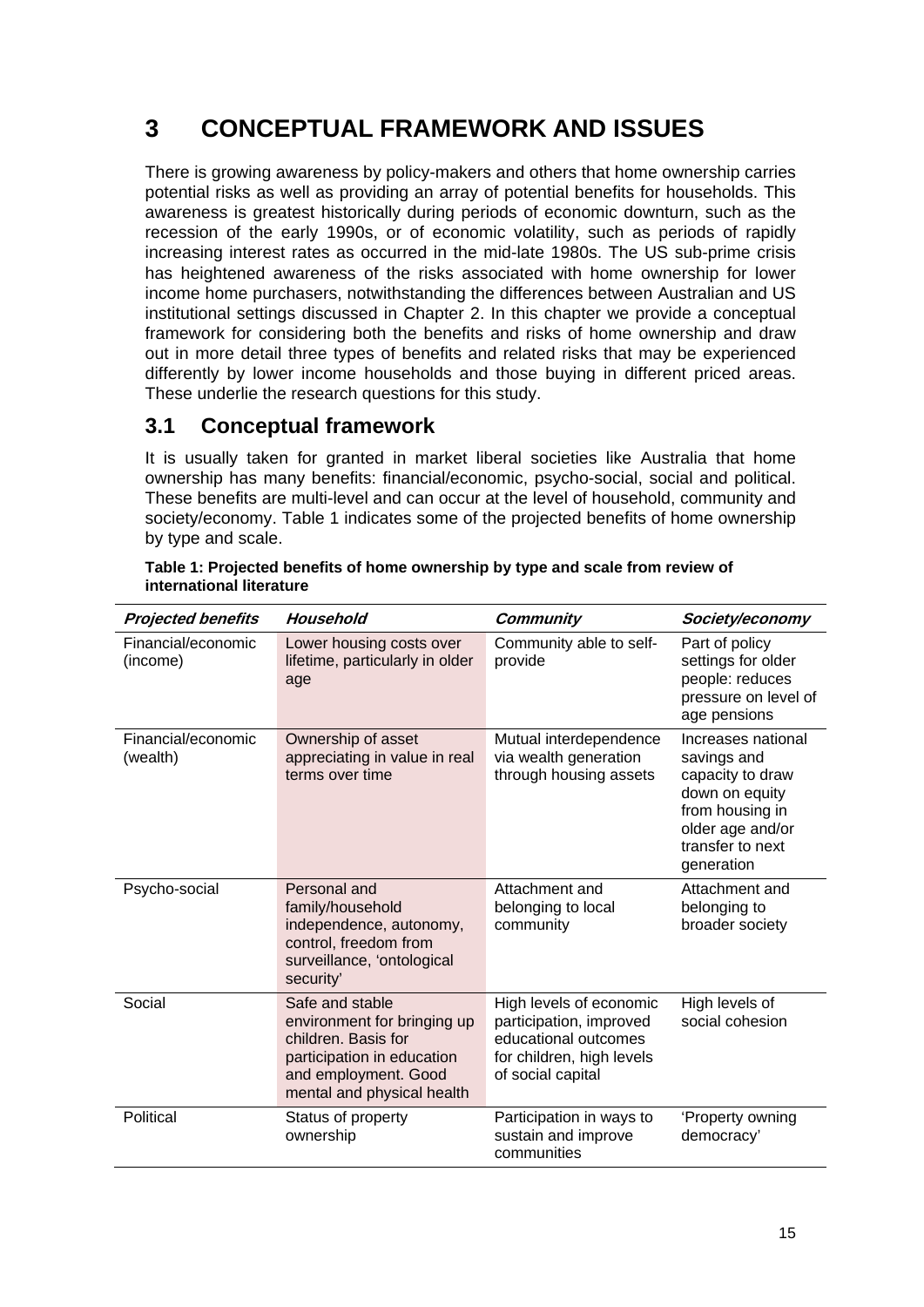<span id="page-20-0"></span>Note: the projected macro-economic benefits of home ownership are not included in the table. Some of these related to the linkages between home ownership in Australia and the demand for new housing rather than home ownership per se.

This study focuses on households and on the financial, psycho-social and social benefits of home ownership (shaded cells column 2 of Table 1). Conceptually, for each of these projected benefits there are also risks. In Table 2, the potential risks for individual households which may affect the realisation of these benefits are also shaded.

| Type of<br>benefit/risk        | <b>Benefits for households</b>                                                                                                                                                      | <b>Risks for households</b>                                                                                                                                                                                                                       |
|--------------------------------|-------------------------------------------------------------------------------------------------------------------------------------------------------------------------------------|---------------------------------------------------------------------------------------------------------------------------------------------------------------------------------------------------------------------------------------------------|
| Financial/economic<br>(income) | Lower housing costs over<br>lifetime, particularly in older<br>age                                                                                                                  | Unexpected and unpredictable<br>housing expenditures, e.g. variations<br>in mortgage repayments, increases<br>in fixed costs (rates, unexpected<br>repair bills etc.)                                                                             |
|                                |                                                                                                                                                                                     | Unexpected and unpredictable<br>changes in household income                                                                                                                                                                                       |
| Financial/economic<br>(wealth) | Ownership of asset<br>appreciating in value in real<br>terms over time                                                                                                              | Asset increases slowly relative to<br>other types of assets or decreases in<br>value in the short or longer term,<br>leading to loss of initial deposit,<br>negative equity, difficulty in sale,<br>inability to trade up to build wealth<br>etc. |
| Psycho-social                  | Personal and<br>family/household<br>independence, autonomy,<br>control, freedom from<br>surveillance, 'ontological<br>security'                                                     | Psychological stress associated with<br>difficulties in mortgage payments,<br>insecurity and fear of loss of dwelling<br>due to forced relocation or<br>repossession                                                                              |
| Social                         | Safe and stable environment<br>for bringing up children,<br>children do well at school,<br>participation in employment,<br>good mental and physical<br>health, social connectedness | Living in area with poor schools and<br>lack of employment, health problems<br>associated with physical and<br>neighbourhood environment, little<br>connection with neighbours and low<br>level of social connectedness                           |

| Table 2: Projected benefits and potential risks for lower income home owners |  |  |
|------------------------------------------------------------------------------|--|--|
|------------------------------------------------------------------------------|--|--|

The genesis of the study was a concern that, despite a very substantial international literature on home ownership generally, research into the projected benefits and risks disaggregated by household income is more limited. Internationally, research on home ownership for lower income households is both limited and ambiguous in its findings (e.g. Dietz and Haurin 2003). Our overall aim was to investigate whether, and to what extent, the benefits and risks of home ownership are experienced differentially by households with different levels of income, in particular by lower income households (lowest 40% of household incomes) compared to those in the middlehigher income range (highest 60%). In addition, and relatedly, as indicated in Table 2, we were interested in the extent to which buying a home in lower priced and lower amenity areas influenced the associated benefits and risks.

Using the conceptual framework identified above, the project has three research questions which address three specific aspects of home ownership: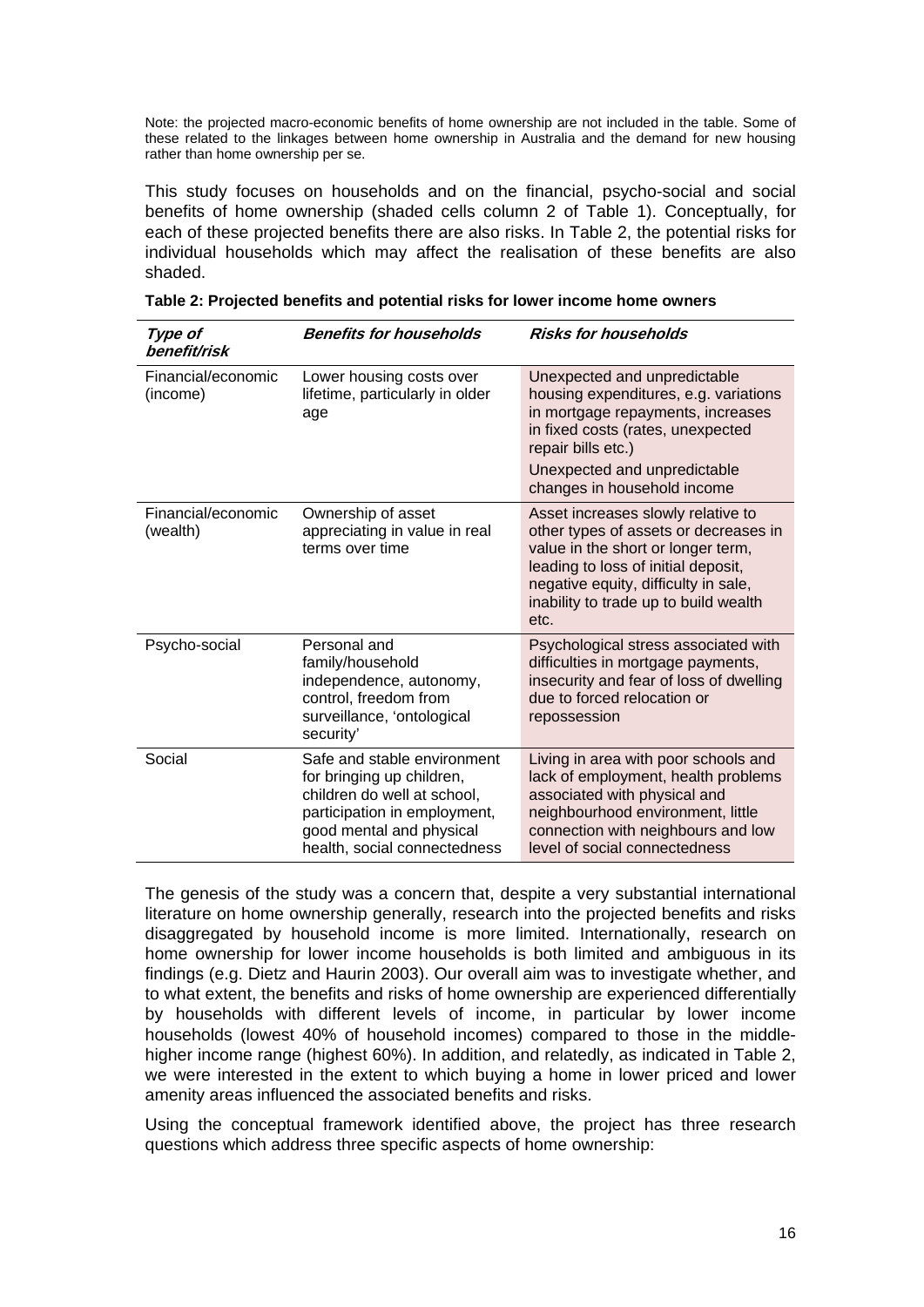- <span id="page-21-0"></span>1. What differences are there in the financial benefits and risks of owner occupation in terms of *ongoing expenditures* for households on lower incomes compared to middle-higher income households?
- 2. To what extent and how do lower income households build wealth through home ownership compared to middle-higher income households, taking into account the affordability of housing in particular locations and changes in housing markets over time?
- 3. How do lower income home purchasers experience the *non-financial benefits and risks* of home ownership in different types of residential location?

#### **3.2 Some conceptual issues**

#### *3.2.1 Lower income households*

For the purposes of this research we are interested in home owners on lower incomes, in the lowest two-household income quintiles (40%). We use income quintiles and related terminology consistently as shown in Table 3.

| Term                 | Household income quintile | <b>Broad grouping</b>                               |  |
|----------------------|---------------------------|-----------------------------------------------------|--|
| Low income           | Quintile 5 (lowest 20%)   | Lower income (lowest two-                           |  |
| Low-moderate income  | Quintile 4                | income quintiles or 40%)                            |  |
| Moderate income      | Quintile 3                |                                                     |  |
| Moderate-high income | Quintile 2                | Moderate-higher income<br>(upper three quintiles or |  |
| High income          | Quintile 1                | $60\%$                                              |  |

**Table 3: Definitions of household income** 

Household income is dynamic and may change over time. Thus, households with lower household incomes (lowest 40%) who are home owners fall into several categories. They may have retired from the workforce and be dependent on the age pension. The lowest household income quintile (lowest 20%) had the highest percentages of households who were outright owners in Australia in 2006, reflecting the high number of retirees with low household incomes (NATSEM 2008: 13). They may enter home ownership as lower income households and their household income may not improve. They may have higher incomes but subsequently drop down to lower household incomes for a variety of reasons including separation/divorce, illness or disability, loss of all or part of one income due to caring responsibilities, and loss of overtime or paid employment. Some households decide to 'downshift' and voluntarily reduce their income for a variety of reasons (Hamilton and Mail 2003). Recent work for AHURI by Wood and Ong (2009) indicates some of this dynamism in respect of housing affordability problems in Australia.

Calculation of household income at the 40th percentile could be based on all households, all home owners, or all outright owners and home purchasers.

In this study we use different cut-offs to investigate particular issues. We use the lowest 40 per cent of all household incomes to illustrate some of the changes to the profile of lower income home owners over time. However, for more detailed analysis of the ongoing costs of home ownership we differentiate between the bottom 40 per cent of outright owners and of purchasers as their income and expenditure profile is quite different. Finally, as in other housing research, there are a range of more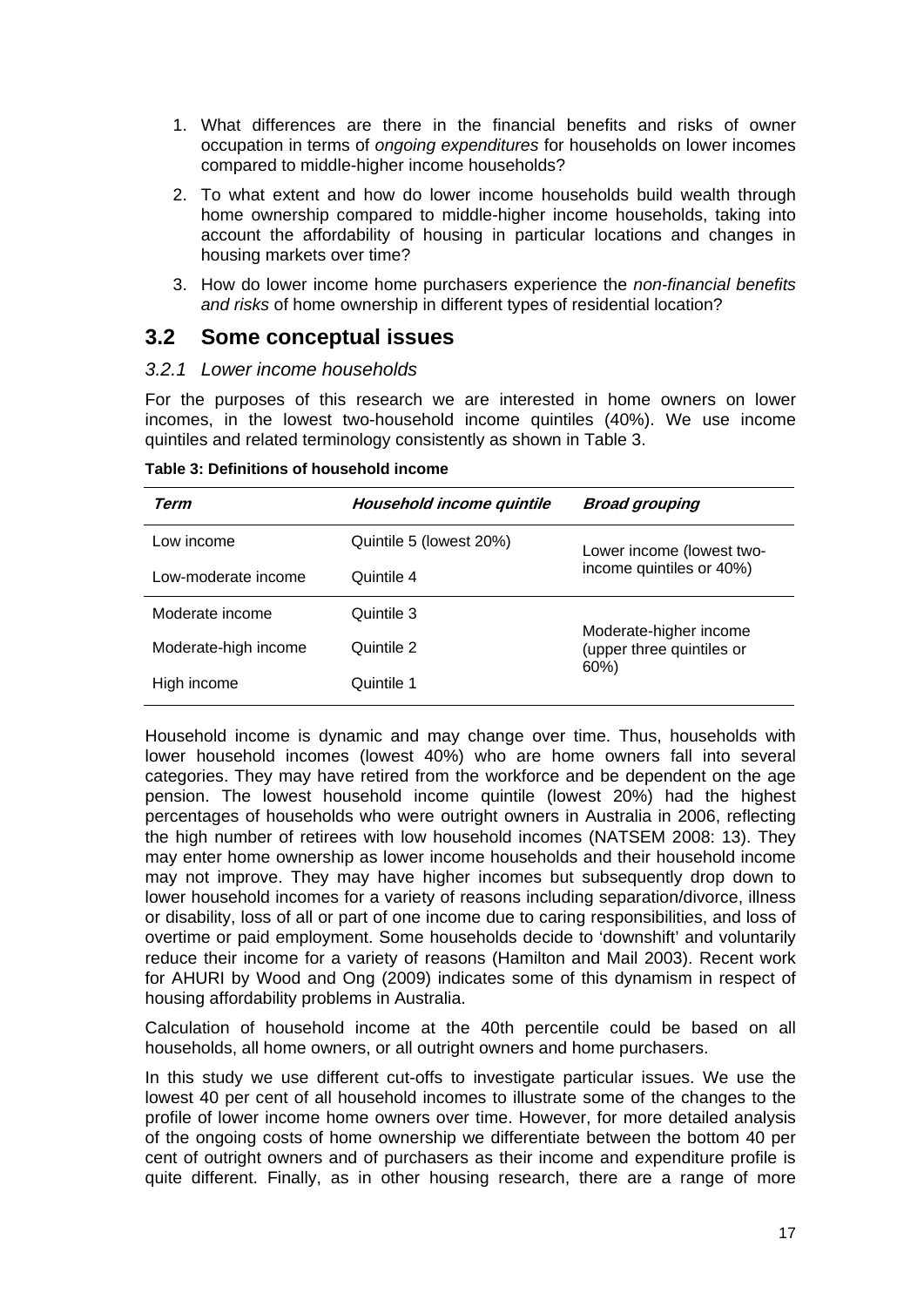<span id="page-22-0"></span>technical issues around measurement of household income discussed further in Chapter 5.

#### *3.2.2 Ongoing housing expenditures*

Much of the debate about affordability problems for home owners centres on mortgage repayments. However, in this study, ongoing expenditures on home ownership include additional expenditures that home owners may incur, but not renters. These include council and water rates, building insurance and repairs and maintenance, and are illustrated conceptually in Figure 1.

|  | Figure 1: Ongoing expenditures associated with home ownership |  |  |
|--|---------------------------------------------------------------|--|--|
|  |                                                               |  |  |

| <b>Ongoing housing expenditures</b>                 | Purchaser                           |  | <b>Outright owner</b>               |  |
|-----------------------------------------------------|-------------------------------------|--|-------------------------------------|--|
| Mortgage repayments:                                | Compulsory                          |  |                                     |  |
| Interest                                            |                                     |  |                                     |  |
| Principal                                           |                                     |  |                                     |  |
| Council and water rates                             | Compulsory                          |  | Compulsory                          |  |
| Strata title/body corporate fees<br>(if applicable) | Compulsory                          |  | Compulsory                          |  |
| <b>Building insurance</b>                           | Compulsory                          |  | Highly desirable                    |  |
| Repairs and maintenance<br>(internal and external)  | Highly desirable                    |  | Highly desirable                    |  |
| Floor and window coverings<br>Insulation            | Desirable                           |  | Desirable                           |  |
| Outdoor: garden and structures                      | Desirable                           |  | Desirable                           |  |
| Contents insurance                                  | Desirable (non-tenure-<br>specific) |  | Desirable (non-<br>tenure-specific) |  |

Note: Loan repayments and expenditure on major alterations and additions not included. Repayments on principal are included at this stage, but we note that the Australian Bureau of Statistics considers that 'for many purposes it is more appropriate to consider repayments of principal as a form of saving rather than as a recurrent housing cost. It reflects the purchase of a housing asset by increasing the equity in the property held by the household and is an addition to the wealth of the occupants' (ABS 2006: 28).

The categories used in Figure 1 reflect the different types of expenditures incurred by home purchasers compared to outright owners. They also reflect whether expenditures are compulsory, highly desirable or desirable.

#### *3.2.3 Building wealth through home ownership*

There is no definitive way of measuring the increase or decrease in wealth associated with home ownership. The literature reviewed in the next chapter indicates several different approaches. Table 4 indicates the most common approaches, together with some of their advantages and disadvantages.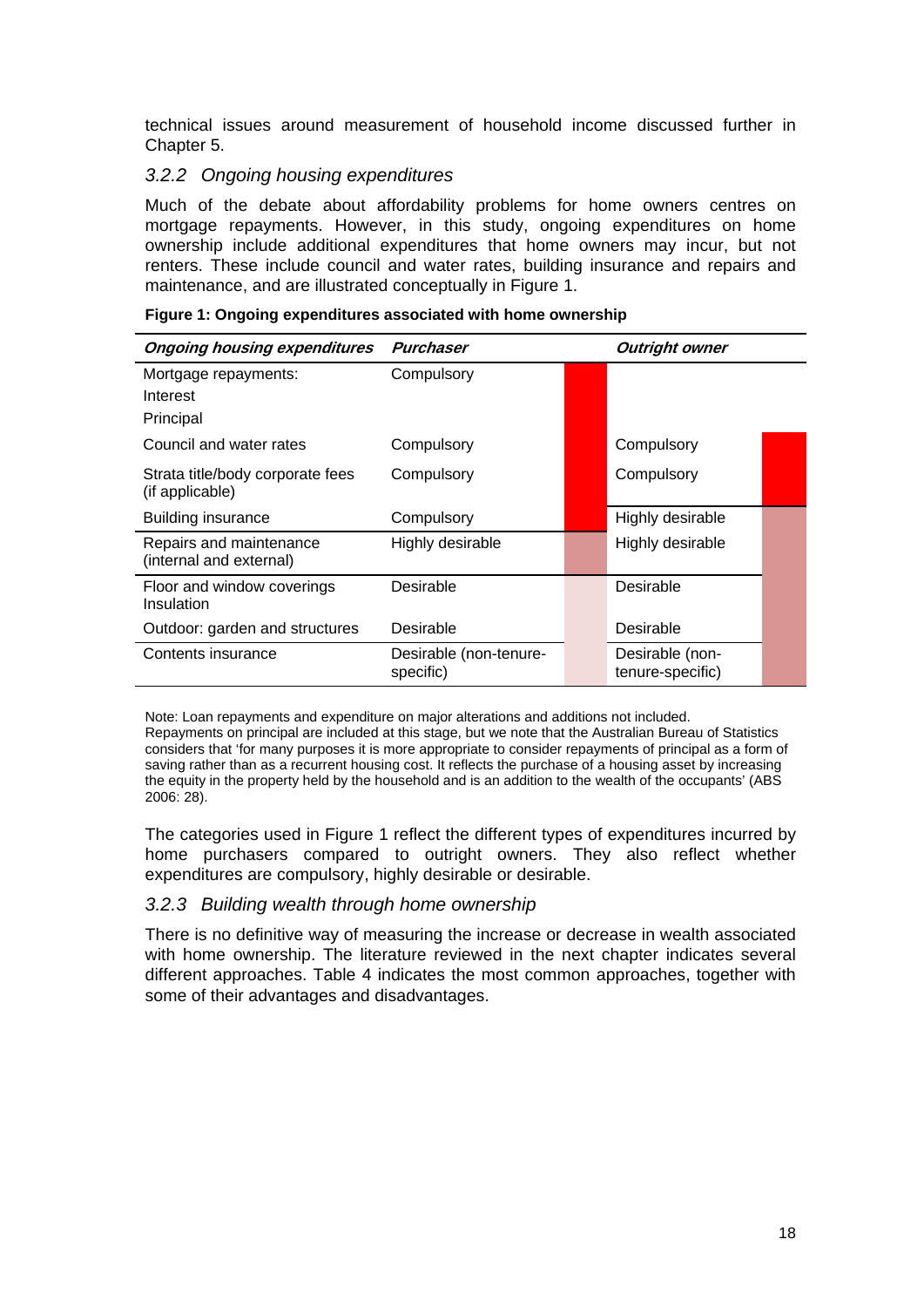| Approach                                                                                                                 | Advantage                                                                                                                                                                               | <b>Disadvantage</b>                                                                                                                                                                                                                                                                                                  |
|--------------------------------------------------------------------------------------------------------------------------|-----------------------------------------------------------------------------------------------------------------------------------------------------------------------------------------|----------------------------------------------------------------------------------------------------------------------------------------------------------------------------------------------------------------------------------------------------------------------------------------------------------------------|
| Return (positive or<br>negative) on initial<br>deposit                                                                   | Measures return on<br>investment in housing and<br>enables comparison between<br>assets                                                                                                 | Households with low initial deposit<br>have a high return using this<br>method; however, property price<br>may increase less over time than<br>for middle-high income households,<br>exacerbating wealth inequalities                                                                                                |
|                                                                                                                          |                                                                                                                                                                                         | Assumes that household remains<br>in place over time                                                                                                                                                                                                                                                                 |
| Capital gain or loss on<br>house and land (current<br>market price compared<br>to price at purchase) $-$<br>gross yield  | Measures increase in value<br>of housing/land asset and<br>enables comparison between<br>areas                                                                                          | It is impossible to tell how much of<br>the increase/decrease is due to<br>additional household expenditure<br>on capital improvements to the<br>dwelling or lack of expenditure on<br>maintenance/repairs which may<br>diminish the quality of the dwelling<br>Assumes that household remains<br>in place over time |
| Capital gain or loss on<br>land component only<br>(current market price<br>compared to price at<br>purchase) - net yield | Measures real capital gain<br>which captures improvement<br>to land values not<br>attributable to household<br>actions                                                                  | Requires matching of data on<br>household incomes with data on<br>change in land valuations over time<br>for individual<br>households/properties. Data<br>matching may not be possible due<br>to privacy and other issues<br>Assumes that household remains<br>in place over time                                    |
| Increase or decrease in<br>housing asset<br>component of<br>household net worth                                          | Enables changes in value of<br>housing net of debt<br>outstanding to be tracked<br>Does not necessarily<br>assume (as other methods<br>do) that household remains<br>in place over time | Usually relies on household<br>assessment of net worth which is<br>difficult and may be inaccurate                                                                                                                                                                                                                   |

<span id="page-23-0"></span>**Table 4: Some approaches to measuring the effect of home ownership on wealth position** 

On the surface, measuring the potential costs and benefits of low income ownership would appear relatively simple; after all, politicians and much of the community appear to believe it is a self-evident good. However, even defining what low income is is problematic and the challenges only begin there. It is therefore not surprising that when we turn to the actual evidence it is thin on the ground (particularly in Australia) and selective.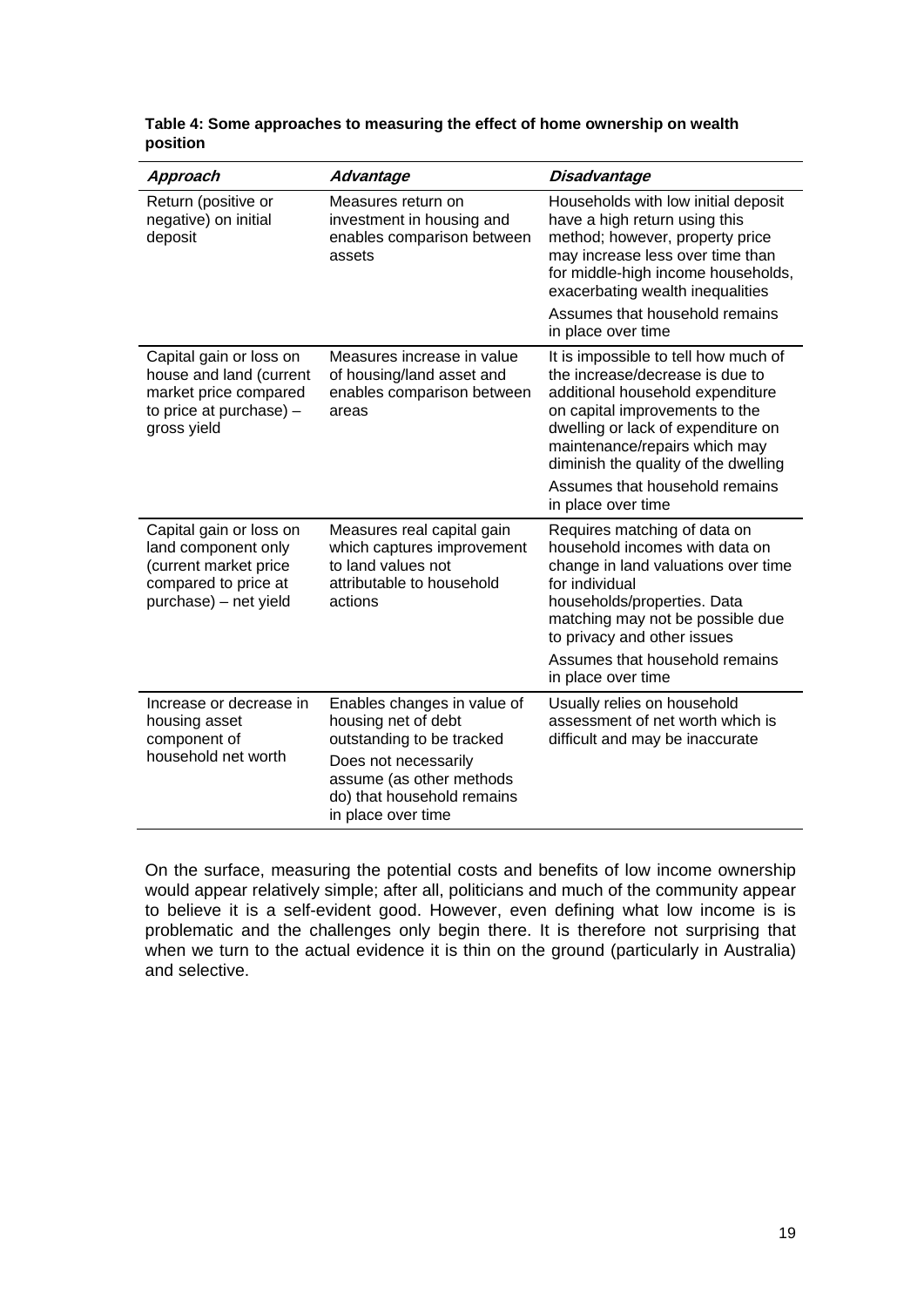# <span id="page-24-0"></span>**4 THE RESEARCH EVIDENCE**

In this chapter we review research evidence about the benefits and risks of home ownership for lower income households, in particular, evidence about the ongoing financial costs including non-mortgage costs, impact on wealth (assets and equity) disaggregated by location, and realisation of the non-financial benefits of ownership. This is a very specific part of a much larger literature on the benefits of home ownership which is beyond the scope of the current study.

Australian literature on the benefits and risks of home ownership for lower income households in these three areas is quite limited. Research into ongoing expenditures on home ownership has mainly concerned measurement of housing affordability problems, based on mortgage costs relative to household income. There is little recent research into the relationship between household income, location and housing equity, although there has been more general research into housing wealth (Yates and Whelan 2009). Research into the extent to which lower income households are able to realise the projected non-financial benefits of home ownership is also limited in Australia compared to countries such as the US and the UK. In this chapter we consider the Australian research and draw on the more substantial international literature where relevant. We make particular reference to the US research since this constitutes the most substantial body of research into home ownership for lower income households and offers insights into the associated risks, notwithstanding the differences in policy context identified in Chapter 2.

## **4.1 Ongoing costs of home ownership**

### *4.1.1 Mortgage costs*

In the period 2001-07, rapidly increasing house prices and increases in mortgage interest rates during the latter part of this period brought to the fore not only the difficulties faced by some households in entering home ownership but also evidence of difficulties in sustaining ownership over time. AHURI's National Research Venture 3 on 'Housing affordability for lower income Australians' conducted a program of research into the difficulties faced by lower income Australians in paying for their housing, including home owners and renters, the latter being beyond the scope of this report. The research used the so-called 30/40 rule to define mortgage stress as discussed in Chapter 2 (referring to households paying mortgage costs in excess of 30 per cent of household income and with incomes in the lowest two quintiles). Using this definition, in 2002-03, 346,000 lower income households in home ownership were in mortgage stress, and households of 'working age' rather than of retirement age (Yates and Gabriel 2006: 7). More alarmingly, almost half (49%) of lower income households defined as above who were purchasing their homes (rather than outright owners) were in housing stress, whilst 25 per cent of lower income purchasers were paying more than 50 per cent of their household income in mortgage repayments and were in 'housing crisis' (Yates and Gabriel 2006: 11).

While the quantification of mortgage stress based on affordability benchmarks is now well established, research into how such households experience affordability problems and the financial and non-financial consequences is more limited. Qualitative research for the National Research Venture indicated that, while lower income recent purchasers faced fewer problems than renters, many nevertheless reported some difficulty with ongoing housing costs: 65 per cent worried constantly about their financial situation, 59 per cent said that they did not have enough money to meet unexpected costs, 50 per cent reported that their housing costs placed stress on family/household relationships, and 46 per cent reported a constant struggle to pay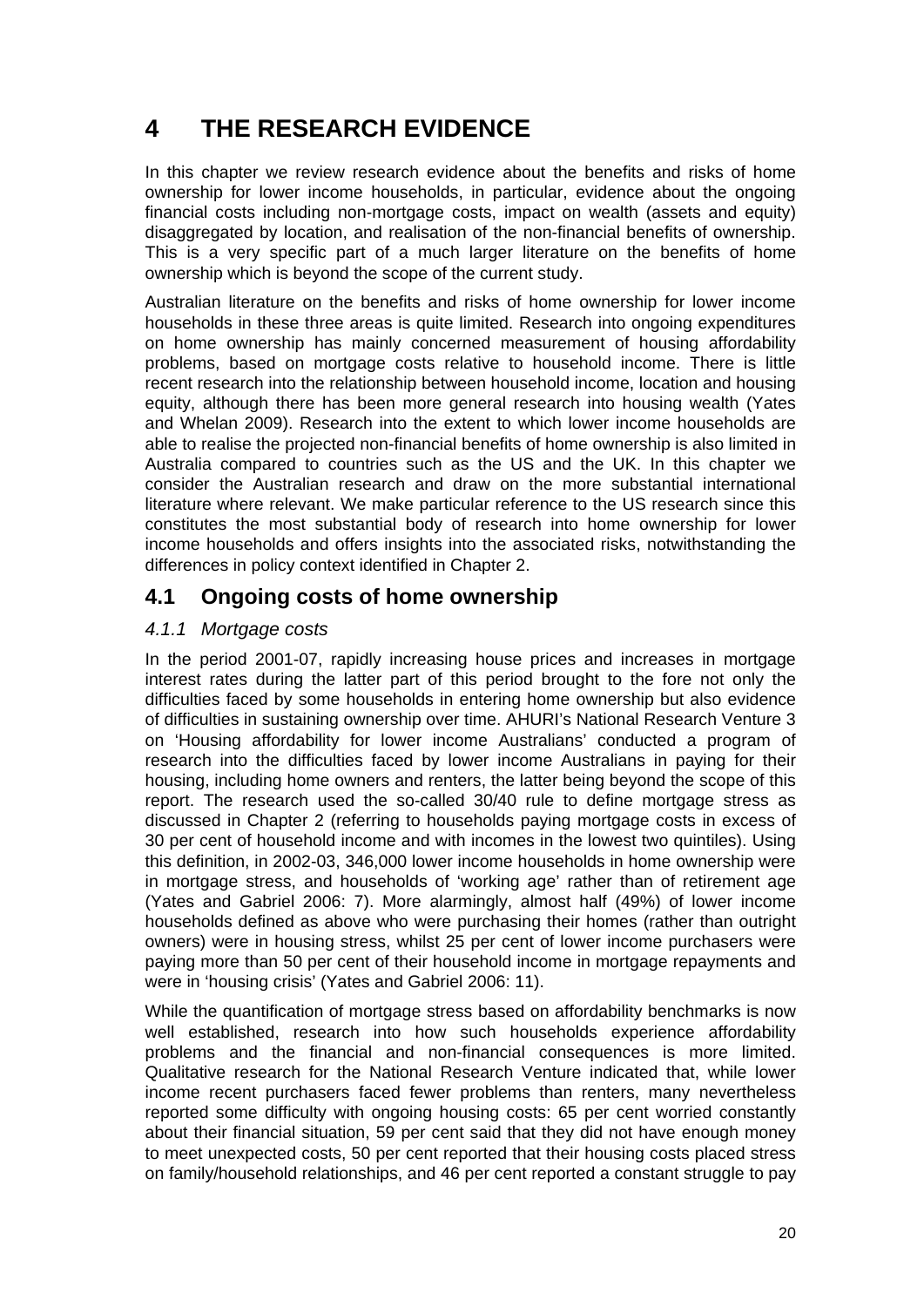regular bills (Burke and Pinnegar 2007: 41). Further, the research found that while many experienced some difficulty, very few said that they were not managing at all. Recent lower income home purchasers adopted a number of strategies to cope, notably working overtime, increasing the balance on credit cards, borrowing money from friends and family, finding a better job, drawing on accumulated savings, and taking a second job (Burke and Pinnegar 2007: 43). Since the research was conducted, deteriorating economic circumstances have increased the risks associated with most of these strategies.

Other indicators of difficulties affording ongoing payments associated with home ownership include the extent and level of mortgage arrears and numbers of households who default on their mortgages such that their homes are repossessed. Research based on data from the early 1990s recession shows quite low rates of defaults and repossessions and, interestingly, that higher income households with managerial and professional jobs were more likely to be in arrears and in default than lower income households, indicating a complex relationship between household income and difficulty in maintaining mortgage payments (Berry et al. 1999). This work is currently being updated (AHURI project  $30529$ )<sup>[17](#page-25-0)</sup> and preliminary findings indicate a higher incidence of forced exit from home ownership in post-2008 economic conditions (Berry, Dalton and Nelson 2009).

Internationally, there is little agreement in the literature about whether mortgage arrears and defaults are caused primarily by life events affecting individual households or by broader structural factors over which they have little control. For example, Saunders (1990) contended that arrears and defaults were a very low percentage of all loans in the UK and that, for the most part, lower income households managed to sustain home ownership. Australian research also highlights the importance of life events, such as divorce and unemployment, in causing exits from home ownership (e.g. Khoo 1993). However, subsequent UK research based on data from the early 1990s recession reported that for many people home ownership had become unsustainable for a variety of reasons (Ford and Burrows 1999: 306). This suggests that risk and vulnerability could be a structural and ongoing issue<sup>[18](#page-25-1)</sup> rather than a temporary one associated with life events, although some groups are more at risk than others, in particular sole parents, younger people, first time home buyers and those with 100 per cent mortgages. Burke and Pinnegar (2007), in their Australian study, also highlighted some of the structural sources of risk, associated with changing labour and housing markets and deregulation of housing finance since the 1980s, as well as the vulnerability of lower income households to disruptive life events.

Data on defaults and repossessions may only be the 'tip of the iceberg'; we do not know how many lower income households simply keep up their mortgage payments but cut back on other expenditures, take on additional debt, or reduce their housing expenditures by moving into rental or buying a cheaper house because they find

<span id="page-25-0"></span> $17$  The research will examine the sources, nature and implications of mortgage default among Australian home owners over the last several years, since the completion of initial AHURI research in 1999. It will assist policy-makers to identify the key risk factors leading to or triggering mortgage default, and guide their responses in terms of housing assistance, educational programs or monitoring programs to track default. See [http://www.ahuri.edu.au/publications/projects/p30529/.](http://www.ahuri.edu.au/publications/projects/p30529/)

<span id="page-25-1"></span><sup>&</sup>lt;sup>18</sup> Ford and Burrows (1999) suggested six structural reasons for risk of mortgage arrears and repossessions: variable and unpredictable cost of credit leading to increased financial risk; less certain income from work due to labour force restructuring; reduction of the welfare safety net for mortgagors; increase in aggressive lending and self-certification mortgages; dissolution of households when home ownership is dependent on two incomes; and low inflation which means that households are vulnerable for a longer time.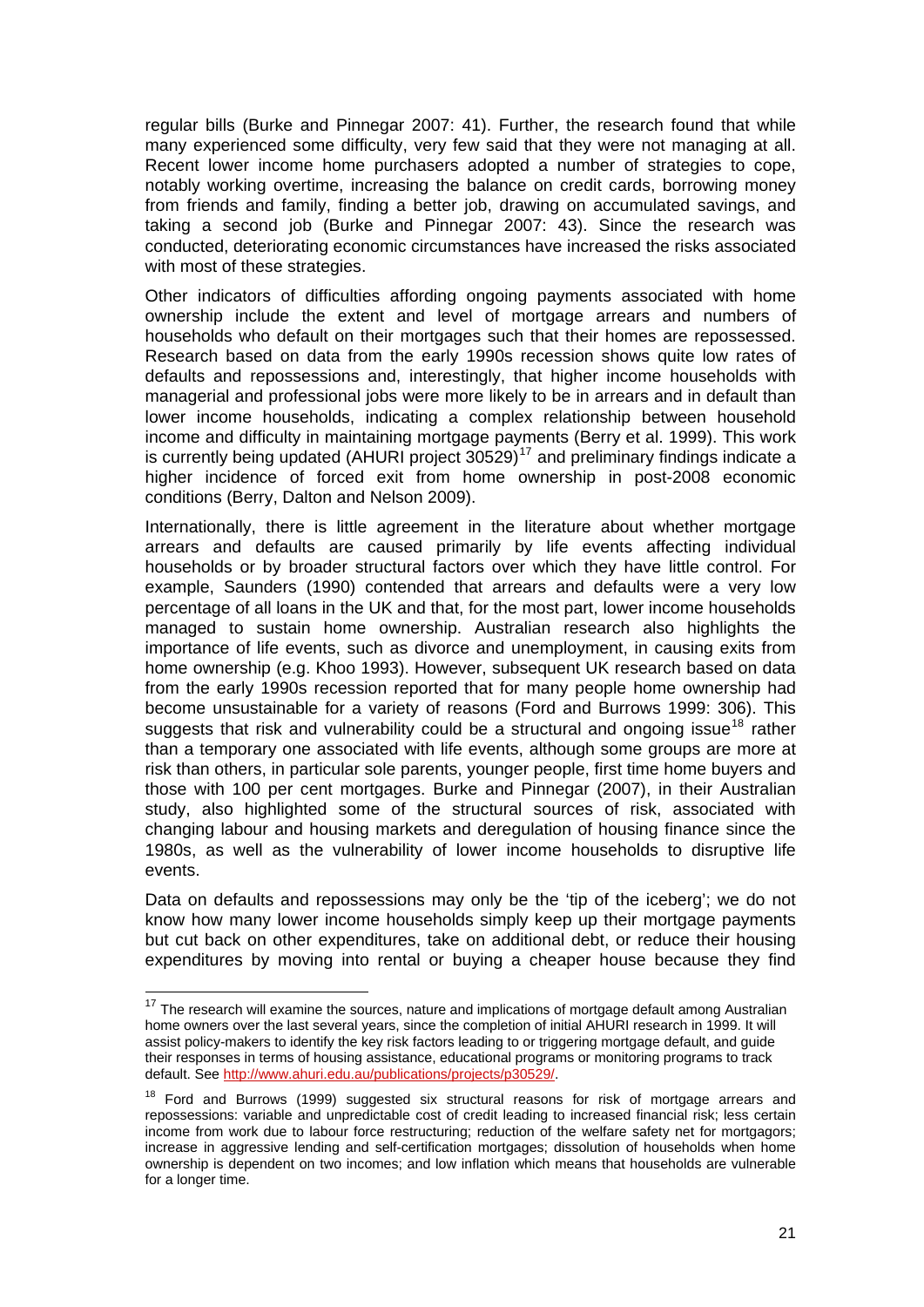<span id="page-26-0"></span>mortgage repayments are unsustainable. Burke and Pinnegar (2007: 53-4) estimate that up to 10 per cent of the lower income renters they surveyed were 'backsliders' who had returned to renting after periods in home ownership. Many were older and had little or no prospect of getting finance to purchase again, even though this remained an aspiration.

A number of US studies found that mortgage repayments were crippling for many lower income purchasers, even before the effects of the sub-prime crisis became apparent. According to one study of lower income households who purchased homes in 1995-2003, more than half (54%) had costs in excess of 30 per cent of household incomes, while one in five (20%) had mortgage expenditures in excess of 50 per cent (Herbert and Belsky 2006: 32). Half of working families with the worst affordability problems (that is, spending more than 50 per cent of gross household income on housing costs) were home owners (Karger 2007: 15-16). These figures highlight the risks for households and lenders of reliance on mortgage payments which take up so much of the incomes of lower income households. Approval of such loans can be understood partly in terms of the activities of mortgage brokers chasing fees in the US, as discussed in Chapter 2.

The US literature indicates that many lower income households found it difficult to maintain home ownership, with various studies pointing to a figure of around half of such purchasers exiting ownership within five years even prior to the sub-prime crisis. One study using household panel data from 1976-93 found that 53 per cent of all lower income first home buyers left ownership within five years (Reid 2004 cited in Herbert and Belsky 2006: 50), while another study using different data from 1979- 2000 found that the rate was 43 per cent (Haurin and Rosenthal (2005b). These high rates of exit are not necessarily about mortgage default. Households may be forced to sell by financial pressures, including mortgage stress, but do so prior to foreclosure. It is clear from the US research that foreclosure is a poor measure of mortgage stress experienced by such households. However, not all exits are due to financial pressures alone. Vandell (1995), Getter (2003) and Elmer and Seelig (1999) found that trigger events such as loss of employment, divorce or separation, or expenses related to health care costs (which can be very significant in the US if households do not have private insurance) were important factors. Both Reid (2004 cited in Herbert and Belsky 2006: 50) and Haurin and Rosenthal (2005b), in their statistical estimates of the causal factors underlying exit from home ownership, found that household type was important. Single people and single parents have even higher rates of exit than the high rate for lower income households generally, suggesting dependency on one income is a high risk factor in sustaining ownership for lower income households.

In considering the relevance of these findings, we note that although the term 'low income home ownership' is widely used in the US, what constitutes lower income is rarely discussed. A variety of measures are used, including: a percentage of federal poverty line, e.g. 150 per cent (Harkness and Newman 2002), some percentage of median household income, e.g. 75 per cent (Boehm and Schlottmann 2004), and lower household income quintiles or quartiles, e.g. lowest household income quartile (Haurin and Rosenthal 2005a). The latter most approximates the accepted Australian definition, although it refers to a lower income group than in Australia.

#### *4.1.2 Non-mortgage costs*

There is very little research evidence in Australia or internationally on the effects of non-mortgage ongoing expenditures incurred by home owners on lower incomes. These include council and water rates, building insurance and repairs and maintenance. Some work on housing affordability does take into account council and water rates (e.g. Yates and Gabriel 2006), but this is relatively uncommon.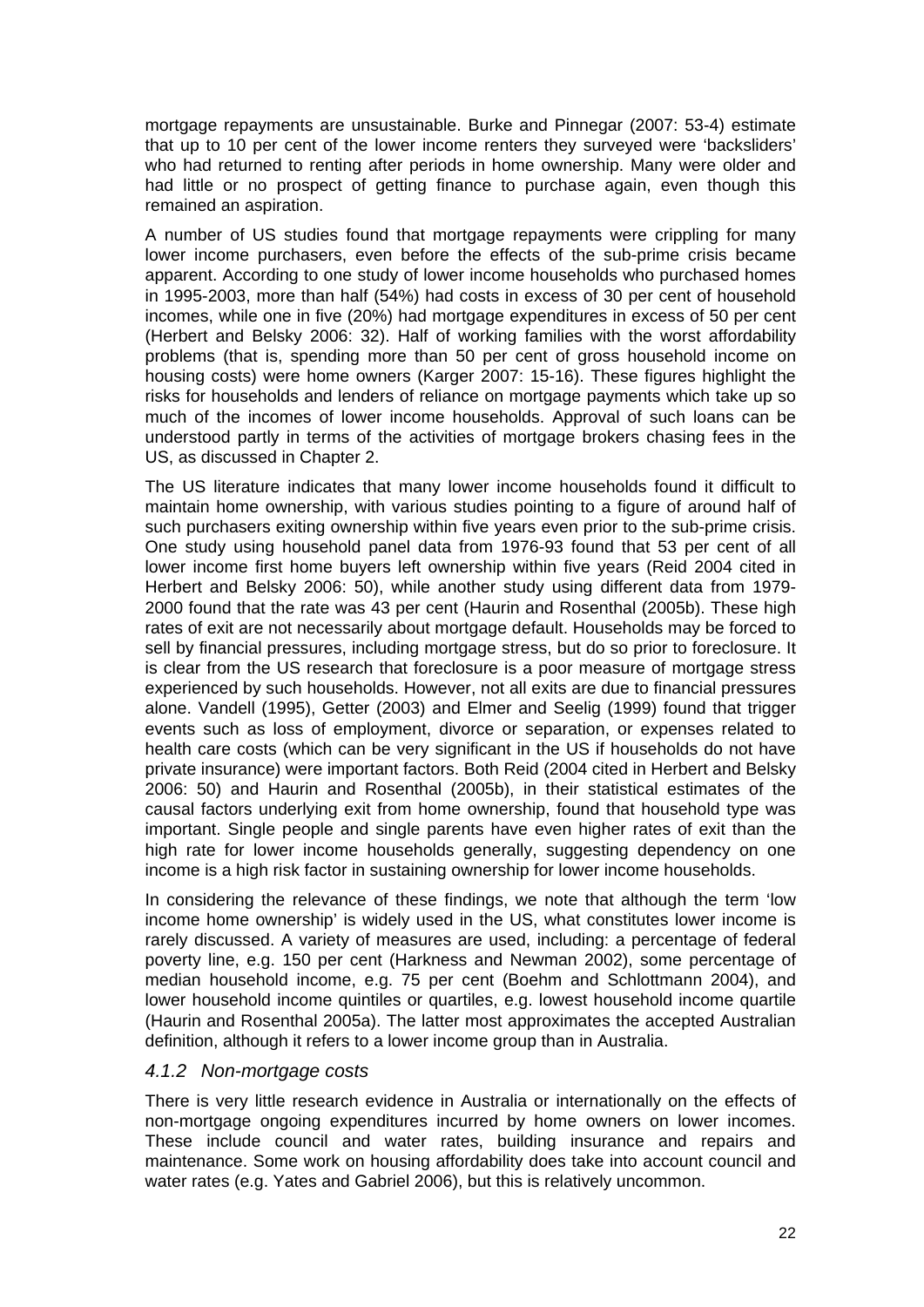The most relevant piece of research was conducted by Wulff (1990, 1992) as part of an evaluation of the 1980s Victorian low start loan (Capital Indexed Loan or CAPIL) scheme targeted at households on public housing waiting lists, and discussed in Chapter 2. The research found that, on average, all families spent A\$16 per month on essential repairs but A\$55 a month on home improvements.<sup>[19](#page-27-0)</sup> These added 5 and 20 per cent respectively to ongoing monthly housing expenditures, defined as mortgage repayments, rates and property insurance (Wulff 1992: 238). The research findings indicated little support for the concern expressed in much of the contemporaneous UK literature that lower income home purchasers were faced with high maintenance costs and potentially deteriorating quality of their homes. Lower income households having loans under the Victorian scheme had purchased primarily in affordable outer suburban areas where the housing stock is relatively new and in good condition. However, the Australian research was conducted only two to two and a half years after purchase, and the level of expenditures on either repairs or improvements over the longer term is unknown.

In the US, a recent study examined various types of housing expenditures over the decade to 2006, finding that these increased at a greater rate than food, transportation and even health care costs. In particular, while median household incomes increased by 36 per cent, average housing expenditures increased further: property insurance by 83 per cent, property taxes by 66 per cent, mortgage payments by 45 per cent, and utilities by 43 per cent (Brennan and Lipman 2008). The study also indicates that, in the decade to 2005, expenditure on essential repairs and replacements increased at a rate faster than household incomes. Further, expenditure on mobile home park fees increased by more than 50 per cent, while strata title fees (condominium and co-op fees) increased in line with household incomes. Half of all states have some sort of 'circuit breaker' to reduce property taxes for older people, people with disabilities and lower income home owners (Brennan and Lipman 2008). These findings are general: they refer to median household incomes and average housing and other expenses calculated from reputable sources, including the US Census Bureau. However, the specific effect on lower income home owners may be obscured. As discussed in Chapter 2, not only have lower income households in the US bought mobile homes, they often buy older, low quality homes in disadvantaged neighbourhoods that may incur higher expenditures than average on maintenance and structural repairs (Karger 2007).

While some of the non-mortgage costs of home ownership are relatively predictable and have to be paid, such as council rates, others are not predictable and may be deferred if households are experiencing financial stress, in particular, repairs and maintenance. Qualitative research involving interviews with home owners in eight European countries found that 'maintenance costs were considered as a more serious source of insecurity, particularly by marginal home owners who could not afford to save for unforseen building or repair work or even to cover basic maintenance' (Jones et al. 2007). In the UK, research has highlighted the poor quality and amenity level of housing occupied by lower income households. This is attributed not only to such households buying less expensive housing which may be in poor condition, but also because they spend less on maintenance and repairs than home owners on moderate and high incomes (Widdowfield and Wilkinson 2002). This would force such households to live in low quality 'squalid' housing, further reducing the value of the property, and thereby affecting their capacity to build wealth (Karn, Kemeny and

<span id="page-27-0"></span>  $19$  The distinction between necessary repairs and home improvements is a contentious one. In Wulff's research, necessary repairs referred to basic structural repairs such as rewiring, restumping, roofing and treatment for rising damp, while home improvements referred to painting, improving storage, enlarging rooms and outdoor work such as building sheds and fencing (Wulff 1992: 235).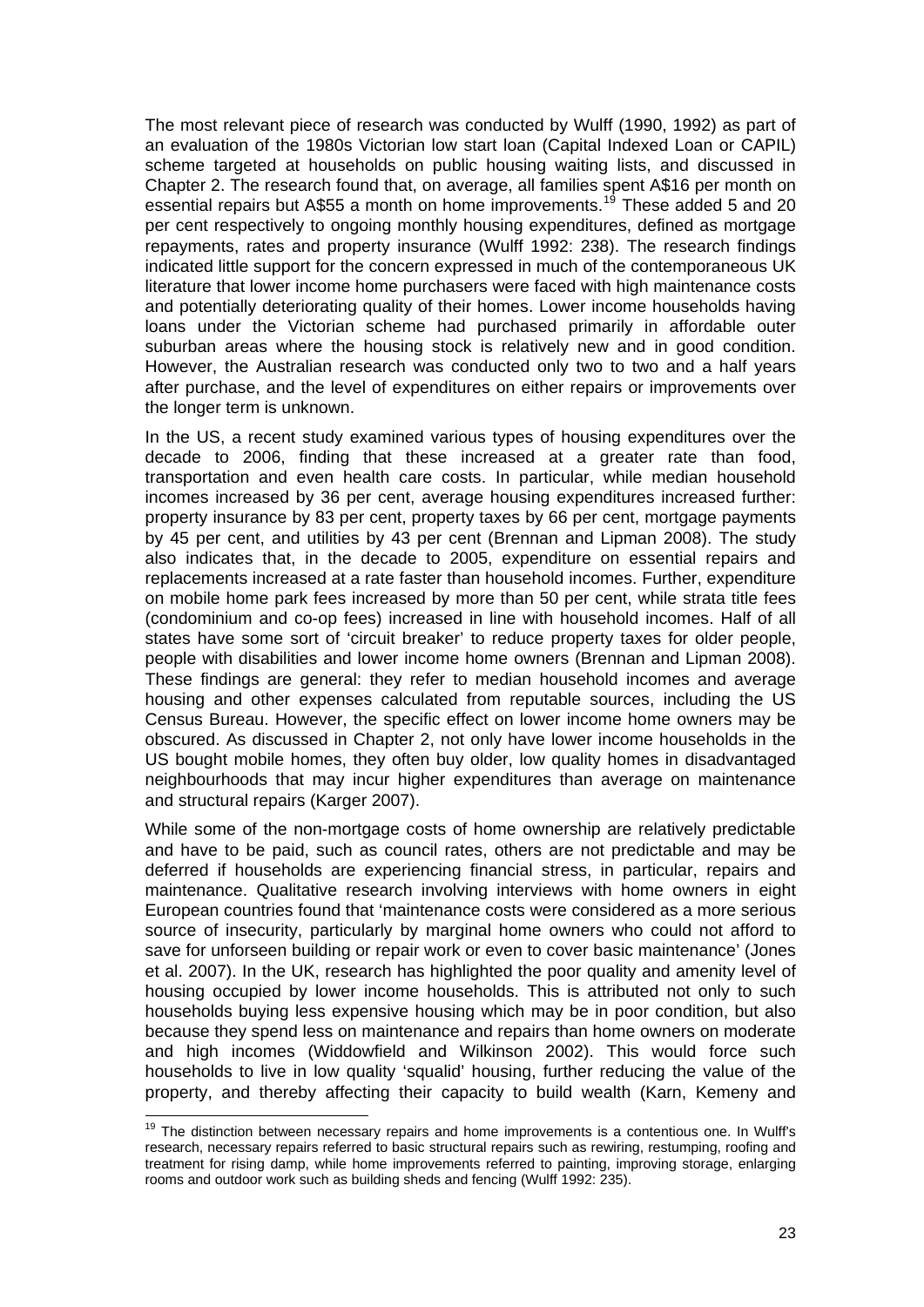<span id="page-28-0"></span>Williams 1985; Forrest and Murie 1989). Evidence from Scotland is that lower income home owners (and tenants) are more likely to live in housing with poor quality and low levels of amenity compared to middle and high income households (Widdowfield and Wilkinson 2002). Likewise, a review of home ownership for lower income households in Wales found that that there are far more poor quality properties in the home owner sector than in other tenures and that such properties were more prevalent for lower income households than for those on higher incomes (Burrows and Wilcox 2004: 15). There has been no equivalent Australian analysis.

A key concept in considering the ongoing costs, and sustainability, of home ownership for lower income households is risk. Croft (2001: 738) suggests that risk does not just refer to trigger events; it is cumulative and iterative. According to this view, the ability of people to retain their home is determined primarily by their household income which is affected by multiple risks. Further, in a society in which risk is individualised, life consequences are not viewed as fate but as an outcome of personal failure or success, and individual solutions are increasingly relied on. Thus, for some households, housing risk is mainly chronic, as opposed to the acute risk experienced in some other areas (Perri 6: 1998). The research by Burke and Pinnegar (2007) supports the view that low income purchasers adopt personal coping strategies in order to manage risk and are very strongly motivated to remain in home ownership, whatever the financial and personal costs. However, their coping strategies rely heavily on income from employment and their capacity to borrow funds, which create vulnerabilities if economic circumstances change, and require life skills in anticipating and planning for future risk associated with home purchase.

## **4.2 Capacity to build wealth**

Australian research into the capacity of lower income households to build wealth through home purchase draws on, and contributes to, a long-standing debate about the role of home ownership in perpetuating or mitigating inequalities in the income and wealth position of households derived from the labour market. This research tradition dates back to seminal UK work by Rex and Moore (1967) on 'housing classes' which suggested that access to different housing tenures created divisions between groups of households that were different to those arising from the labour market. This generated a robust critique (e.g. Haddon 1970; Harvey 1973), but also further exploration of the linkages between labour market position and home ownership (e.g. Saunders 1990; Hamnett 1992; Winter 1994). Forrest and Murie (1989, 1991) concluded that housing wealth is closely related to employment history and that ownership reinforces labour markets in creating greater inequality. Theorising about, and investigating empirically, the dynamics of home ownership and wealth in Australia and New Zealand is thus more closely affiliated with UK research than with the US literature.

It is not our purpose here to attempt a detailed review of this literature about home ownership and inequality since this has been done elsewhere (e.g. Winter 1994). Rather, we discuss some Australian and New Zealand empirical studies within this research tradition that are directly relevant to the current study. For example, Thorns' (1981) pioneering research in Christchurch (New Zealand) examined different income households purchasing in five distinct sub-markets in the city, concluding that while all made capital gains, the greatest gains were made by higher income households buying into specific sub-markets. King (1987), in an analysis of Melbourne housing markets, also found that those able to buy in more affluent areas achieved capital gains in excess of those buying in less affluent areas. Thus, both Thorns and King see home ownership as reinforcing inequality. Badcock's (1990, 1992a) study of Adelaide, however, had somewhat different results, finding some redistribution of wealth among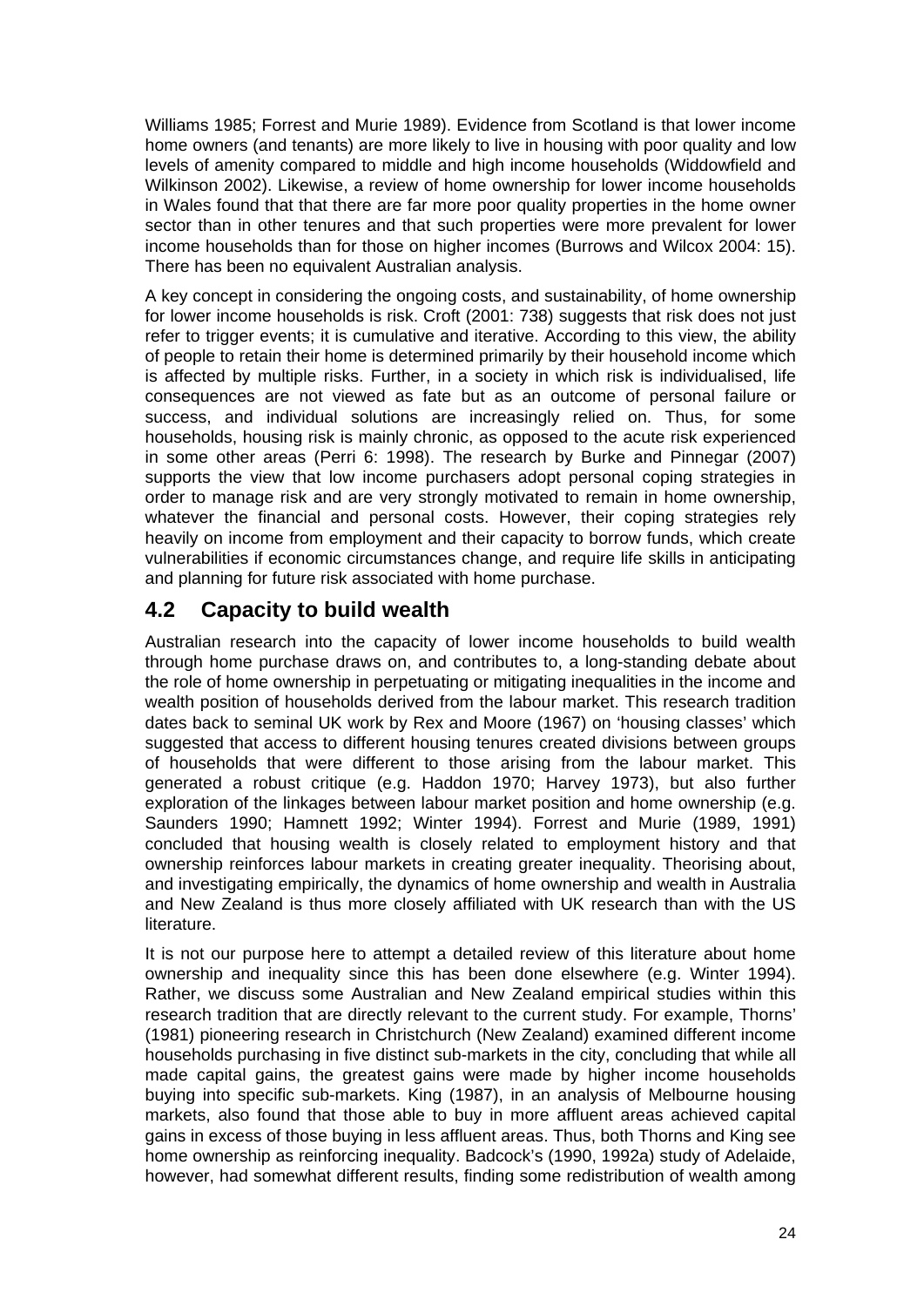households through capital gains as a result of home ownership. It may well be that different data periods and timing in terms of economic cycles can explain some of the difference. Indeed, Thorns' later work in New Zealand found that 'ability to gain wealth varies considerably by time, location, level of individual and family income, employment level and household type' (Thorns 1989: 293). While Thorns and King may have found that higher income purchasers increased their wealth vis-à-vis lower income purchasers, the latter were still better off in this period than low income renters who had no opportunity for any increments in wealth.

Many of the subsequent studies which investigated the effects of household income on building wealth through home ownership were informed by, or were a rebuttal of, the arguments of Peter Saunders, most clearly articulated in A Nation of Home Owners (1990). He argued strongly, based on research in the UK, that the extension of home ownership to lower income households has multiple benefits, including enabling ordinary people to improve their wealth position through capital gains. In effect, this is a form of forced savings and an investment; home ownership enables lower income purchasers to have a share in growing real wealth. Saunders argues that home ownership is basically progressive in its effects since differences in capital gains accruing to households at different income levels are less than differences in their incomes. He also argues that financial gains from home ownership can be expressed as return on initial deposit. Using this measure, percentage returns to lower income households may be on a par with moderate and higher income households because their initial deposit is typically lower (Saunders 1990 Chapter 3).

In the Australian literature, there are three major research contributions pertinent to considering whether lower income households accumulate wealth through home ownership relative to households on other incomes in the era following financial deregulation. Studies by King (1989, 1990) and Badcock (1992a, 1994) both draw on, and contribute to, the literature discussed above. The research can be located in the context of a concern with globalisation and economic restructuring and the ways in which this played out in local housing markets. Work by Burbidge and Winter (1996) and Burbidge (2000) is more explicitly grounded in an assessment of the benefits and risks of home ownership generated by Saunders' work. Its context was the effects of deregulation of Australian financial and labour markets on housing markets.

Each of these studies started with different conceptual foundations and different methodologies. King used the then fashionable Marxist 'circuits of capital' theory (Harvey 1982) to explore whether the restructuring of cities after the 1970s through changes in capital flows was increasing inequalities in housing wealth. Using a sample of house price and rent data from the Melbourne newspaper the Age, King (1989) found increasing spatial segregation in terms of building housing wealth. In another study looking at three cities (Sydney, Melbourne and Adelaide), he found that there had been capital losses rather than capital gains and that these varied within the cities (King 1990), illustrating a point discussed in Chapter 4 about timing of purchase in assessing capacity to build wealth through home ownership.

Badcock (1992a, 1992b) used South Australian Valuer General's house price data for 30 local government areas in Adelaide and found that there were major changes over the time period (mid-1970s to early 1980s) in the location of capital gains, such that inner urban areas were experiencing higher rates than outer suburban areas. This was not necessarily primarily an issue of segmentation by income as inner city areas were only in the early stages of gentrification. In a later study, Badcock (1994) used a different data set (the housing histories of 269 households across eight suburbs who had sold at the peak of the 1989 boom) to determine any effects on economic inequality. In this case, the rate of return was measured by the difference in purchase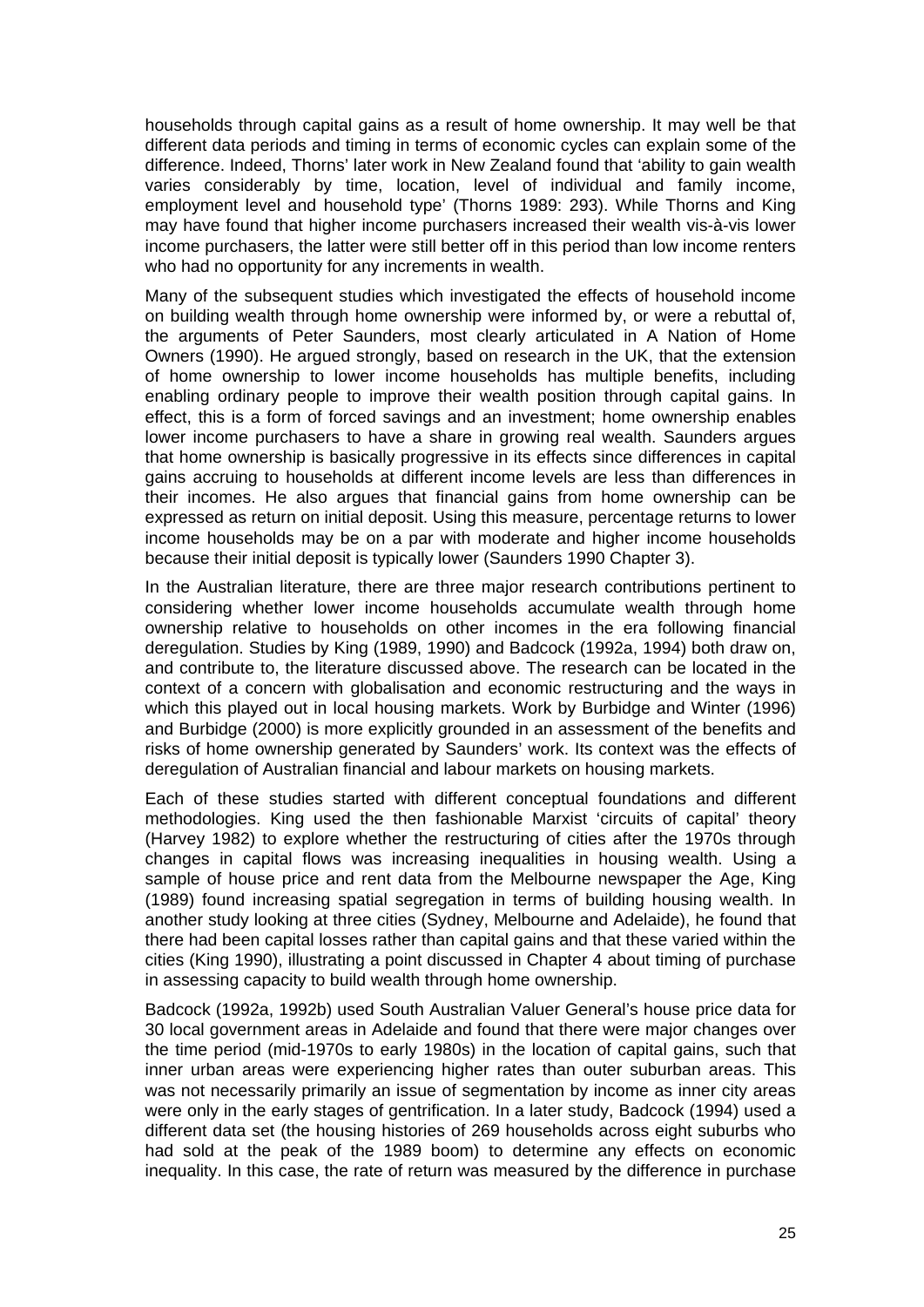and sales price less the amount paid for repairs and renovations. Badcock concluded, contrary to his earlier more agnostic findings, that on the basis of differential gains between different income groups, housing was a factor in reproducing inequalities. However, this does not mean that there were no financial benefits for low income households, only that they were lower than for higher income ones. There is a qualification to the latter point, nevertheless, and it is related to the importance of location. Badcock did find one area, Elizabeth Downs, where even in a period of house price growth, a minority of households (20%) experienced deterioration in housing equity (Badcock 1994: 621). In short, they may have been better off renting.

The work of Burbidge and Winter (1996) and Burbidge (2000) on capital gain in Melbourne and Sydney<sup>[20](#page-30-0)</sup> highlights some of the conceptual and methodological challenges in calculating changes in the housing component of housing wealth in volatile economic conditions. The study included data from a 1991 survey of 1,349 dwellings in eight areas by the Australian Institute of Family Studies. The survey provided income and housing cost data for the households occupying these properties which were merged with local government valuations of the same properties in 1986 and 1991. This approach enabled data about household incomes to be linked with data about capital gains. Capital gains were calculated on individual properties for each area, with the gain, unlike that of King or Badcock, being the difference in the rate of change in land valuation, a method that strips away the effect of any changes to the dwelling completely. Capital gain is assumed to flow from the occupancy of the land, not the attributes of the individual dwelling.

The study found that, of the variables most strongly associated with capital gain, the biggest determining factor is location. Thus, a low income household who had purchased in suburbs such as Box Hill (Melbourne) or South Sydney was likely to be better off than a higher income household purchasing in the outer suburbs of Berwick and Werribee (Melbourne) or Campbelltown and Penrith (Sydney) (Burbidge 2000: 269). However, household income was also a factor, and Burbidge found that low income households would have experienced lower capital gain than higher income households in part because they were constrained to buy cheaper properties and, in most cases, in less sought after areas. This study was done during the boom years 1986-91, and location may be less of a factor in other economic conditions. As described by Forrest, Kennett and Leather (1997: 63), 'home ownership has become a game of chance in which the time of entry can play such a crucial part'.

We saw in Chapter 2 that, in an era of rapidly increasing house prices in 2001-07, the primary policy concern was enabling younger households to enter home ownership to reap financial and other benefits, allied with some concern about the ongoing costs of home mortgages for lower income purchasers. As Smith, Searle and Cook (2009: 84) point out; most attention was paid to credit risks, with surprisingly little attention to the risks of dependence on home equity as the major component of household wealth. This is of concern when house prices historically can be quite volatile and runs contrary to established principles of spreading risk through diversification of investment. Smith, Searle and Cook conducted qualitative research into the attitudes of 150 home buyers across a range of income levels in the UK, which is in itself unusual in this field, as we have seen. The research found that home buyers across different income levels valued housing for insurance purposes, as an asset to draw on if required for their future welfare, as much as an investment with expectation of capital gains. The authors suggest that home ownership has become the prime means by which 'to manage financial risk and meet welfare needs' (Smith, Searle and

 $\overline{\phantom{a}}$ 

<span id="page-30-0"></span> $^{20}$  The earlier work (Burbidge and Winter 1996) presented some of the research findings for four suburbs in Melbourne.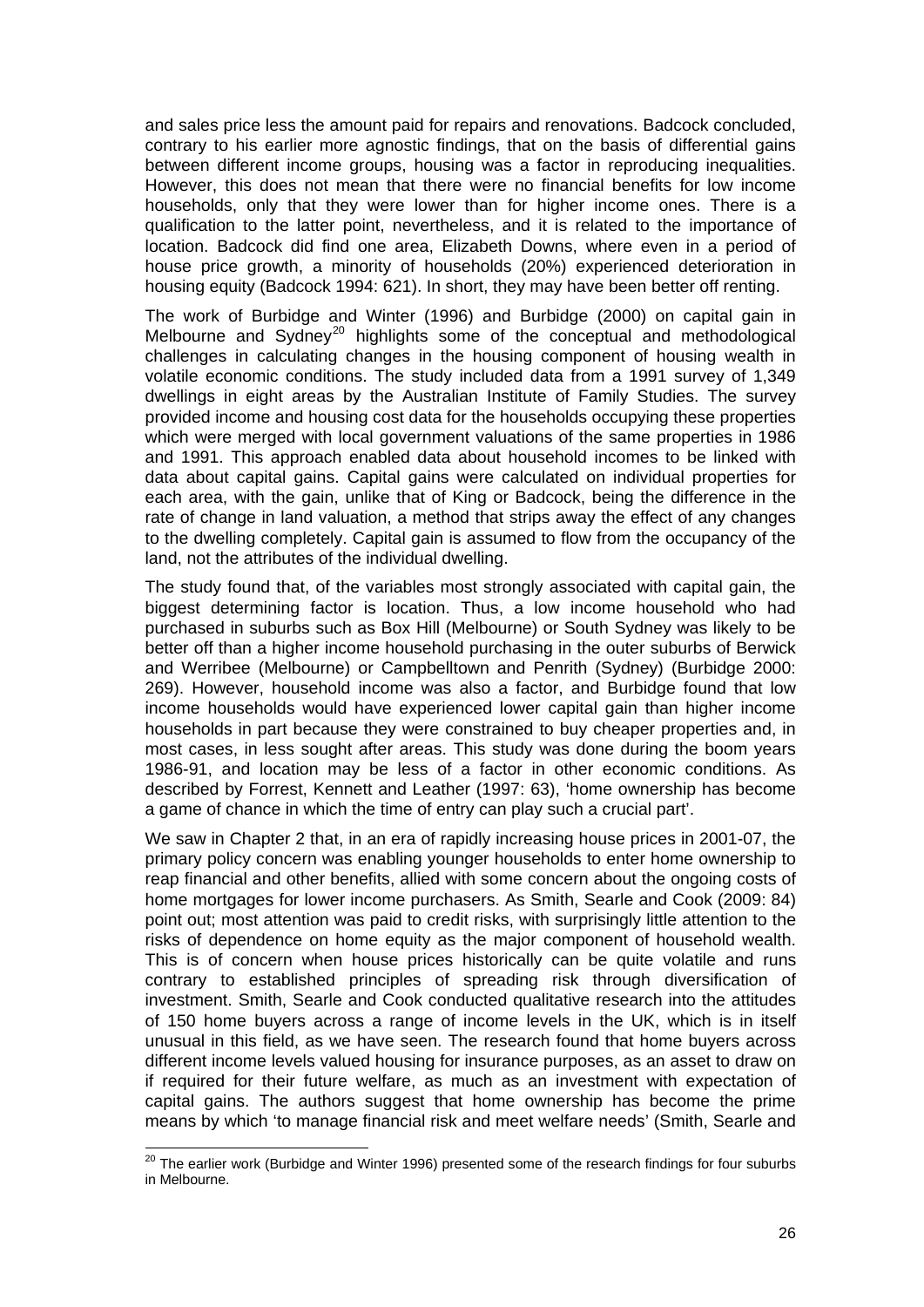Cook 2009: 90). While this study involved households across the spectrum of incomes, it raises important issues about the extent to which lower income households are dependent on one source of wealth, home equity, to manage future risks. Housing prices in Australia have, at the time of writing, not fallen to anything like the extent of those in the US and to a lesser extent in the UK, but decreases in home equity and deterioration in wealth position, even if on a temporary basis, are always a risk.

The US literature indicates that lower income households do have the ability to build wealth through home ownership, but whether this is so, and the extent of wealth creation, is dependent on timing, where a purchase is made, what was purchased, whether one remains a purchaser, and whether one trades up to more expensive dwellings over time. Most US markets experienced real capital gain in the period 1995-2003, although the relative magnitude of gain for lower income households was not as great as for higher income households (Herbert and Belsky 2006: ch. 4). There were, however, sub-markets even in this period where capital gains and wealth building did not occur. Substantial numbers of lower income households have achieved ownership status by purchasing a mobile home, but not necessarily the land it is sited on, or bought in disadvantaged inner city areas or in areas with little growth such as declining mid-west cities and towns, as discussed in Chapter 2. For many of these, capital gains have been minimal or illusory. Some researchers have argued that the poor performance of housing owned by lower income households in terms of capital gain compared to other assets means that the opportunity cost is potentially higher than if they had stayed in rental housing (Goetzmann and Speigel 2002).

The timing of purchase by lower income households is very important to wealth accumulation. Belsky and Duda (2002b) investigated property data in four markets (Boston, Chicago, Denver and Philadelphia) over the period 1982-99, finding that the average return on sales among such households was large and positive, but that this average disguised a substantial proportion (between 21% and 42% depending on location) who experienced significant financial loss. The major reason for this difference in outcomes was timing, that is, when households bought and sold. They questioned whether the substantial increase in home ownership among lower income households during the housing boom of the late 1990s and early 2000s might mean losses for many households when the boom ends. This appears prescient in view of recent circumstances. Boehm and Schlottmann (2004: 8-9) also found that housing does create wealth for lower income households, but that for any substantial increments in wealth there needs to be a process of trading up to higher priced property. The findings about wealth building are thus qualified by the large numbers of lower income households who do not have the opportunity to trade up for reasons discussed above.

The dynamics of housing tenure also impacts on capacity to build wealth. Boehm and Schlottmann (2004: 8-9) found that 19 per cent of lower income households traded up to more expensive housing, compared to 40 per cent of higher income households. A major reason for this difference was because so many lower income households had exited ownership before having the opportunity to trade up, as discussed earlier in this chapter. Not only does this negate the ability to build wealth over time, it also undermines, at least in principle, arguments about some of the benefits of ownership for health and wellbeing which are premised on greater stability and control.

In all the US studies reviewed, there are no data that quantify the number of households for whom purchase of a home has increased assets, been neutral in terms of wealth building, or resulted in a worse asset position over time. It is difficult to assess, therefore, whether in aggregate lower income households are better or worse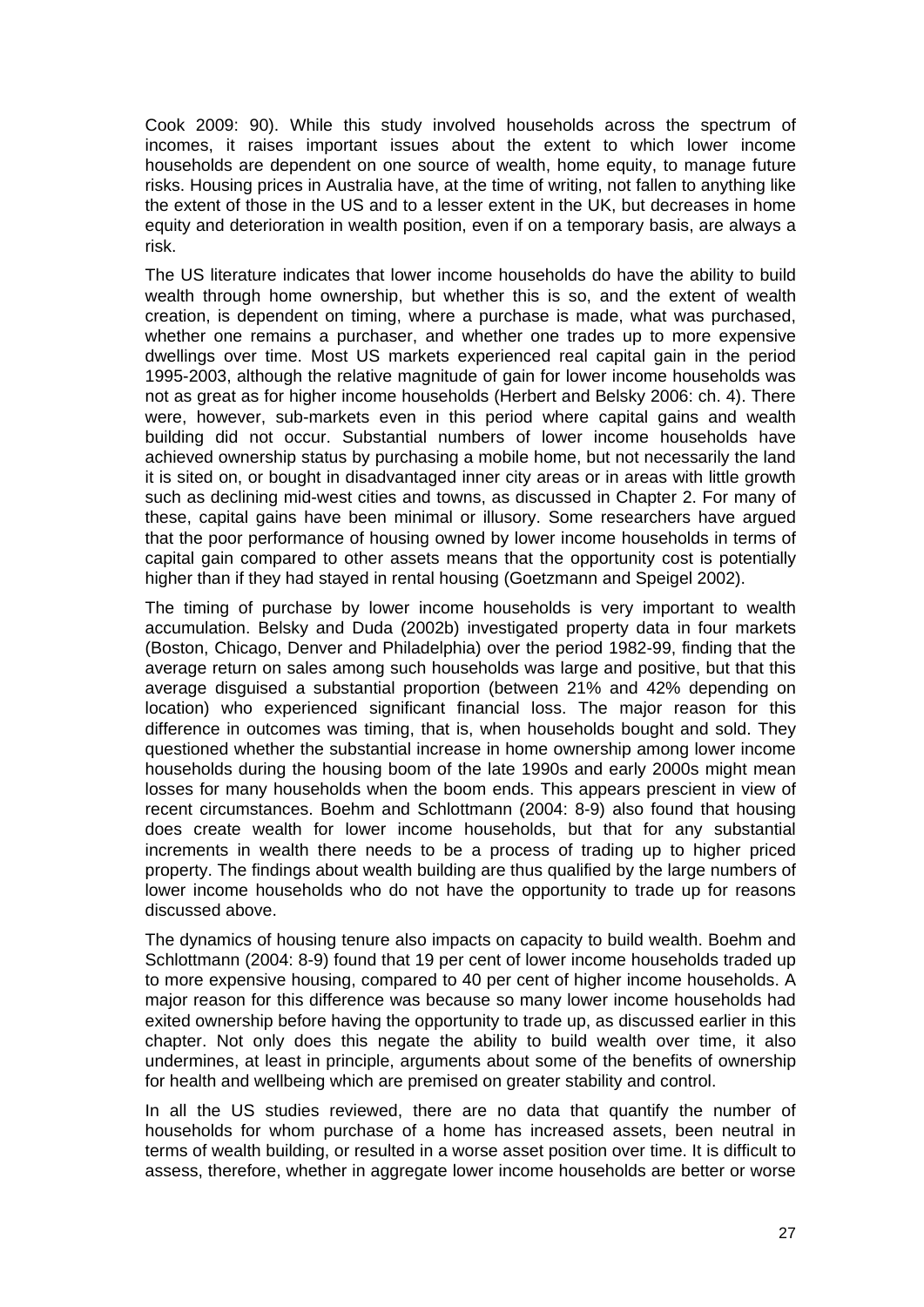<span id="page-32-0"></span>off for purchasing their housing. In general, the studies are not as concerned with the effects of home ownership on wealth inequalities as the Australian, New Zealand and UK studies that we reviewed above. The US studies that do investigate the effects of lower income home ownership on wealth inequality focus on whether there are substantially different outcomes in terms of housing equity and wealth building between ethnic groups, after controlling for variables including socio-economic status. For example, Krivo and Kaufman (2004: 600) find that there are 'extraordinary disparities among racial-ethnic groups in their accumulation of wealth' related to housing equity. Glick (2008) suggests that while Black and Hispanic households can accumulate wealth through purchase in gentrifying inner city areas, in the process of gentrification many such households move to other areas where capacity to build wealth through housing equity is lower. Sykes (2008) finds that the gap in housing values between Whites and non-Whites had increased in 1970-2000, largely due to the concentration of minority households in particular areas, even if they were home owners. Thus, middle income Black home owners, for example, do not buy in outer suburbs but in areas adjacent to economically disadvantaged areas.

All of the US studies above use data from before the sub-prime crisis. Recent events have changed the situation dramatically, with a recent study finding that the decrease in house prices since the middle of 2006 has resulted in a loss of more than US\$4 trillion in housing wealth – more than US\$50,000 for every home owner in the country. However, the distribution of these losses varies by household net worth and age. Preliminary research suggests that younger households with net worth in the bottom two quintiles have lost most (Baker and Rosnick 2008). Many recent lower income purchasers in the bottom third of the market have lost whatever wealth they gained and are now in a position of negative equity (Baker 2008). These include minority households who bought with sub-prime loans and who owe more on their properties than is realisable if they are sold in current market conditions. In other words, the evidence suggests that the risks of losing or not gaining wealth are greater for lower income households than for those on moderate and high incomes.

## **4.3 Non-financial benefits**

The majority of Australian households 'in survey after survey' say that they would prefer to own than rent (Baum and Wulff 2003). This aspiration is particularly strong for those who want to have children in the short term (Merlo and McDonald 2002). The aspiration to own a home is strong in Australia, not only because of the projected financial benefits as discussed above, but also because ownership is assumed to provide various non-financial benefits. Some of these are psycho-social and, as articulated by Saunders (1990: 84), are 'the sense of independence and autonomy which ownership confers – the freedom from control and surveillance by a landlord and the ability to personalise the property according to one's tastes'. Saunders (1990: 293) further argues that home ownership 'enables a greater sense of emotional security and a stronger development of self and identity' drawing on the concept of ontological security'.<sup>[21](#page-32-1)</sup>

Whether the desire for home ownership is 'natural' or refers to cultural norms which are shaped and reinforced through policy setting is controversial. A contrasting view to Saunders is that home ownership is not a universal and natural desire, but a product of social norms that are in part shaped, and reinforced, by government housing policies which posit it as a natural preference: 'cultural influences and attitudes are

<span id="page-32-1"></span>  $21$  The concept of ontological security was developed by the UK psychiatrist R. D. Laing in the 1960s to refer to constancy of self. It was further developed by the eminent UK sociologist Anthony Giddens to refer not only to self-identify but also to a sense of reliability of people and things (1984, 1991).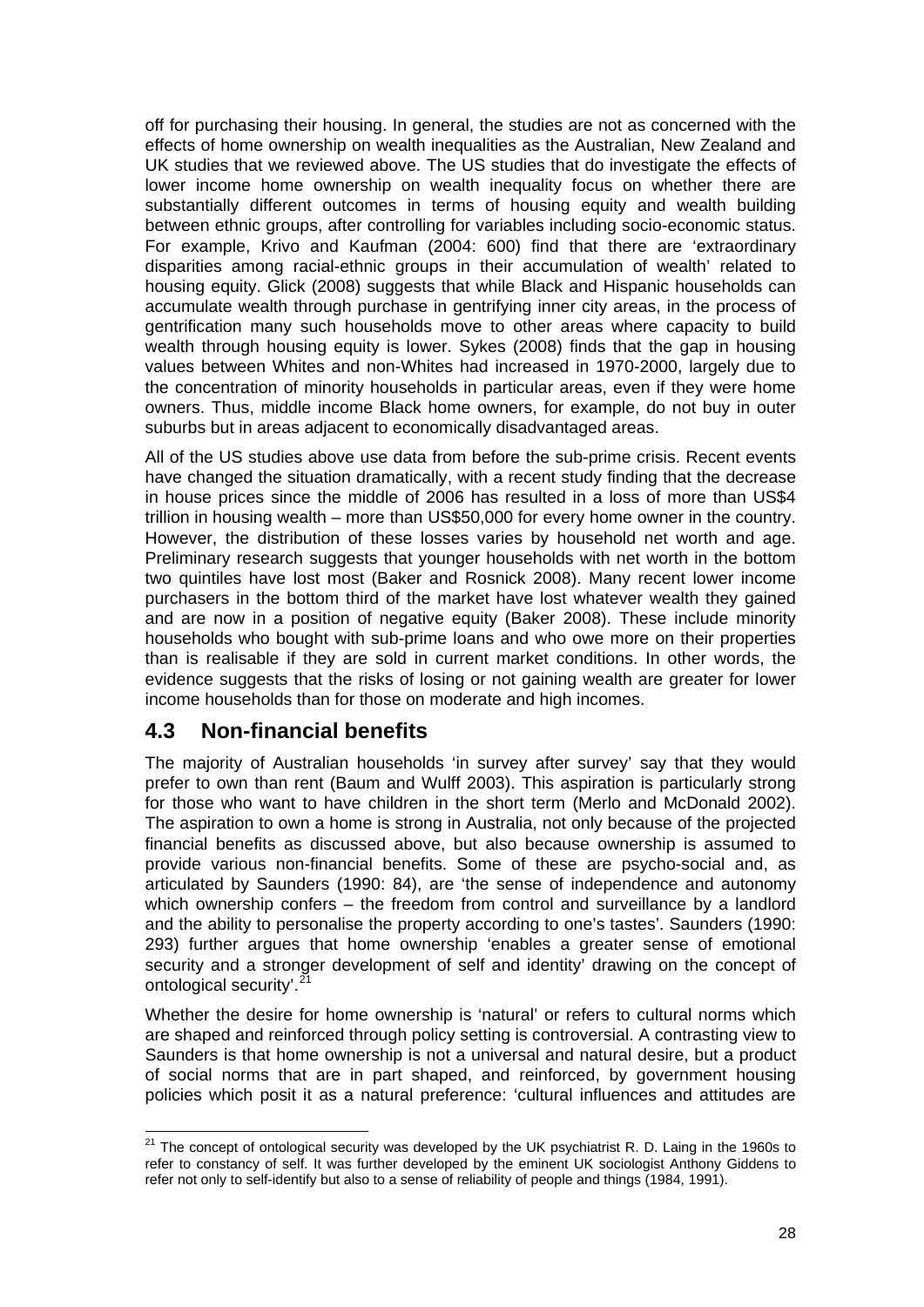generalised into owner occupation being regarded as a "good thing" and the natural tenure of choice, with no profound thought being given by individuals to their unique situations. It is a cultural and social phenomenon' (Livette 2006: 476).

Much of the available research from the UK and New Zealand suggests that home ownership provides households with psycho-social benefits such as security, privacy, control and freedom from surveillance to a greater extent than households who rent (see Dupuis and Thorns 1998; Kearns et al. 2000; Hiscock et al. 2001; Hulse and Saugeres 2008 for reviews of the literature). These benefits are thought to be important not just in themselves but also as mediating factors in a range of associated social outcomes, including improved educational levels for children, better mental and physical health, and higher levels of social connectedness and participation in local community and voluntary organisations.

One of the problems with much of the research on the psycho-social benefits of home ownership is a failure to distinguish between ownership per se and dwelling type. In Australia, home ownership enables households to add on, or wrap around it, a desired lifestyle because it is closely associated with the continued dominance of the detached dwelling.<sup>[22](#page-33-0)</sup> Arguably, ownership and housing type blur into one tenure-type category in a way that only New Zealand replicates to the same degree. Ownership of a detached house enables households to achieve improved privacy and freedom from surveillance, to personalise, change and extend their home, and to use external space in ways that are more difficult to achieve in other housing types (Burke and Hulse 2009). In much of Europe and Asia, and even in many US and Canadian cities, lower income households often purchase attached housing, apartments (condominiums) or, as we have seen in the case of the US, mobile homes. This point is not considered in discussing the psycho-social benefits of tenure. One could hypothesise that many of the attributes, values and behaviours that people attach to ownership in Australia stem from dwelling type as much as ownership. Whether this is the case or not is a question for further research.

Empirical studies in Australia to investigate whether, and in what ways, home ownership is associated with better health and social wellbeing are rather limited (see Bridge et al. 2003). Unlike in the US, there has been very little research about effects on educational outcomes for children, irrespective of household income, apart from some very preliminary findings (see Phibbs 2005). Similarly, Australian research into the connections between home ownership and health is quite limited (see Bridge et al. 2003). Home ownership does appear to be associated with self-reported higher levels of social connectedness but this is mitigated by a number of factors including how long households have lived in an area and satisfaction with housing and area of residence (Stone and Hulse 2007). These linkages are very complex as indicated, for example, in some UK research into the linkages between home ownership and health (Dunn 2000; Easterlow, Smith and Mallinson 2000; Smith, Easterlow and Munro 2004). While the evidence is limited, psycho-social factors may be important in mediating the relationship between housing and mental health (Evans, Wells and Moch 2003).

Whilet available studies often indicate what appear to be correlations between home ownership and higher levels of various indicators of health and social wellbeing, it is not clear that home ownership in itself is a causal factor. Indeed, more sophisticated multivariate analysis often indicates that the association is not as strong when other factors such as household income and location are taken into account (e.g. Kearns et

<span id="page-33-0"></span>  $22$  In 2006, 74 per cent of occupied private dwellings were single detached houses, down only slightly from 77 per cent in 1991 (ABS 2009: 'Housing Overview').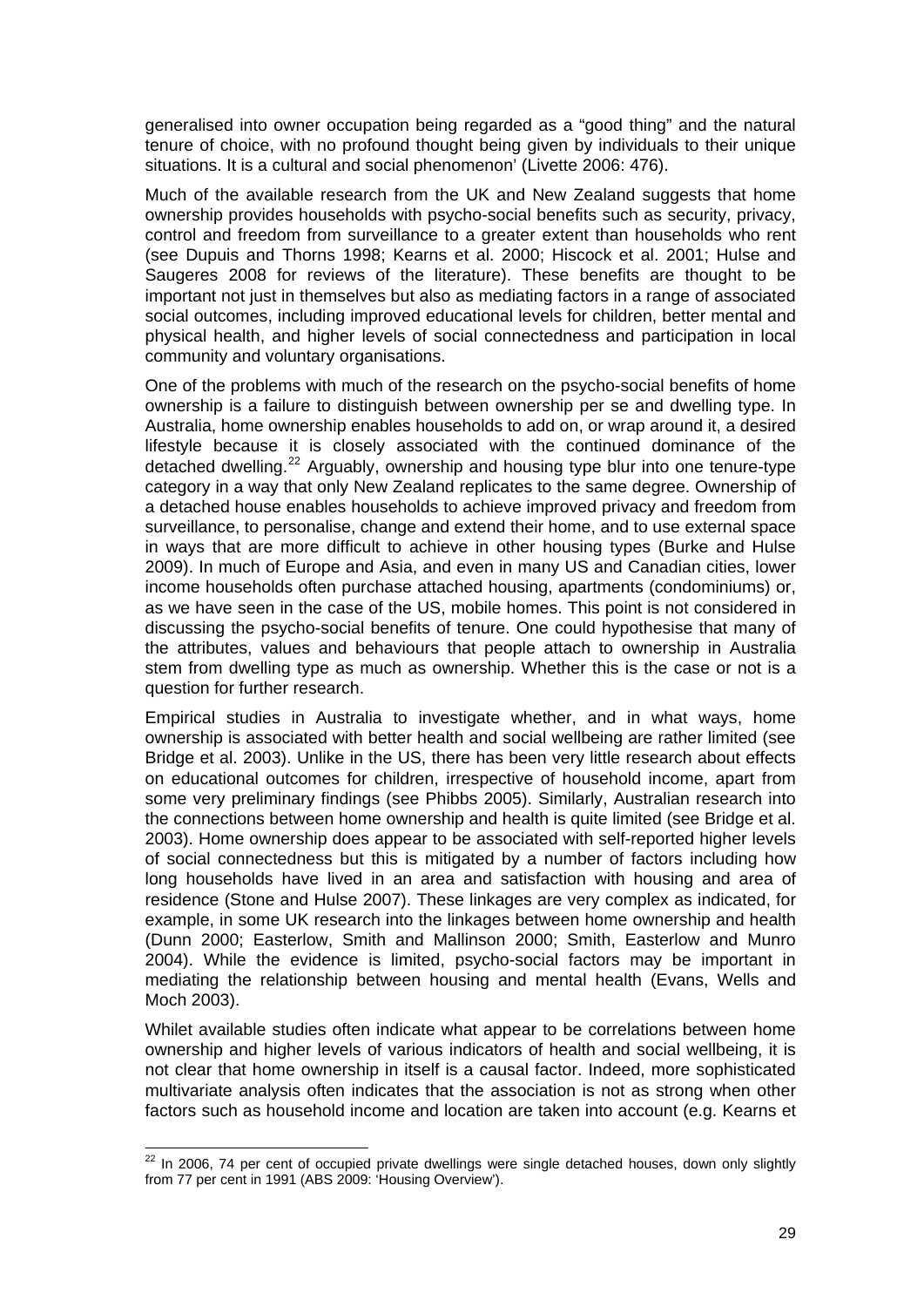al. 2000). It appears that for lower income households, the condition of housing and the type of neighbourhood are important in contributing to psycho-social factors such as security; privacy and control (Hulse and Saugeres 2008). Many of the studies are based on quantitative analysis of secondary data sets and there are few qualitative studies that investigate to what extent households on different income levels and in different contexts experience the projected benefits of ownership. The Australian research by Burke and Pinnegar (2007) discussed above is notable in that it is both qualitative and focused on lower income home buyers (and renters).

Home ownership may also carry financial risks for lower income home buyers which can undermine the projected non-financial benefits. Nettleton and Burrows (1998: 743), in the context of the 1990s economic recession in the UK, found a significant relationship between difficulties with mortgage payments and poor mental health which appears to hold even when controlling for other variables such as household income, employment status and physical health. These effects are compounded when repossession occurs due to mortgage arrears (Nettleton and Burrows 2000). However, it is difficult to establish causality since mortgage indebtedness is often associated with other events such as loss of a job, family instability, sickness or injury. Another AHURI project is considering the very specific issue of mortgage default in Australia and its consequences for households (Berry, Dalton and Nelson 2009).

There is a more substantial body of research into the benefits and risks of home ownership in the US, even prior to the sub-prime crisis. This comprises predominantly statistical analysis of large secondary data sets, including econometric analysis. The pre-1990s literature generally reported correlations between home ownership and a broad range of other variables including life satisfaction, community participation, children's educational outcomes, lower levels of household mobility, and participation in employment. However, more sophisticated multivariate analysis of the same data sets in the 1990s suggests that many of these are correlations, not causal relationships. In other words, home ownership is not necessarily the causal factor and may operate in conjunction with variables such as household income and wealth, household type and location. Qualitative analysis based on the lived experiences of lower income home owners is quite unusual in the US literature, as in Australia.

Rohe, Quercia and Van Zandt (2007), in a review of the literature about the benefits of home ownership, found two main limitations: it was based on all home owners and studies were cross-sectional. This means that results are based predominantly on middle and higher income households who comprise the majority of owners and are more likely to live in comfortable homes in attractive neighbourhoods, which may help explain the findings about psycho-social benefits. The snapshot nature of the research exacerbated this effect since it was weighted towards longer-term home owners. Similarly, Herbert and Belsky (2006) begin their review for the US Department of Housing and Urban Development with a cautionary comment that people who choose to become owners may be different from renters in such things as aspirations and values. Therefore, it may not be ownership per se that creates the beneficial outcomes assumed to be attributable to home ownership, but the attributes of the households that chose ownership. They also point out that much of the literature on the psycho-social benefits of home ownership is about ownership generally, not lower income households who own.

With these qualifications, Herbert and Belsky (2006) review evidence from US research on the social impacts of ownership for lower income households: on psychological and physical health, children's education and wellbeing, and households' involvement in community organisations. The strongest evidence is for the positive effects on the children of lower income families; in particular their level of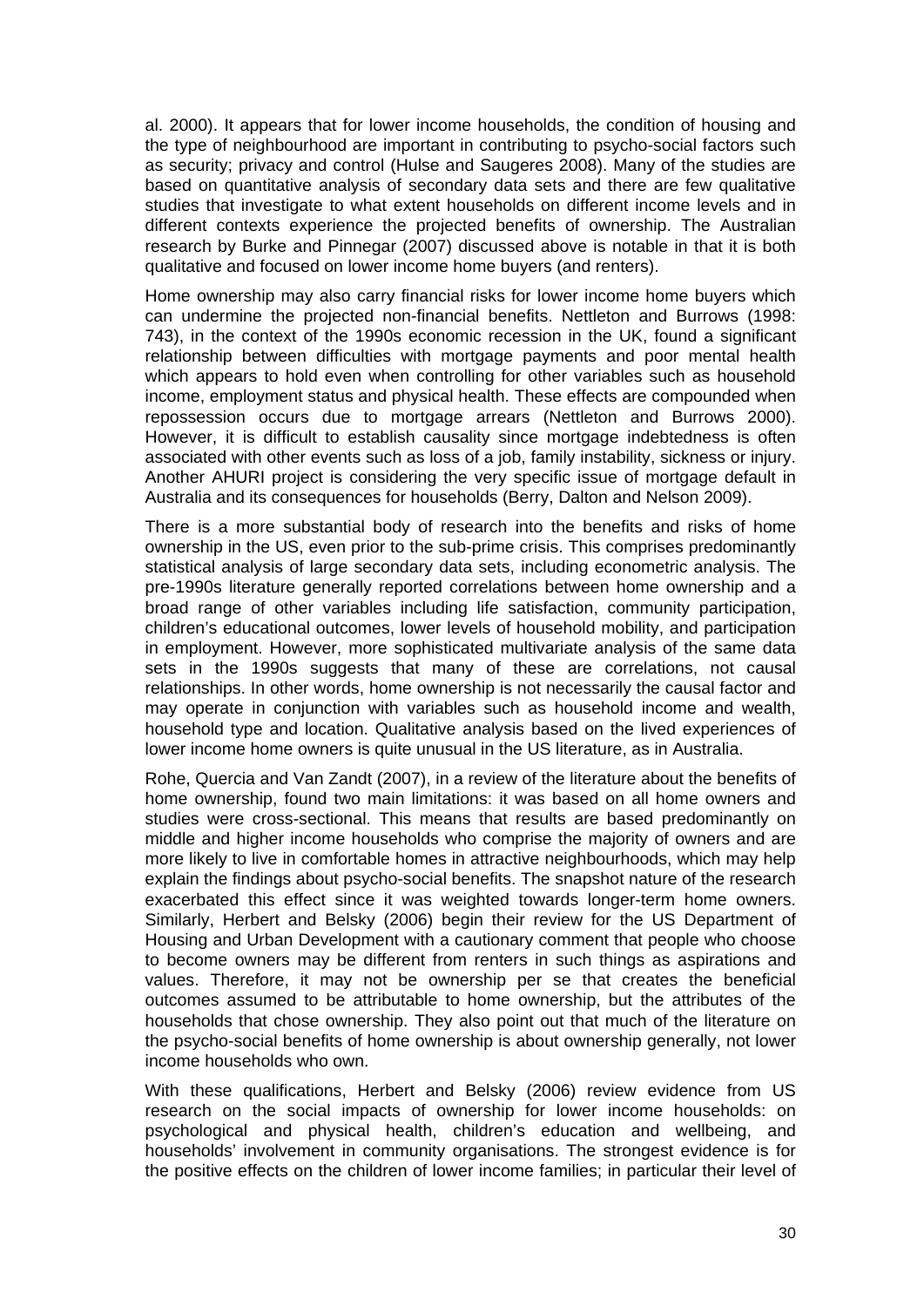<span id="page-35-0"></span>school achievement (Herbert and Belsky 2006: 101-7) although there may be differential effects according to the level of household income (Harkness and Newman 2003). Evidence about other impacts is less strong (Rohe and Watson 2007). While studies generally show higher levels of community involvement among home owners, such as in voting and participation in community organisations, the rather limited evidence in respect of lower income households suggests that this is not the case (Herbert and Belsky 2006: 111). Herbert and Belsky (2006) find that the research evidence about the impact of home ownership on psychological and physical health for lower income households is too thin to draw any conclusions. Using a longitudinal research design, Rohe, Quercia and Van Zandt (2007) explored whether the projected non-financial benefits of home ownership are experienced by lower income home buyers. The research found that such buyers experienced positive, although modest, impacts on life satisfaction, neighbourhood satisfaction, size of social support networks and participation in neighbourhood organisations. However, those who cannot afford to make repairs or who are dissatisfied with their neighbourhoods do not experience the same types of benefits.<sup>[23](#page-35-1)</sup>

Overall, Herbert and Belsky (2006) conclude that the benefits of home ownership for lower income households are under-researched and there is not the evidence as yet to confirm the positive benefits implied by either theory or political ideology. Again we reiterate that these conclusions were reached before the wave of negative equity, defaults and foreclosures as a consequence of the sub-prime and financial crisis in the US from 2007 onwards.

In brief, there is surprisingly little empirical evidence about whether low income households are able to realise the projected non-financial benefits of home ownership. This is so particularly in the early years of purchase when they may face difficulties in meeting the ongoing costs of mortgage repayments and other expenses and when economic conditions mean that wealth can be lost as well as gained in buying a home. The research that is available suggests that the effects of home ownership can be overstated and that household income, quality of housing and type of neighbourhood are important in realising the non-financial benefits of home ownership.

### **4.4 Summary**

Our review of the Australian and relevant international literature indicates that there are substantial gaps in the research evidence base around the benefits and risks of home ownership for lower income households. The research questions developed for this project address three of these gaps and will add to the research evidence and inform policy-making about home ownership for lower income Australians.

Firstly, there is considerable research in Australia and internationally about the risks faced by lower income households in obtaining housing credit and in making regular mortgage repayments, in the context of fluctuating economic conditions and disruptions in the lives of individual households, such as family breakdown. There is, however, very little research into the other expenditures associated with home ownership, including property taxes, property insurance, repairs and maintenance, maintenance of outdoor areas (where applicable) and body corporate/owners'

<span id="page-35-1"></span> $^{23}$  Rohe and colleagues have undertaken substantial work into the psycho-social benefits associated with home ownership, e.g. life satisfaction and self-esteem (Rohe and Stegman 1994a; Rohe and Basolo 1997), sense of accomplishment and success (Rohe, McCarthy and Van Zandt 2002), access to opportunity (Rohe, Van Zandt and McCarthy 2002), effect on neighbourhood stability (Rohe and Stewart 1996) and participation in social networks and in neighbourhood and voluntary organisations (Rohe and Stegman 1994b).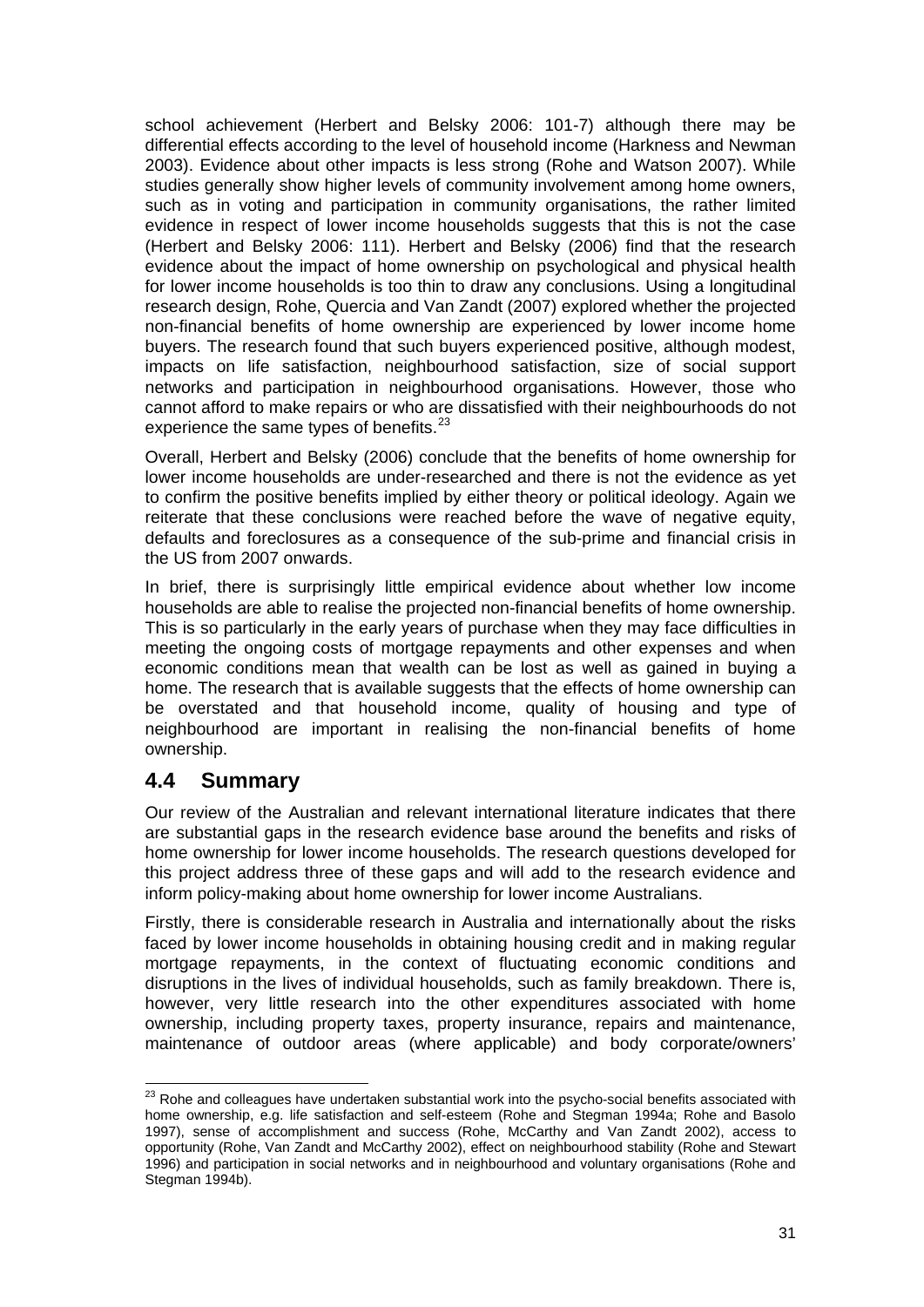corporation fees. This research gap is quite significant and limits our understanding of the risks faced by lower income households who are either purchasing their home with a mortgage or who own outright.

Secondly, research into the capacity of lower income households to build wealth through home ownership is quite varied both in terms of the concepts used (e.g. return on deposit, capital gain (land or house/land), equity accumulation, and nett financial benefit) and in the methodologies employed. The research reviewed in this chapter suggests that whether lower income households are able to build wealth through home ownership depends on a number of factors including time of purchase, area of purchase, ability to trade up to more expensive property, household income and household type. There is a need for up-to-date research on whether, and how, lower income households are able to build wealth through home ownership compared to other income groups and the effects of location.

Thirdly, there is quite a substantial literature in the US and the UK, although not in Australia, on the linkages between home ownership and improved health and social wellbeing, and the psycho-social factors that are thought to mediate these relationships. However, the evidence for these benefits for lower income households is somewhat ambiguous, even in the US. More qualitative research is required to investigate the perspectives of lower income households on this issue. The key research gap is the attitudes of lower income purchasers rather than lower income home owners more generally, since existing research indicates that older age and length of residence are associated with psycho-social benefits associated with home ownership. It appears from the review of the research that type of housing and type of area could be important in investigating the experiences of lower income home purchasers as well as length of time since purchase.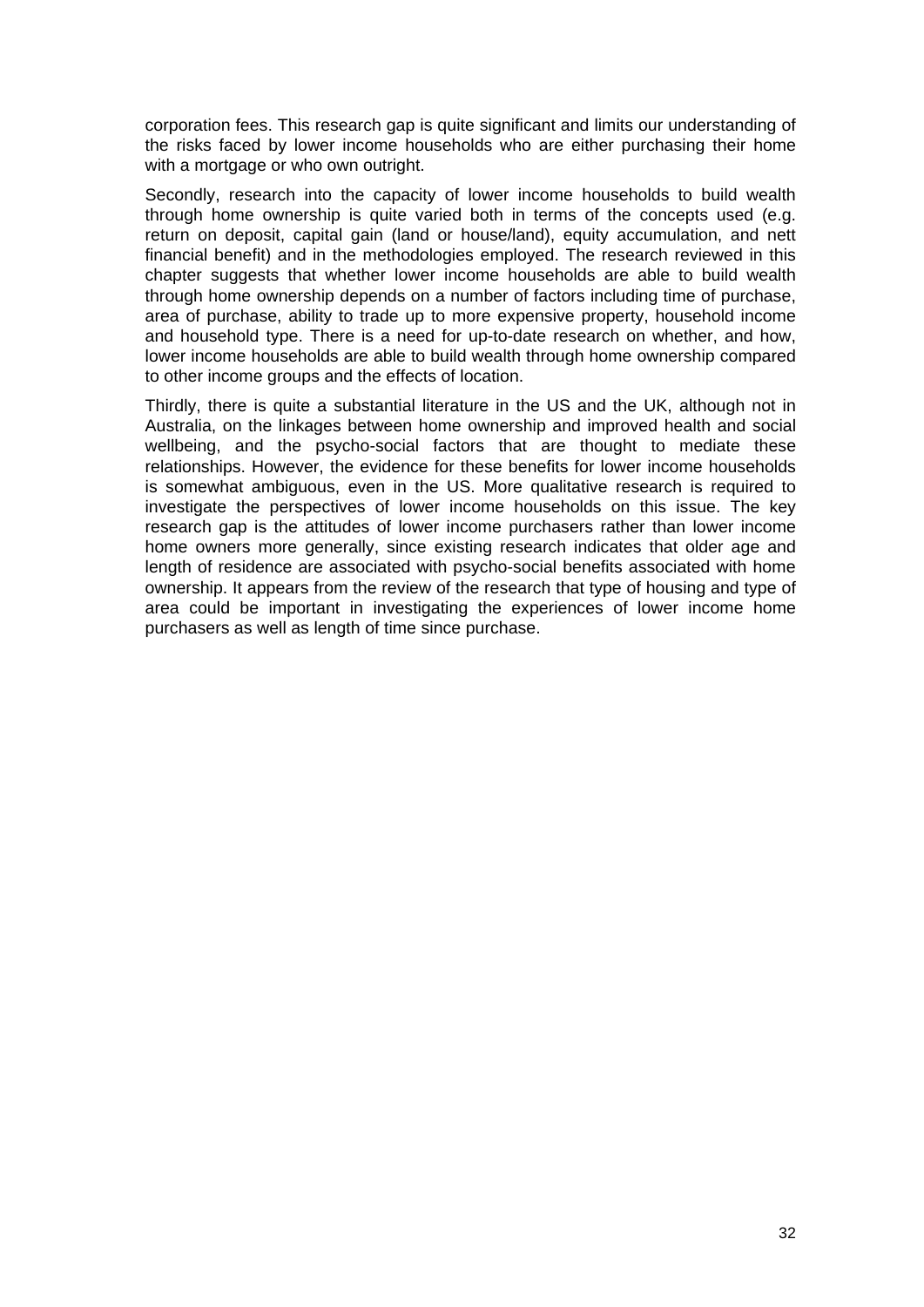# <span id="page-37-0"></span>**5 RESEARCH DESIGN AND METHODS**

The research design is multi-method and comprises four stages with a mixture of quantitative and qualitative research methods.

#### **Stage 1: Profile of lower income home purchasers and owners over time**

The first stage of the research involves building a profile of lower income households who own their housing, both purchasers and outright owners, and to examine to what extent, and how, this profile has changed over time.

The current profile will be developed from analysis of Confidentialised Unit Record File (CURF) data from the ABS Census of Population and Housing 2006 and the ABS Survey of Income and Housing (SIH) 2005-06. The latter has more detailed data on household incomes and mortgage payments/housing expenditures than the Census. Comparison will be made between the current profile and that from previous Surveys of Income and Housing.[24](#page-37-1) Notes on the SIH are provided in Appendix A.

#### **Stage 2: Ongoing housing costs**

The primary method in this stage is analysis of ongoing housing costs from six Household Expenditure Surveys (HES) from 1975-76 to 2003-04. Data collected for the HES is extremely detailed and enables identification of the full range of ongoing household expenditures. While some of the items have been expanded or collapsed over time, as households spend money on new or different items, in 2003-04 they included:

- $\rightarrow$  mortgage repayments (interest and principal)
- $\rightarrow$  local government rates and water and sewerage rates
- $\rightarrow$  building insurance
- $\rightarrow$  repairs and maintenance, by trade category and materials
- $\rightarrow$  body corporate/owners' corporation fees.

The HES also has data on source and level of household income and household type which can be used in our analysis. Sample numbers do not enable detailed spatial analysis (see Appendix A). While the primary focus is on lower income home purchasers, the analysis will also identify the ongoing costs of outright owners on lower incomes, including many households in receipt of the age pension.

This analysis will be complemented by two further measures which investigate the degree to which lower income home purchasers experience financial stress relative to those on moderate and higher incomes. Firstly, a composite indicator of financial stress will be developed based on items in the 1998-99 and 2003-04 HES following an approach developed in Burke and Ralston (2003). Some of the relevant items are:

- $\rightarrow$  comparison of standard of living compared with two years ago
- $\rightarrow$  ability to manage on household income
- $\rightarrow$  inability to pay specified bills on time (utilities, registration/insurance)
- $\rightarrow$  pawning or selling items
- $\rightarrow$  going without meals and heating due to shortage of money
- $\rightarrow$  seeking financial help from friends and family.

<span id="page-37-1"></span> 24 The SIH was previously called the *Survey of Income and Housing Costs* (SIHC).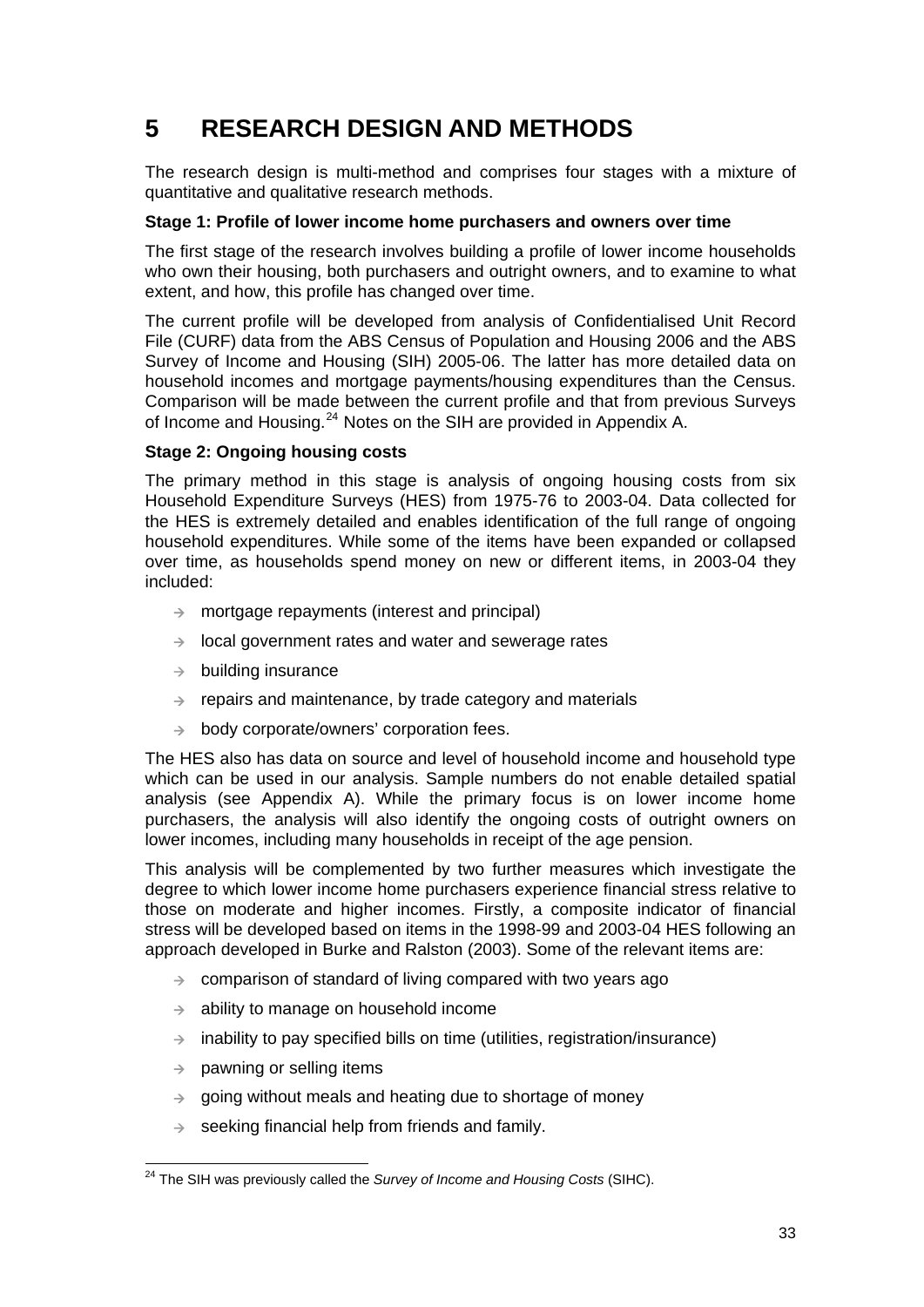Secondly, data from a survey of lower income home purchasers conducted as part of AHURI NRV3 on 'Housing affordability for lower income Australians' will be reanalysed. Some of the survey questions were taken from HES items, and the reanalysis will enable a comparison between the financial stress being experienced by lower income home purchasers in the NRV3 survey and the HES. This comparison will assist in validating the measure used.

#### **Stage 3: Home ownership and building wealth**

This stage is concerned with the degree to which lower income households can build wealth through home ownership. As indicated in Chapter 3, this is conceptually complex and there are a number of detailed methodological issues. As previous studies have indicated, although not necessarily with specific reference to lower income households, the ability to build wealth is related to time and space, i.e. over how long a period has wealth been accumulated (if any) and where.

The major task in this stage is a Victorian case study which aims to assess to what degree home purchase by lower income households builds wealth, taking into account the time and spatial dimensions. It will build on the work of King, Badcock and Burbidge discussed in Chapter 4 by (a) updating the time period of analysis to the 2000s; (b) extending the time period of analysis, i.e. looking at a 20-plus-year time period as well as the shorter time periods of some of these studies; (c) locating it in a different economic and social context, and (d) making it much more explicitly about purchase of housing by lower income households. The case study, by looking at a diversity of locations, should be generalisable to other states and territories.

The first step is to identify areas with high numbers of lower income purchasers, as well as some 'control group' areas of higher income purchasers, using Census data from 1981 to 2006. Lower income purchaser areas will include those that have always attracted such purchasers (e.g. Frankston) as well as other areas which had lower income purchasers 30 years ago, but where subsequent gentrification has reduced their ability to purchase there (e.g. inner metropolitan areas such as Richmond, Collingwood and Footscray). Non-metropolitan areas with a high number of lower income purchasers at various times will also be chosen. The question to be tested here is to what degree location has affected the capacity to build wealth, not just relative to areas of higher income purchase, but between different and changing areas in which lower income households purchase.

Having identified these areas, the next step is to use CURF data on house/land prices from the Victorian Valuer General to calculate (model) gross returns (capital gain less outstanding value of the mortgage) for 'typical' lower income purchasers in the areas chosen. The capital gains will be measured by the change in median dwelling prices between time periods which will be three, ten and 28 years, the latter being the longest period enabled by the data, while the mortgage outstanding will be measured by assumed borrowing costs taking into account relevant interest rates and typical lending conditions, e.g. a 25 per cent deposit in early years and a reduced percentage in later years.

A third step is to use data matching to merge the gross yields for each of the case study areas with Census data in such a way that it allows for analysis of changes in gross wealth in relation to any of the Census variables for the area. This would allow for testing the degree to which changes in wealth were correlated with lower income or whether other variables were equally or more important, for example, level of educational achievement, household type, proportion of rental stock, residential mobility and ethnicity.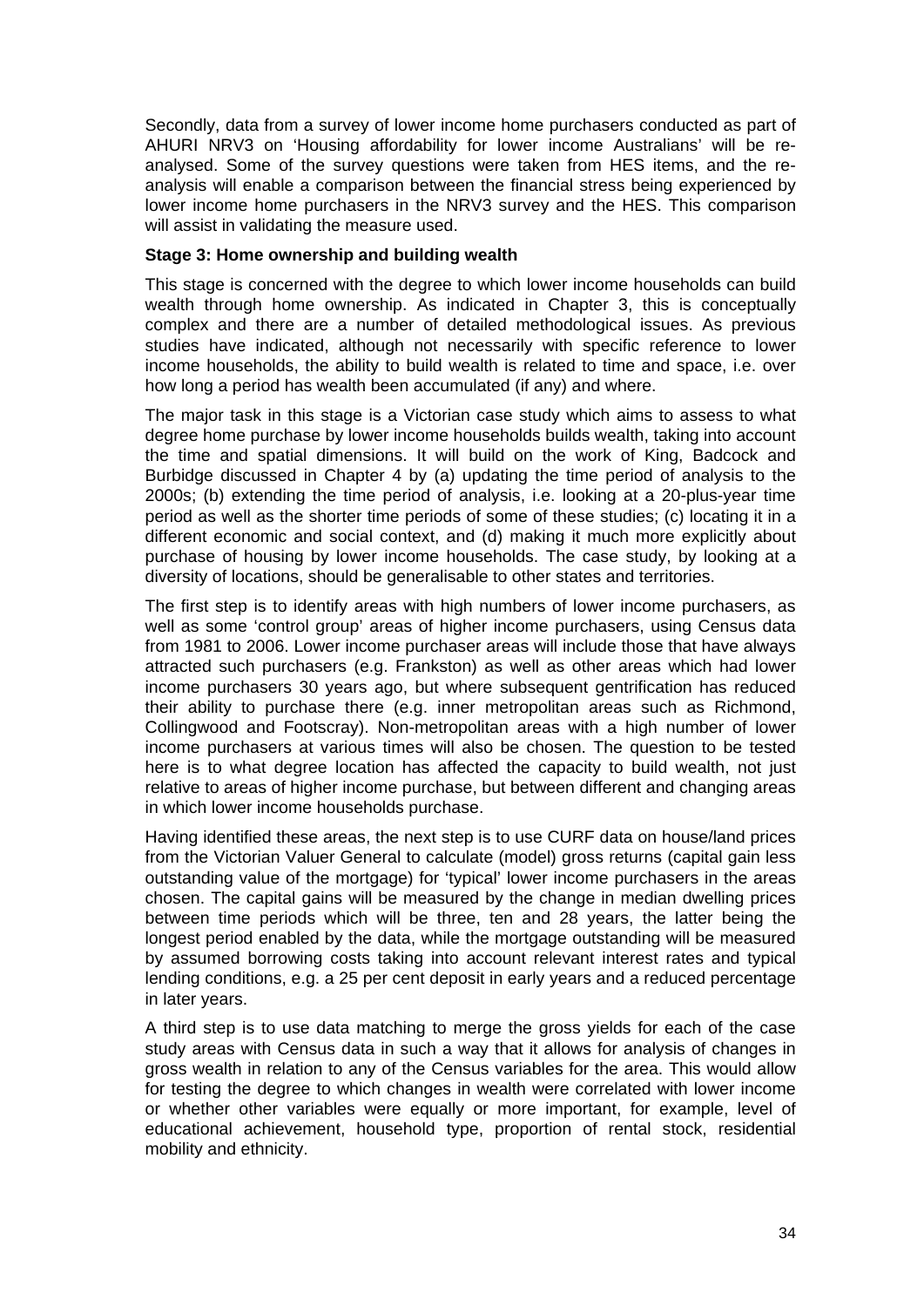A proposed fourth step will be to trial a different data set – the unimproved and improved rate value data for all residential properties – in two areas of Melbourne, an affluent inner one and a lower income outer one, access to which is currently being negotiated. The objective here is to test the degree to which changes in values (gross wealth) are affected by the greater capacity of higher income households to make renovations and additions to their property relative to lower income households.

A final task in this stage is to analyse CURF data from the SIH 2005-06, which has data on the purchase price of housing and respondents' perceptions of the current (2005-06) worth of their property. The data enable a comparison between recent lower income home purchasers (bought within last three years) in comparison with other recent purchasers. While the data cannot be interrogated at any local level (metropolitan and non-metropolitan is the lowest level of spatial analysis), it does give some ability to examine the attributes of recent low income purchasers compared to purchasers at other income levels in terms of household type, age and ethnicity and, importantly in terms of this stage, to measure the degree to which householders themselves believe there has been a positive or negative return on their housing investment.

#### **Stage 4: Non-financial benefits**

As indicated in Chapter 3, there has been very little research into the non-financial benefits of home ownership for lower income households in Australia, in particular, qualitative research examining the non-financial benefits experienced by lower income purchasers. This stage comprises a small exploratory study with semi-structured interviews of 30 lower income households who have purchased their current home within the last ten years. In many respects, it will build on the work of Burke and Pinnegar (2007). Interviews will be conducted with purchasers living in three types of areas: those with very low median house prices (bottom 20%), those with lower median house prices (bottom 40%), and an area with lower prices that is undergoing redevelopment. The three areas will be identified through detailed analysis of Victorian Valuer General's data. Interviewees will be selected after targeted recruitment strategies, including leaflet drops, posters in local shops and facilities, and feature articles in local newspapers. As there is no sample frame for recent purchasers, this will be a purposive non-random sample. We also expect that some snowballing will be possible.

The interviews will be based on key themes including: reasons for purchasing their property, expectations of purchase, financial outcomes in terms of ongoing payments, effect of purchase on children's education and wellbeing (if relevant), any changes in health and employment attributable to purchase, and perceptions of neighbourhood and social connectedness.

All interviews will be recorded electronically with the permission of the interviewee. The recordings will be transcribed in full and analysed with the assistance of NVivo software. All identifying information will be removed prior to analysis and the interviewees allocated pseudonyms. The analysis will identify key patterns to 'map' the data, according to the themes identified above. It will be illustrated with direct quotations from the interviews.

We reiterate that this is an exploratory study, given the dearth of research in this area. The purpose is to generate debate about the non-financial benefits of home purchase experienced by lower income households in the early years of purchase.

The research design, approach and methods are summarised in Table 5.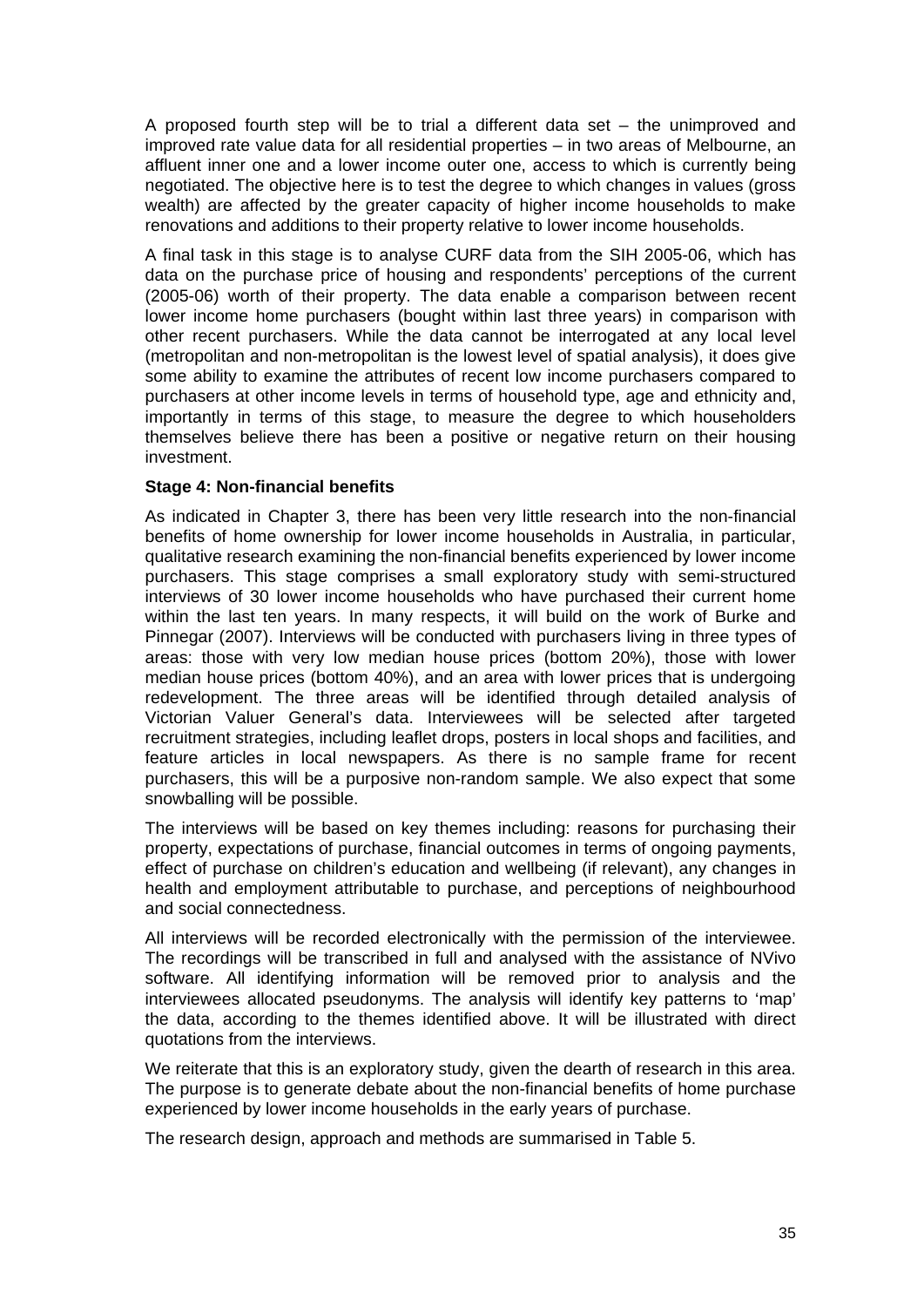| Stage/research<br>question                                                                           | Approach                                                                                                                                                                                                                             | Method                                                                                                                                                                                                                                                                                                                                                                                                                                                                                                                              |
|------------------------------------------------------------------------------------------------------|--------------------------------------------------------------------------------------------------------------------------------------------------------------------------------------------------------------------------------------|-------------------------------------------------------------------------------------------------------------------------------------------------------------------------------------------------------------------------------------------------------------------------------------------------------------------------------------------------------------------------------------------------------------------------------------------------------------------------------------------------------------------------------------|
| Stage 1: Establish<br>profile of lower income<br>home owners and<br>changes in profile 1981-         | Identify characteristics of<br>lower income home<br>purchasers and owners and<br>changes in composition of<br>over time                                                                                                              | 1. Analysis of Confidentialised Unit<br>Record File (CURF) data from Survey of<br>Income and Housing (SIH) 2005-06 and<br>ABS 2006 Census                                                                                                                                                                                                                                                                                                                                                                                           |
| 82 to 2005-06                                                                                        |                                                                                                                                                                                                                                      | 2. Compare changes over time using<br>data from previous Surveys of Income<br>and Housing (Costs) 1981-82 to 2005-<br>06                                                                                                                                                                                                                                                                                                                                                                                                            |
| Stage 2: Ongoing costs<br>of home ownership<br>(Research question 1)                                 | Unpack components of<br>ongoing housing<br>expenditures for home<br>owners including mortgage<br>repayments, property<br>taxes, insurances, repairs<br>and maintenance. Identify<br>changes in key ongoing<br>expenditures over time | 1. Analysis of data from six ABS<br>Household Expenditure Surveys (HES)<br>1975-76 to 2003-04 (CURF level)<br>Disaggregation of data by home owners<br>and purchasers and by level of<br>household income<br>2. Use of financial stress composite<br>indicator to assess outcomes for<br>households in different age and income<br>categories (HES 1998-99 and 2003-04<br>only)<br>3. Re-analysis of primary survey data on<br>ongoing expenditures of lower income<br>home purchasers collected in 2006 as<br>part of AHURI's NRV3 |
| Stage 3: Capacity to<br>build wealth by<br>household income and<br>location<br>(Research question 2) | Victorian case study to<br>model changes in gross<br>housing wealth for lower<br>income purchasers<br>compared to other<br>purchasers over time and<br>by area                                                                       | 1. Modelling of changes in gross<br>housing wealth for lower income<br>households buying into areas with<br>different levels of housing prices, using<br>Victorian Valuer General's data from<br>1981 onwards and CURFs from ABS<br>Census of Population and Housing<br>(various years)<br>2. Analysis of purchase price of dwelling<br>and self-reported current gross worth<br>(price) for recent lower income home<br>purchasers (less than three years)<br>compared to other groups, using data<br>from SIH 2005-06             |
| Stage 4: Non-financial<br>benefits/risks for lower<br>income households<br>(Research question 3)     | Qualitative study of the<br>attitudes and views of lower<br>income purchasers on the<br>non-financial benefits of<br>home ownership                                                                                                  | Semi-structured interviews with 30 lower<br>income home purchasers (within five<br>years of purchase) in three areas with<br>different median price levels, one<br>undergoing redevelopment                                                                                                                                                                                                                                                                                                                                         |

<span id="page-40-0"></span>**Table 5: Summary of research design, approach and methods**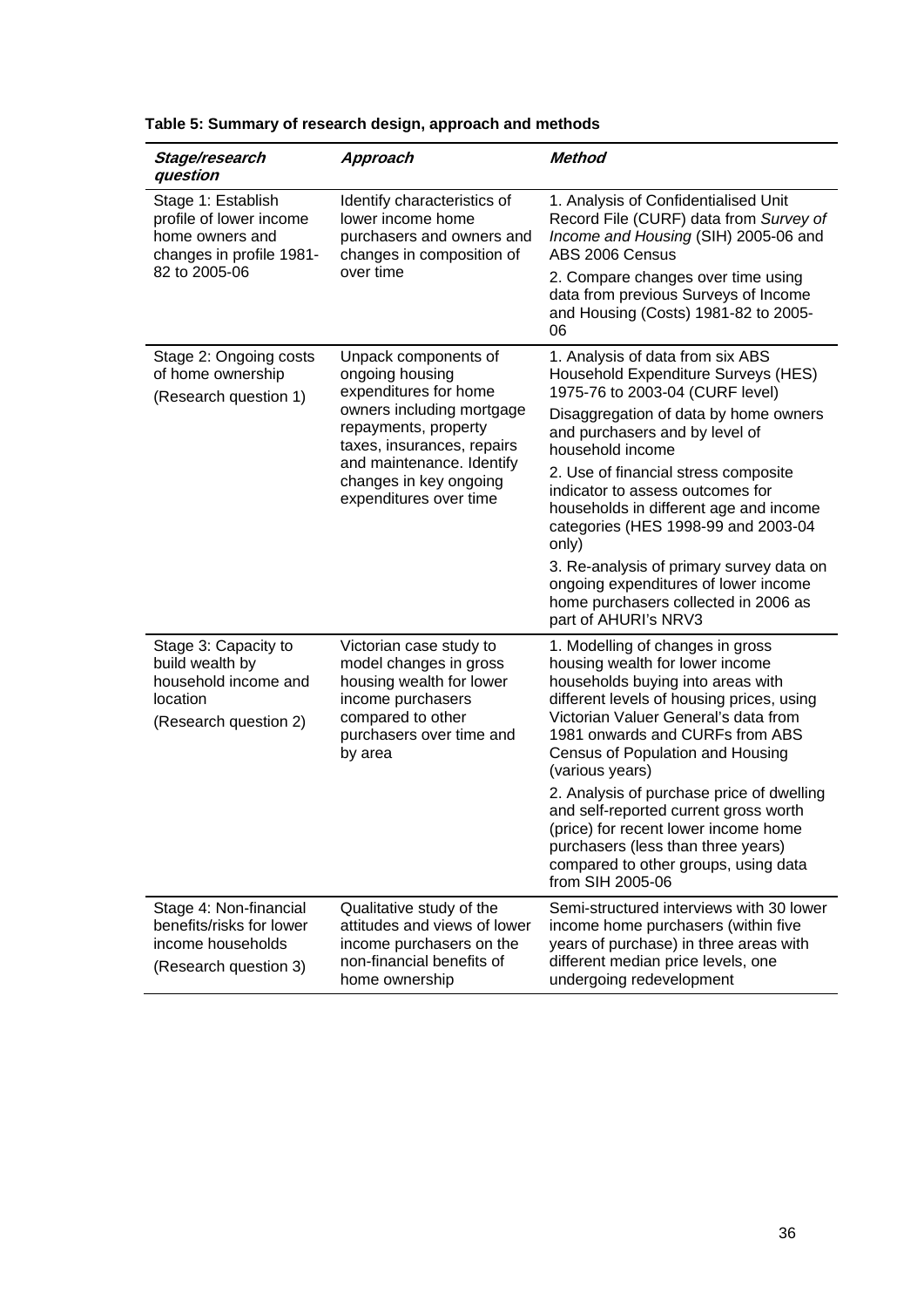# <span id="page-41-0"></span>**6 CONCLUSION**

Many benefits are claimed for home ownership, including reducing ongoing housing costs over the longer term, building wealth, and improved health and social wellbeing. The issue addressed by this study is whether, and to what extent, such benefits accrue to lower income households (lowest two quintiles), compared to those on middle and higher incomes, and the risks associated with home ownership for such households. This is a very important and topical issue for lower income households, communities, mortgage lenders and governments.

In Australia, policy-makers have, over the last 20 years, focused on assisting first home buyers rather than lower income home purchasers. These are not one and the same, as many first home buyers have middle and higher incomes. Surprisingly, there is hardly any research on first home buyers who receive government assistance or on the effectiveness of that assistance. States and territories have some interest in encouraging lower income households to buy, in part to provide a pathway for social housing tenants, but there is some nervousness after state-run schemes of the 1980s ran into problems. For the most part, the emphasis has been on getting younger households into home ownership rather than assessing outcomes for lower income households who have bought their own homes, as discussed in Chapter 2. A major policy response to current global financial instability and economic downturn has been to increase assistance to first home buyers, as part of economic stimulus initiatives to retain employment in the building and construction industries. A conceptual confusion in the Australian policy context is that the benefits of home ownership are often conflated with housing type, in particular, owning a single detached dwelling, which makes if difficult to disentangle the benefits of ownership per se.

We investigated the US policy context, comparing this with that of Australia. As we say in Chapter 2, governments and private lenders had encouraged lower income households to purchase, including many who had no previous experience of home ownership. Even before evidence about the US sub-prime crisis became compelling, there was some research indicating that lower income households faced risks, with a substantial minority exiting home ownership. However, many of the factors which precipitated difficulties in sustaining home ownership for lower income households in the US are not necessarily applicable to Australia. These include patterns of ethnic segregation and urban settlement, variations in housing type and the institutional settings for housing finance. Notwithstanding these differences, the broader ramifications of the sub-prime crisis on the global financial systems and national economies are likely to affect lower income home purchasers in Australia through credit rationing and increased risk of income loss through unemployment or short-time working.

The conceptual framework for the study, outlined in Chapter 3, indicates considerable complexity. It focuses on potential benefits and risks of home ownership for lower income households (compared to other households) in terms of ongoing costs, housing wealth and non-financial benefits. There are important conceptual issues around the definition of lower income households, the categorisation of ongoing housing costs associated with home ownership, and approaches to measuring changes to wealth position associated with owning.

Despite 'taken for granted' assumptions about the many and varied benefits of home ownership, the research literature is surprisingly patchy and sometimes ambiguous in respect of lower income households. In terms of the ongoing costs of ownership, the Australian research primarily involves quantitative assessments of the number of households whose mortgage costs exceed established affordability benchmarks.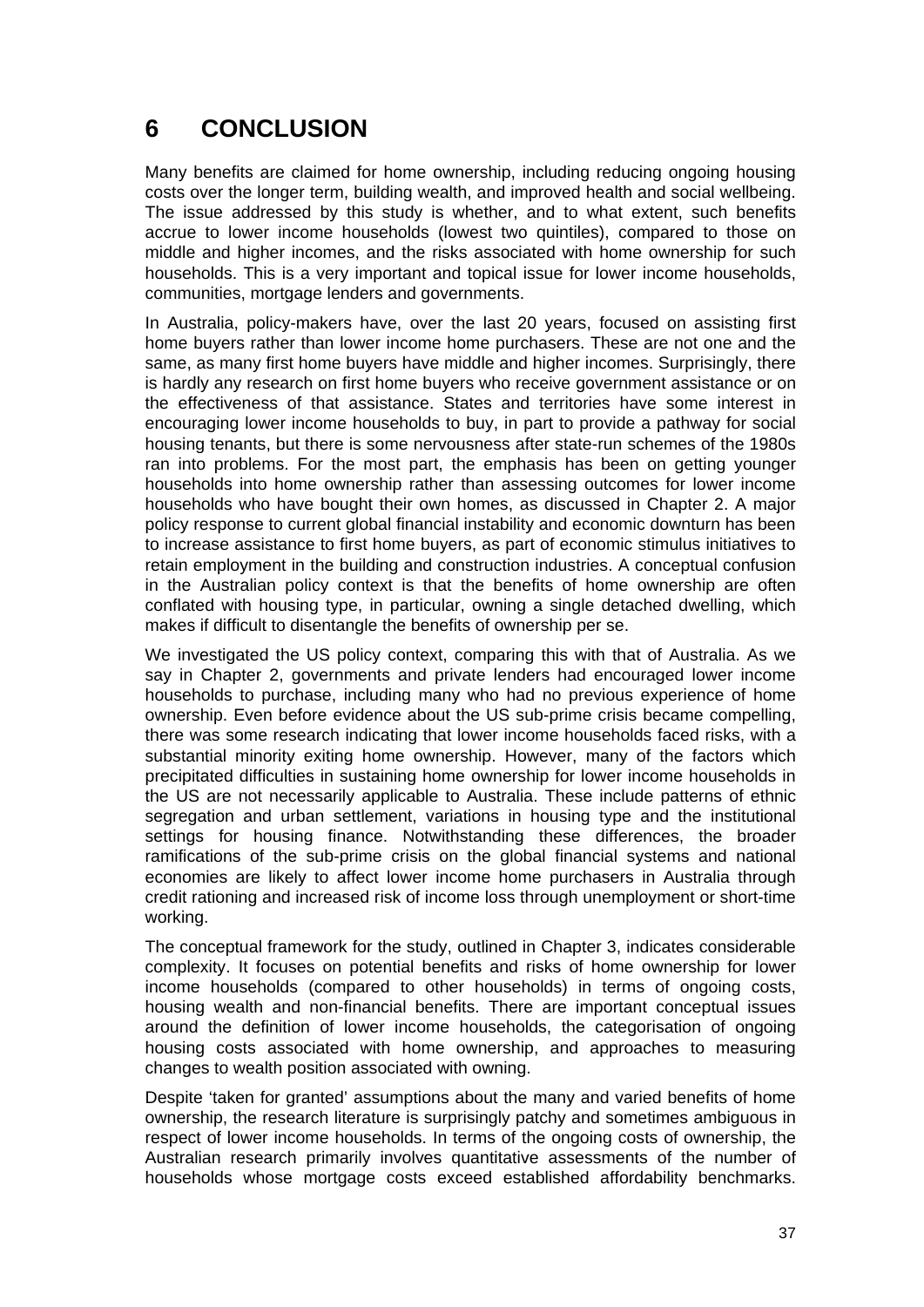There has been little attention to the other ongoing costs, including rates, maintenance, insurance, and repairs and maintenance. The rather sparse qualitative research into the effects of financial stress on lower income home purchasers suggests some drop out of ownership, although often there is a personal or family trigger for this, while others develop coping strategies including cutting down on other expenditures and taking on additional work. These strategies expose lower income households to additional risks in an economic downturn, as indicated above.

Research in Australia about the wealth effects of home ownership, reviewed in Chapter 4, is located within the UK tradition of research into home ownership and inequality and has not primarily been concerned with lower income households. This differs from the US research which is framed primarily in terms of building wealth, without comparing across households with different levels of income. Australian research suggest that home ownership increases economic inequalities as lower income households make smaller gains through housing wealth, if at all, than higher income ones. Whether lower income households build wealth through their housing is dependent on many factors, including the area of purchase and the timing of purchase and sale in the context of economic cycles. This research uses data to the early 1990s and uses relatively short time frames, and there is an urgent need for reconsideration of the wealth effects of home ownership for lower income households using more recent data and data over a longer time period. In the US, even prior to the problems with sub-prime loans, the research suggested that while some lower income households made financial gains, others suffered financial losses. Some were over-stretched in making mortgage repayments and had not factored in mortgage 'add-ons', increases in interest rates, and the other ongoing costs of owning, such as repairs and maintenance.

Australian research into the non-financial benefits of home ownership is very limited and the evidence base relies heavily on UK research which suggests that some of the social outcomes of home ownership are mediated by psycho-social factors, including the degree of control over circumstances. Recent reviews in the US find that evidence for the non-financial benefits of ownership for lower income households is too thin to draw definitive conclusions, with the strongest evidence being the positive effects on children's education. Most existing research cautions against causal explanations based on correlations between owning and a variety of social outcomes. It suggests that middle-higher household income, quality of housing and type of neighbourhood are important factors in contributing to the sort of social outcomes often attributed to home ownership.

The research design for the project is mixed method and combines quantitative and qualitative research methods. In terms of quantitative methods, the research will use successive Household Expenditure Surveys to investigate the ongoing costs of home ownership for lower income households. It will investigate the effects of home ownership on housing wealth in a case study of Victoria using three data sets: the Survey of Income and Housing, the Census of Population and Housing and the Victorian Valuer General's dwelling and land price data. Using qualitative research methods, the study will also investigate the perspectives of lower income households who have purchased within the last ten years on the financial and non-financial benefits and risks of home ownership. The research design is ambitious, and there are many methodological challenges that will be discussed in full in the Final Report for the project.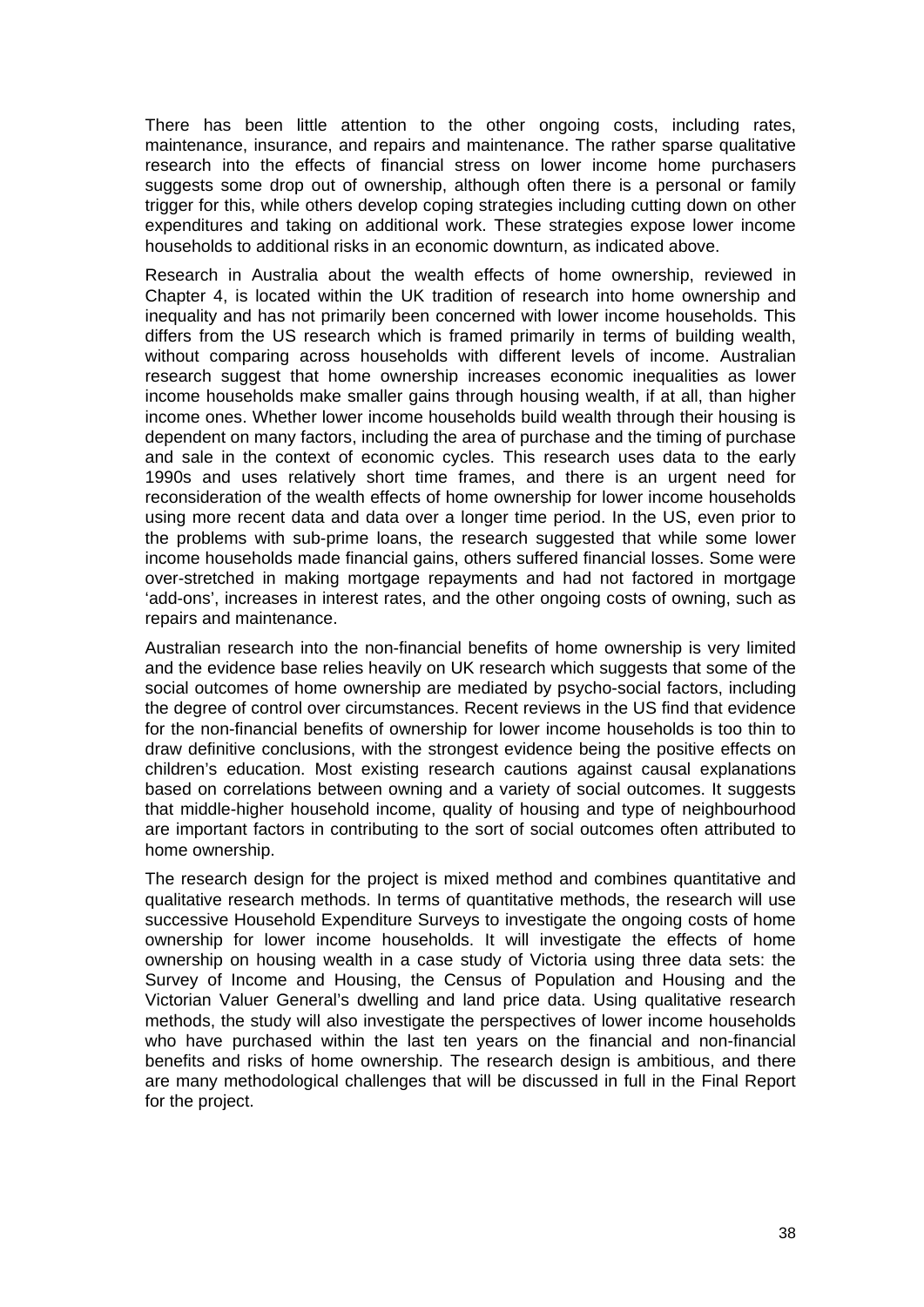# <span id="page-43-0"></span>**APPENDIX A: NOTES ON SECONDARY DATA SETS USED IN THE RESEARCH**

## **A1** *Survey of Income and Housing* **(SIH)**

The *Survey of Income and Housing* (SIH) is a national sample survey conducted by the Australian Bureau of Statistics. It collects detailed information every two years about income and personal and household characteristics of people aged 15 years and over who live in private dwellings throughout Australia. In some cycles, information on other topics (such as assets and liabilities) is also collected (ABS 2008).

The last two collections were in 2003-04 and 2005-06. In 2003-04, the SIH was integrated with the *Household Expenditure Survey* (HES); the HES questions are asked of a sub-sample of participants. The SIH was previously the *Survey of Income and Housing Costs* (from 1994-95) and prior to that the *Survey of Income and Housing Costs and Amenities* (from 1981-82). The series provides good historical data on housing costs although, as with other ABS sample surveys, data items and data definitions are subject to change over time.

The final sample size of the SIH in 2005-06 was 9,961 households. This limits the potential for analysis on a spatial basis except for a capital city and 'rest of state' comparison.

SIH data on housing costs refer to mortgage repayments and property rates only; the SIH does not include data on other ongoing costs of home ownership, for which we have to use the HES as discussed below. Mortgage repayments are included in housing costs for owner occupied dwellings if 'the purpose of the loan when it was originally taken out was primarily to build, buy, add to or alter the occupied dwelling' (ABS 2006: 27). The ABS calculates that in 2005-06, about 40 per cent of the housing costs of purchasers with a mortgage comprised repayment of principal on the loans and 60 per cent interest payments. Unfortunately, data are not available to make this calculation for earlier surveys (ABS 2006: 28).

## **A2** *Household Expenditure Survey (HES)*

The HES is a national sample survey conducted by the ABS every five or six years: 1975-76, 1984-85, 1988-89, 1993-94, 1998-99 and 2003-04. It contains very detailed information about household expenditure across many items and is used for various purposes, including weighting of types of expenditures for calculation of the Consumer Price Index as expenditure patterns change over time. The HES is not a household panel survey, and a different group of households is selected for each survey. The last survey (2003-04) was conducted jointly with the SIH, and the HES sample was a sub-sample. This will continue and the HES will be conducted every six years in the future. As with other sample surveys, data items and definitions are subject to change as expenditure patterns change (ABS 2006).

Sample numbers vary somewhat over successive HES, with the 2003-04 final sample comprising 6,957 households. It is not possible to do detailed spatial analysis using the HES due to the sample size although, for some limited purposes, comparison can be made between households in metropolitan and non-metropolitan areas.

## **A3** *Victorian Valuer General's data*

The Victorian Valuer General's data include mean, median, median price per unit or median block size for all residential dwellings recorded for stamp duty purposes in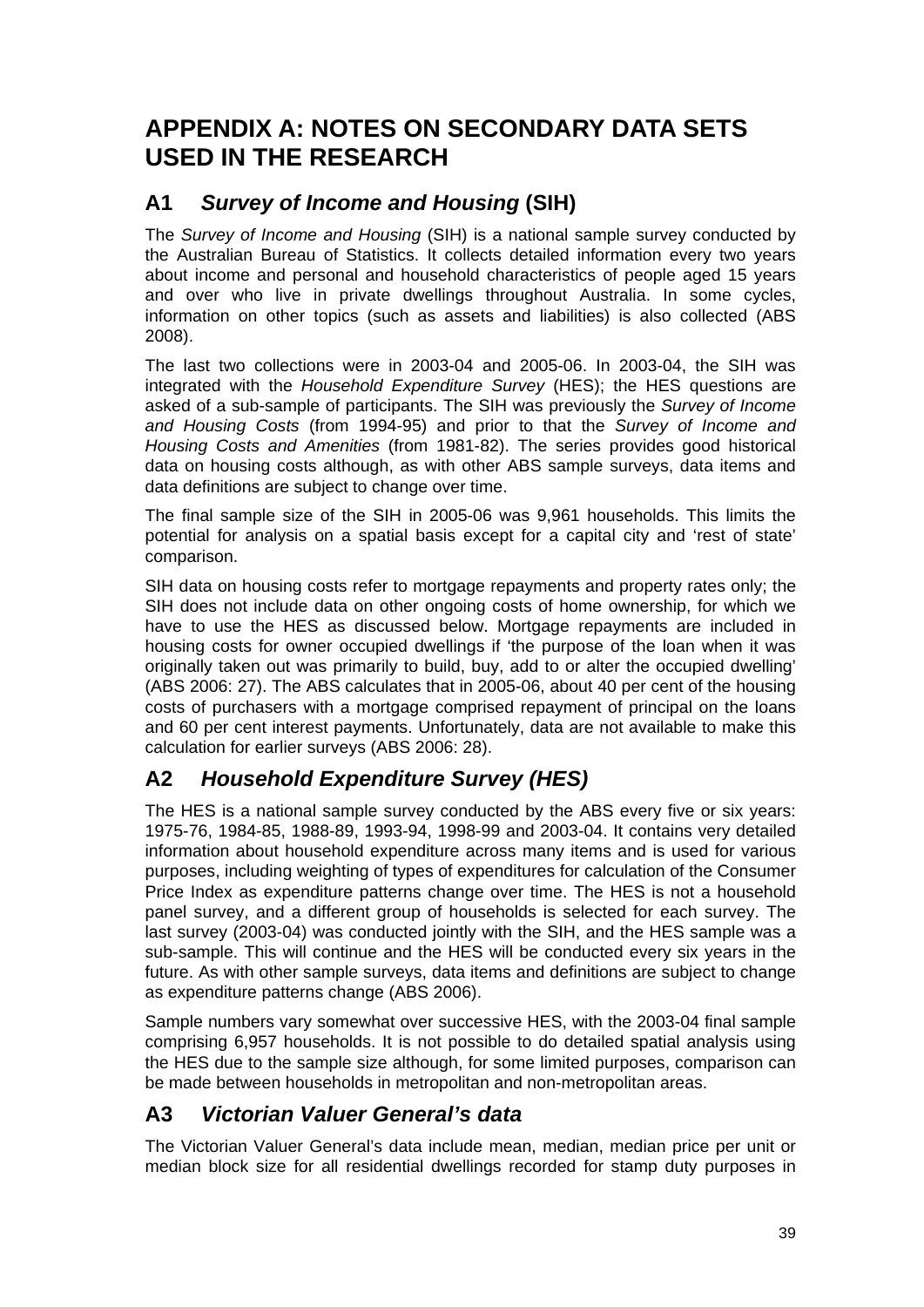Victoria, categorised into detached dwellings and units/apartments and blocks of land. Some data are subject to a time lag due to the operation of the stamp duty system, for example, an apartment sold in 2006 off the plan may not be recorded until stamp duty is paid in 2008. This means that the data are constantly being adjusted. Despite this difficulty, which mainly occurs in respect of larger blocks of units/apartments, Valuer General's data are the most accurate source of housing prices as they are based on a 'population' rather than a sample survey which is subject to sampling error. In this study we use CURFs which enable reworking of data into any spatial categorisations required.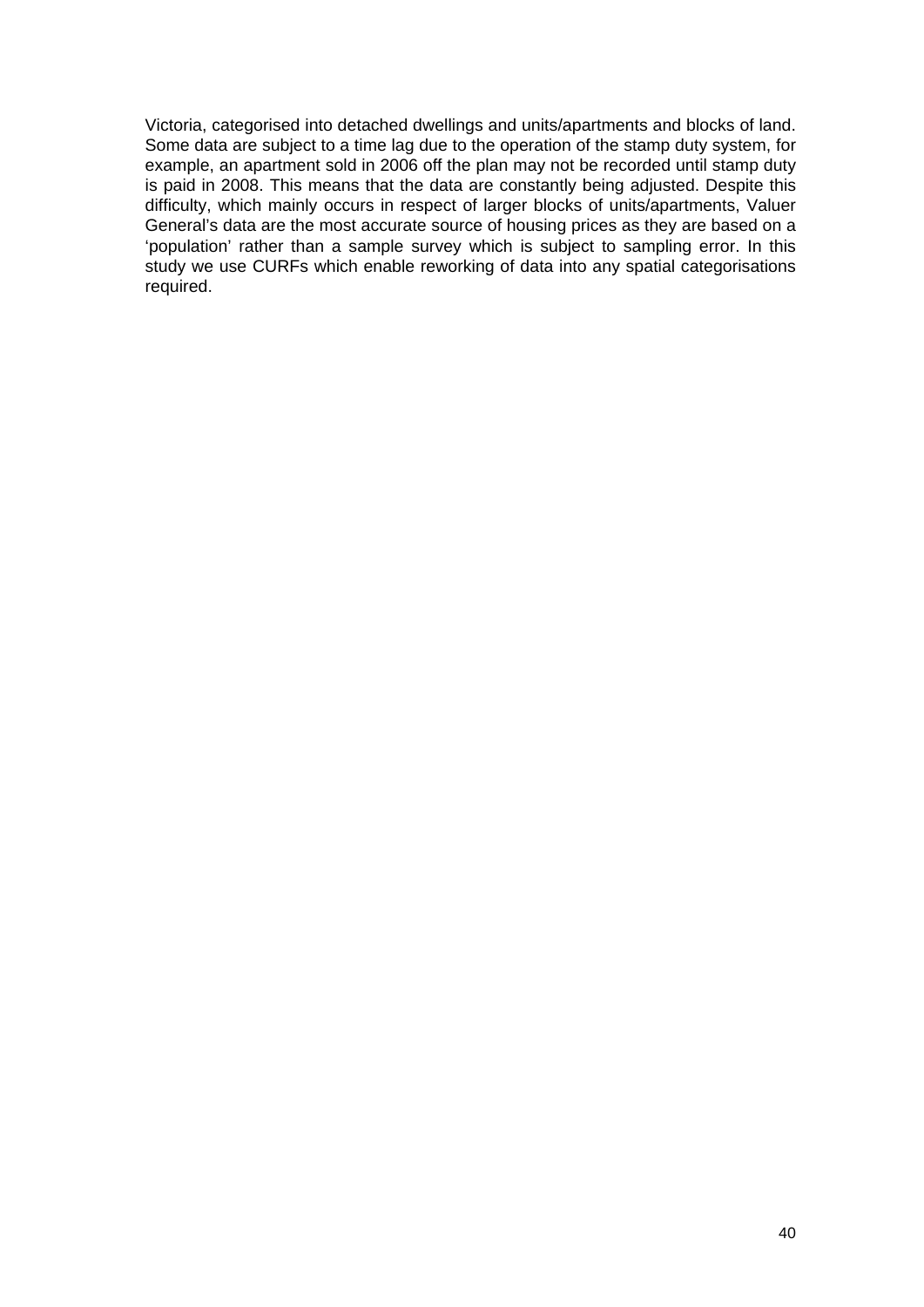## <span id="page-45-0"></span>**BIBLIOGRAPHY**

- ABS (2006), Information Paper: Household Expenditure Survey and Survey of Income and Housing User Guide Australia 2003-04, Cat. no. 6503.0, Australian Bureau of Statistics, Canberra.
- ABS (2008) Survey of Income and Housing: Confidentialised Unit Record Files, Technical Manual Australia 2005-06, 2nd edn, Cat. no. 6541.0, Australian Bureau of Statistics, Canberra.
- ABS (2009) A Picture of the Nation: The Statistician's Report on the 2006 Census: Housing Overview, Cat. no. 2070.0, Australian Bureau of Statistics, Canberra.
- Badcock, B. (1990), 'Homeownership and the accumulation of real wealth', Environment and Planning D, 7, pp. 69-91.
- Badcock, B. (1992a), 'Adelaide's heart transplant, 1970-88: 1. Creation, transfer, and capture of "value" within the built environment', Environment and Planning A, 24(2), pp. 215-41.
- Badcock, B. (1992b), 'Adelaide's heart transplant, 1970-88: 2. The "transfer" of value within the housing market', Environment and Planning A, 24(3), pp. 323-39.
- Badcock, B. (1994), 'Snakes or ladders? The housing market and wealth distribution in Australia', International Journal of Urban and Regional Research, 18, pp. 609-27.
- Badcock, B. and Beer, A. (2000), Home Truths: Home Ownership and Housing Wealth in Australia, Melbourne University Press, Melbourne.
- Baker, D. (2008), House Prices Continue to Fall Most Rapidly at the Bottom, media release, Center for Economic and Policy Research, Washington, DC, 3 Dec.
- Baker, D. and Rosnick, D. (2008), The Impact of the Housing Crash on Family Wealth, Center for Economic and Policy Research, Washington, DC.
- Baum, S. and Wulff, M. (2003), Housing Aspirations of Australian Households, Final Report no. 30, Australian Housing and Urban Research Institute, Melbourne.
- Belsky, E. and Duda, M. (2002a), 'Anatomy of the low-income homeownership boom in the 1990s' in Retsinas, N. and Belsky, E. (eds), Low-Income Homeownership: Examining the Unexamined Goal, Brookings Institution Press, Washington, DC.
- Belsky, E. and Duda, M. (2002b), 'Asset appreciation, time of purchase and sale, and the return to low-income homeowners' in Retsinas, N. and Belsky, E. (eds), Low-Income Homeownership: Examining the Unexamined Goal, Brookings Institution Press, Washington, DC.
- Berry, M., Dalton, T., Engels, B. and Whiting, K. (1999), Falling Out of Home Ownership: Mortgage Arrears and Defaults in Australia, University of Queensland Press, Brisbane.
- Berry, M., Dalton, T. and Nelson, A. (2009), Mortgage Default in Australia: Nature, Causes and Social and Economic Impacts, Positioning Paper no. 114, Australian Housing and Urban Research Institute, Melbourne.
- Boehm, T. and Schlottmann, A. (2004), Wealth Accumulation and Homeownership: Evidence for Low-Income Households, Office of Policy Development and Research, Department of Housing and Urban Development, Washington, DC.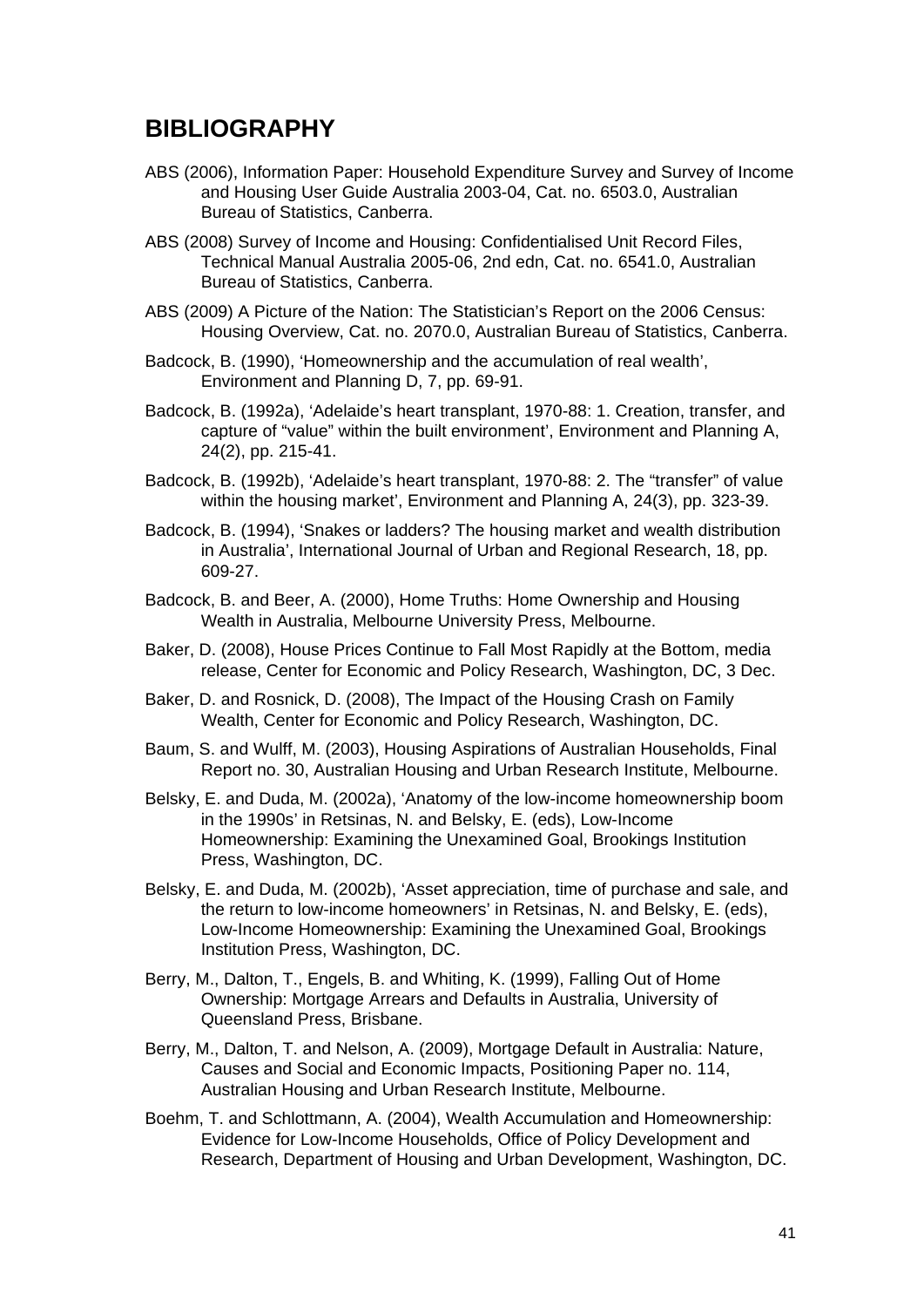- Brennan, M. and Lipman, B. (2008), Stretched Thin: The Impact of Rising Housing Expenses on America's Owners and Renters, Center for Housing Policy, Washington, DC.
- Bridge, C., Flatau, P., Whelan, S., Wood, G. and Yates, J. (2003), Housing Assistance and Non-Shelter Outcomes, Final Report no. 40, Australian Housing and Urban Research Institute, Melbourne.
- Burbidge, A. (2000), 'Capital gains, homeownership and economic inequality', Housing Studies, 15(2), 259-80.
- Burbidge, A. and Winter, I. (1996), 'As safe as houses or a house of cards? The real costs and benefits of home ownership', Family Matters, 43.
- Burke, T. and Hulse, K. (2009), The Institutional Structure of Housing and the Subprime Crisis: An Australian Case Study, paper presented to Housing Studies 25th anniversary conference, Tsinghua University, Beijing, 24-27 March.
- Burke, T. and Pinnegar, S. (2007), Experiencing the Housing Affordability Problem: Blocked Aspirations, Trade-Offs and Financial Hardships, National Research Venture 3: Housing Affordability for Lower Income Australians, Research Paper no. 9, Australian Housing and Urban Research Institute, Melbourne.
- Burke, T. and Ralston, L. (2003), Expenditure Patterns and Levels of Household Indebtedness of Public and Private Rental Households, 1975-1999, Final Report no. 34, Australian Housing and Urban Research Institute, Melbourne.
- Burrows, R. and Wilcox, S. (2004), Low-Income Homeowners in Wales, Joseph Rowntree Foundation, York.
- Cairney, J. and Boyle, M. (2004) 'Home ownership, mortgages and psychological stress', Housing Studies, 19(2), pp. 161-74.
- Case, K. (2009), What Are House Prices Telling Us?, presentation to public forum on Housing, Mortgages and Financial Turmoil, RMIT University, Melbourne, 12 Feb., <http://mams.rmit.edu.au/1e26pj90gbmpz.ppt#9>
- Case, K. and Quigley, J. (2007), How Housing Booms Unwind: Income Effects, Wealth Effects, and Sticky Prices, paper presented to joint session of American Economic Association and American Real Estate and Urban Economics Association, 5 Jan., Chicago.
- Castles, F. (1998), Comparative Public Policy: Patterns of Post-war Transformation, Edward Elgar, Cheltenham.
- Croft, J. (2001), '"A risk" or "at risk"? Reconceptualising housing debt in a risk welfare society', Housing Studies, 16(6), pp. 737-53.
- Debelle, G. (2008), A Comparison of the US and Australian Housing Markets, Reserve Bank of Australia, Sydney, [http://www.rba.gov.au/Speeches/2008/sp\\_ag\\_160508.html](http://www.rba.gov.au/Speeches/2008/sp_ag_160508.html)
- Demographia (2009), 5th Annual Demographia International Housing Affordability Survey: 2009, Ratings for Metropolitan Markets, Belleville, Ill., <http://www.demographia.com/dhi.pdf>
- Department of Families, Housing, Community Services and Indigenous Affairs (2008), Housing Affordability Fund: The Guidelines, Canberra, [http://www.fahcsia.gov.au/internet/facsinternet.nsf/vIA/housing/\\$file/haf\\_guideli](http://www.fahcsia.gov.au/internet/facsinternet.nsf/vIA/housing/$file/haf_guidelines.pdf) [nes.pdf](http://www.fahcsia.gov.au/internet/facsinternet.nsf/vIA/housing/$file/haf_guidelines.pdf)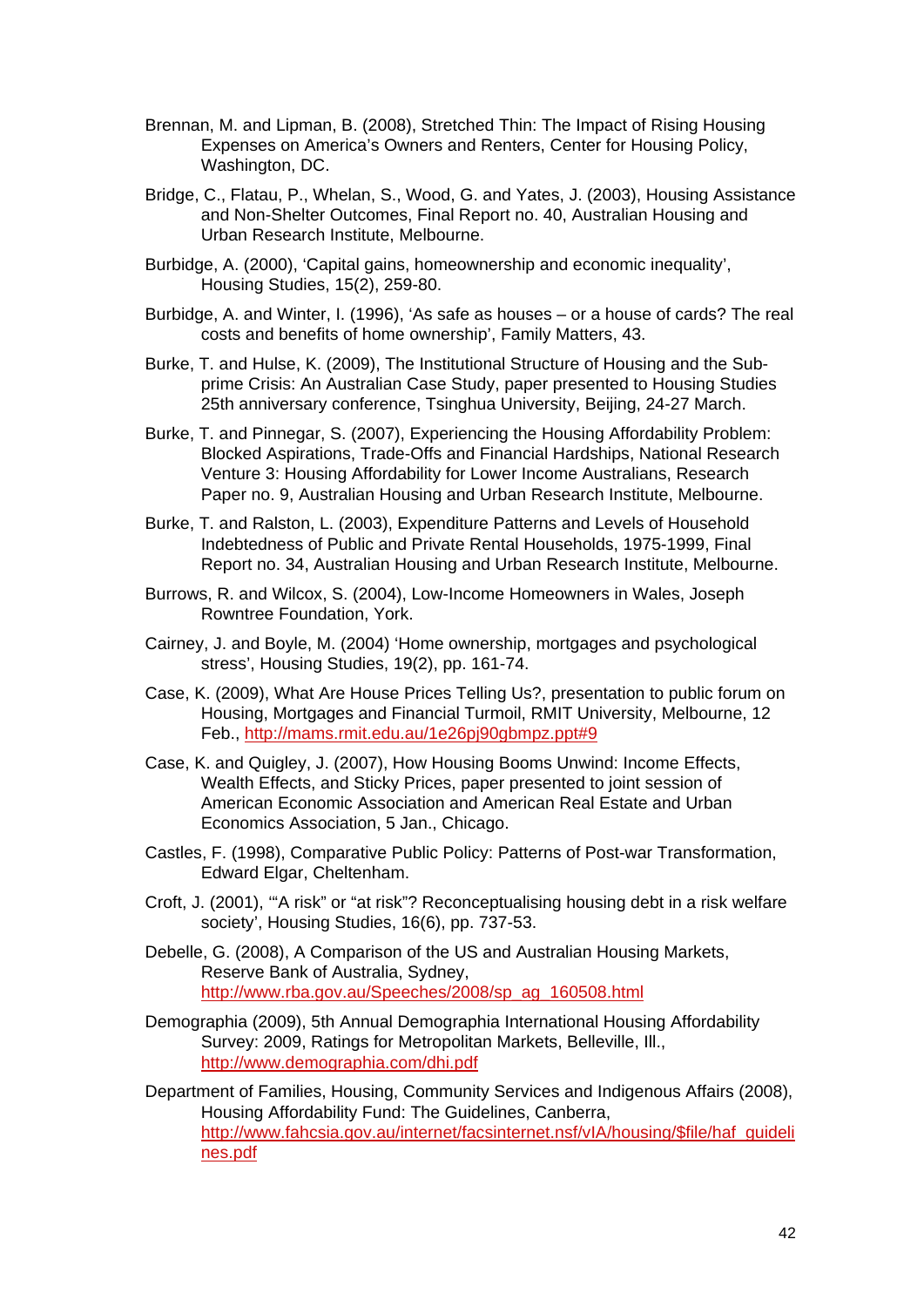- Department of Housing and Urban Development (2000), Unequal Burden: Income and Racial Disparities in Subprime Lending in America, Department of Housing and Urban Development, Washington, DC.
- Dewilde, C. and Raeymaeckers, P. (2008), 'The trade-off between home-ownership and pensions: Individual and institutional determinants of old-age poverty', Aging and Society, 28, pp. 805-30.
- Dietz, R. and Haurin, D. (2003), 'The social and private micro-level consequences of homeownership', Journal of Urban Economics, 54(3), pp. 401-50.
- Dunn, J. R. (2000), 'Housing and health inequalities: Review and prospects for research', Housing Studies, 15(3), pp. 341-66.
- Dupuis, A. and Thorns, D. (1998), 'Home, home ownership and the search for ontological security', Sociological Review, 46(1), pp. 24-47.
- Easterlow, D., Smith, S. and Mallinson, S. (2000), 'Housing for health: The role of owner occupation', Housing Studies, 15(3), pp. 367-86.
- Elmer, P. and Seelig, S. (1999), 'Insolvency, trigger events, and consumer risk posture in the theory of single-family mortgage default', Journal of Housing Research, 10(1), pp. 1-25.
- Evans, G., Wells, N. and Moch, A. (2003), 'Housing and mental health: A review of the evidence and a methodological and conceptual critique', Journal of Social Issues, 59(3), pp. 475-500.
- Ferris, S. (2008), 'The other subprime debt crisis: Australia's HomeFund scheme', Actuary Australia, 132, pp. 10-12.
- Ford, J. and Burrows, R. (1999), 'The costs of unsustainable home ownership in Britain', Journal of Social Policy, 28(2), pp. 305-30.
- Ford, J., Burrows, R. and Nettleton, S. (2001), Home-Ownership in a Risk Society: A Social Analysis of Mortgage Arrears and Possessions, Policy Press, Bristol.
- Ford, J. and Wilcox, S. (2005), Managing Risk and Sustainable Home-Ownership in the Medium Term: Re-Assessing the Options, Joseph Rowntree Foundation, York.
- Forrest, R., Kennett, T. and Leather, P. (1997), Home Owners on New Estates in the 1990s, Policy Press, Bristol.
- Forrest, R. and Murie, A. (1989), 'Differential accumulation: Wealth, inheritance and housing policy reconsidered', Policy and Politics, 17(1), pp. 25-39.
- Forrest, R. and Murie, A. (1991) 'Housing markets, labour markets and housing histories' in Allen, J. and Hamnett, C. (eds), Housing and Labour Markets: Building the Connections, Unwin Hyman, London.
- Gans, J. and King, S. (2003), Volume 2: Policy Options for Housing for Low Income Households, Menzies Research Centre, Canberra.
- Getter, D. (2003), 'Contributing to the delinquency of borrowers', Journal of Consumer Affairs, 37(1), pp. 86-100.
- Giddens, A. (1984), The Constitution of Society: Outline of the Theory of Structuration, Polity, Cambridge.
- Giddens, A. (1991) Modernity and Self Identity: Self and Society in the Late Modern Age, Polity, Cambridge.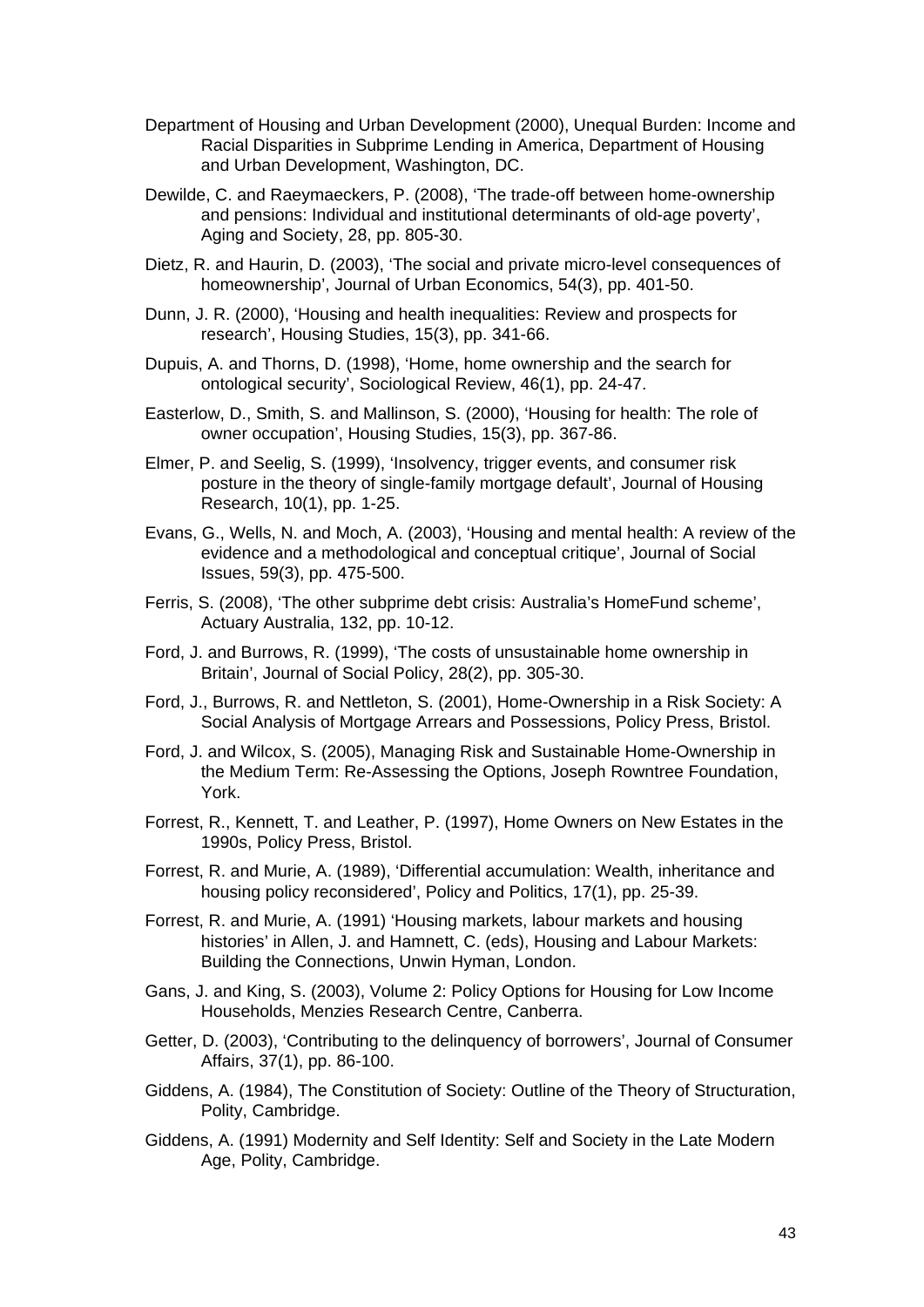- Glick, J. (2008), 'Gentrification and the racialized geography of home equity', Urban Affairs Review, 44(2), pp. 280-95.
- Goetzmann, W. N. and Speigel, M. (2002), 'The policy implications of portfolio choice in underserved housing markets' in Retsinas, N. and Belsky, E. (eds), Low-Income Homeownership: Examining the Unexamined Goal, Brookings Institution Press, Washington, DC.
- Gramlich, E. (2007) Subprime mortgages, America's Latest Boom and Bust, The Urban Institute Press, Washington D.C.
- Haddon, R. (1970), 'A minority in a welfare state society', New Atlantis, 2, pp. 80-133.
- Hamilton, C. and Mail, E. (2003), Downshifting in Australia: A Sea-Change in the Pursuit of Happiness, Discussion Paper 50, Australia Institute, Canberra.
- Hamnett, C. (1992), 'The geography of housing wealth and inheritance in Britain', Geographic Journal, 158(3), pp. 307-21.
- Harkness, J. and Newman, S. (2002), 'Homeownership for the poor in distressed neighborhoods: Does this make sense?', Housing Policy Debate, 13(3), pp. 597-630.
- Harkness, J. and Newman, S. (2003), 'Differential effects of homeownership on children from higher- and lower-income families', Journal of Housing Research, 14(1), pp. 1-19.
- Harvey, D. (1973), Social Justice and the City, Edward Arnold, London.
- Harvey, D. (1982), The Limits to Capital, Blackwell, Oxford.
- Haurin, D. and Rosenthal, S. (2005a), The Growth of Earnings of Low-Income Households and the Sensitivity of Their Homeownership Choices to Economic and Socio-Demographic Shocks, Office of Policy Development and Research, Department of Housing and Urban Development, Washington, DC.
- Haurin, D. and Rosenthal, S. (2005b), The Sustainability of Homeownership: Factors Affecting the Duration of Homeownership and Rental Spells, Office of Policy Development and Research, Department of Housing and Urban Development, Washington, DC.
- Helderman, A. and Mulder, C. (2007), 'Intergenerational transmission of homeownership: The roles of gifts and continuities in housing market characteristics', Urban Studies, 44(2), pp. 231-47.
- Herbert, C. and Belsky, E. (2006), The Homeownership Experience of Low-Income and Minority Families, A Review and Synthesis of the Literature, Office of Policy Development and Research, Department of Housing and Urban Development, Washington, DC.
- Hiscock, R., Kearns, A., Macintyre, S. and Ellaway, A. (2001), 'Ontological security and psycho-social benefits from the home: Qualitative evidence on issues of tenure', Housing, Theory and Society, 18(10), pp. 50-66.
- Housing Industry Association (2008), Housing Affordability for First Home Buyers 1984-2008, Economics Group Research Note, Housing Industry Association, Canberra, <http://economics.hia.com.au/media/Affordability%202007.pdf>
- Hulse, K. and Saugeres, L. (2008), Housing Insecurity and Precarious Living: An Australian Exploration, Final Report no. 124, Australian Housing and Urban Research Institute, Melbourne.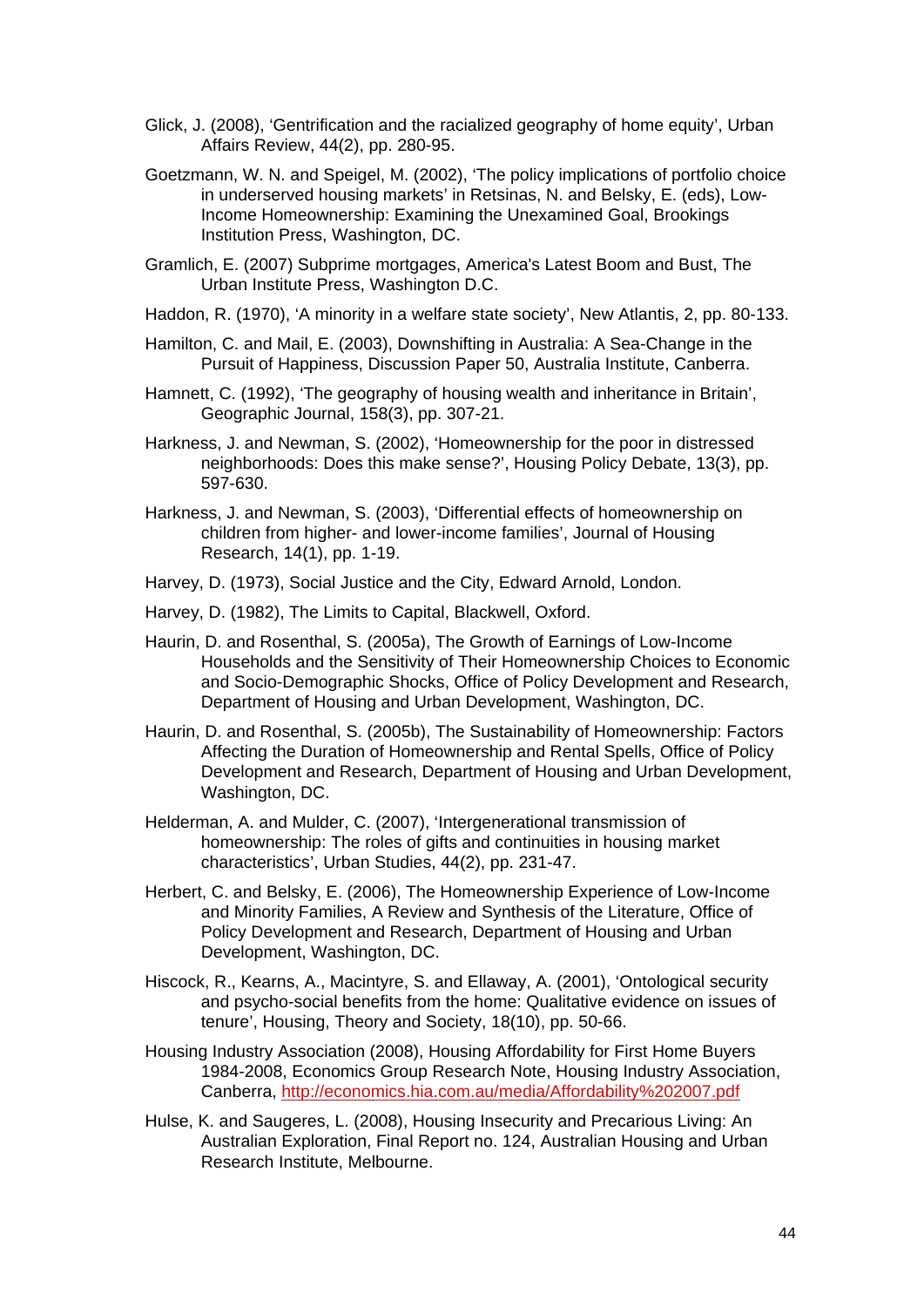- Jones, A., Elsinga, M., Quilgars, D. and Toussaint, J. (2007), 'Home owners' perceptions of and responses to risk', European Journal of Housing Policy, 7(2), pp. 129-50.
- Joye, C., Caplin, A., Butt, P., Glaeser, E., Kuczynski, M., Gans, J., King, S., Moloney, D. and Bor, A. (2003), Summary of Findings for the Prime Ministerial Task Force on Home Ownership, 3 vols, Menzies Research Centre, Canberra.
- Karger, H. (2007), 'The home ownership myth: A contrarian asks whether home ownership really benefits low-income families', Dollars and Sense, 270.
- Karn, V., Kemeny, J. and Williams, P. (1985), Home Ownership in the Inner City: Salvation or Despair?, Gower, Aldershot.
- Kearns, A., Hiscock, R., Ellaway, A. and Macintyre, S. (2000), '"Beyond four walls": The psychosocial benefits of home: Evidence from west central Scotland', Housing Studies, 15(3), pp. 387-410.
- Kemeny, J. (2005), 'The really big trade-off between home ownership and welfare: Castles' evaluation of the 1980 thesis and a reformulation 25 years on', Housing, Theory and Society, 22(2), pp. 59-75.
- Keystart Housing Scheme Trust (2005), Annual Report 2004-05, Department of Housing and Works, Perth.
- Khoo, S. (1993), 'Housing after marriage breakdown: A longer-term perspective' in Funder, K., Harrison, M. and Weston, R., Settling Down: Pathways of Parents After Divorce, Monograph no. 13, Australian Institute of Family Studies, Melbourne.
- King, R. (1987), 'Monopoly rent, residential differentiation and the second global crisis of capitalism: The case of Melbourne', Progress in Planning, 28(3), pp. 201-98.
- King, R. (1989), 'Capital switching and the role of ground rent: Switching between circuits and switching between submarkets', Environment and Planning A, 21, pp. 711-38.
- King, R. (1990), 'Homeownership, accumulation, and restructuring: A comment on Badcock', Environment and Planning D, 8(3), pp. 357-62.
- Krivo, L. and Kaufman, R. (2004), 'Housing and wealth inequality: Racial-ethnic differences in home equity in the United States', Demography, 41(3), pp. 585- 605.
- Leather, P. (2000a), Crumbling Castles? Helping Owners to Repair and Maintain their Homes, Joseph Rowntree Foundation, York.
- Leather, P. (2000b), 'Grants to home owners: A policy in search of objectives', Housing Studies, 15(2), pp. 149-68.
- Livette, M. (2006), 'The importance of tenure to retirement housing purchasers and the impact of culture upon their attitudes to tenure', Property Management, 24(5), pp. 464-78.
- Manton, N. (2000), Report to the Home Finance Advisory Committee and Keystart, Shelter WA, Perth.
- Meen, G. (2009), 'Ten new propositions in UK housing macroeconomics: An overview of the first years of the century', Urban Studies, 45(13), pp. 2759-81.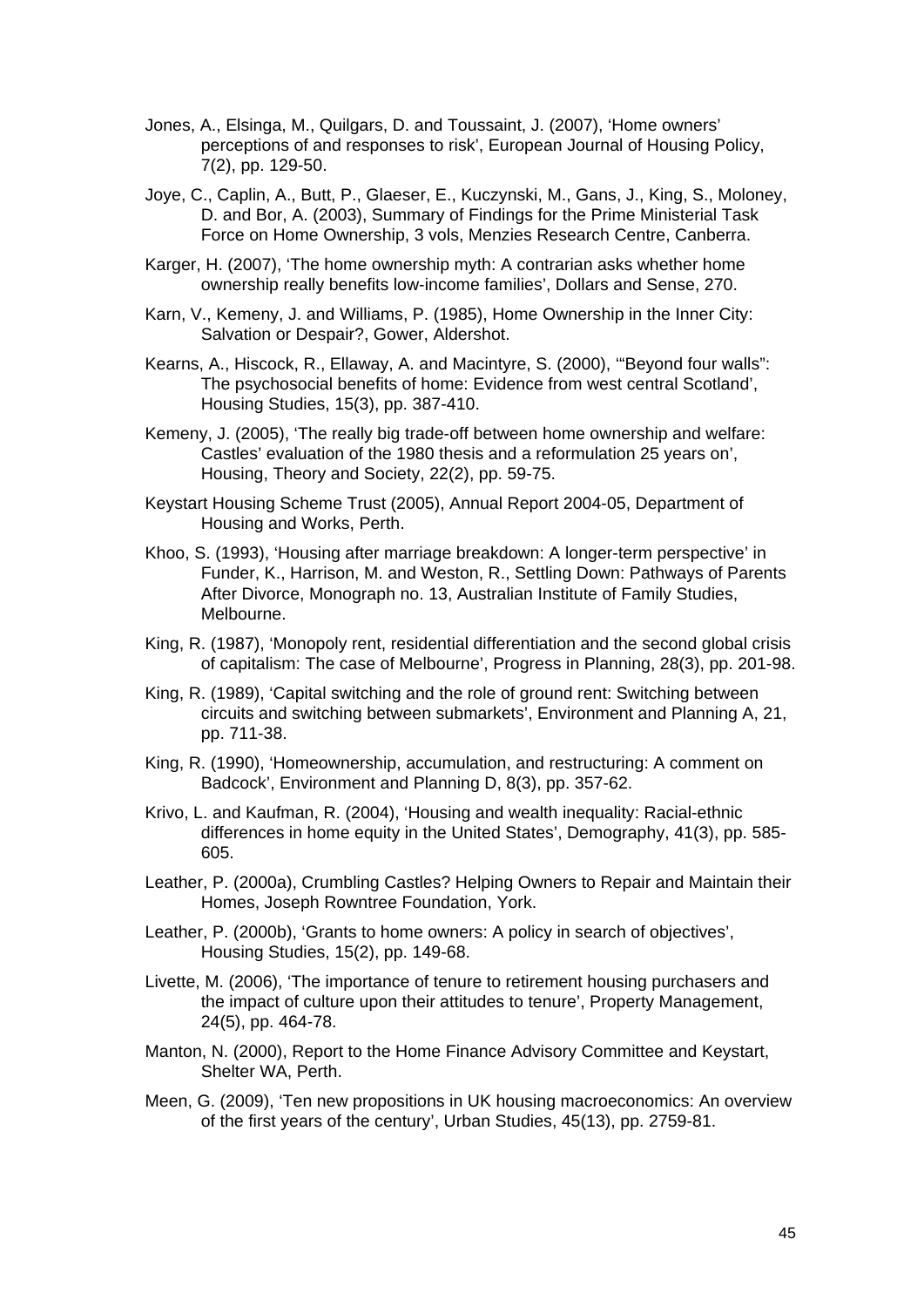- Merlo, R. and McDonald, P. (2002), Outcomes of Home-Ownership Aspirations and Their Determinants, Final Report no. 9, Australian Housing and Urban Research Institute, Melbourne.
- Morrison, P. (2008), On the Falling Rate of Home Ownership in New Zealand, Centre for Housing Research, Aotearoa New Zealand, Wellington.
- Munro, M., Ford, J., Leishman, C., and Karley, K. (2005), Lending to Higher Risk Borrowers, Joseph Rowntree Foundation, York.
- National Housing Supply Council (2009), State of Supply Report, 2008, Department of Families, Housing, Community Services and Indigenous Affairs, Canberra.
- NATSEM (2008), Advance Australia Fair? Trends in Small Area Socio-economic Inequality, 2001 to 2006, AMP-NATSEM Income and Wealth Report no. 20, University of Canberra, Canberra.
- Neighborhood Housing Services of Chicago (2004), Preserving Homeownership: Community-Development Implications of the New Mortgage Market, Chicago.
- Nettleton, S. and Burrows, R. (1998), 'Mortgage debt, insecure ownership and health: An exploratory analysis', Sociology of Health & Illness, 20(5), pp. 731-53.
- Nettleton, S. and Burrows, R. (2000), 'When a capital investment becomes an emotional loss: The health consequences of the experience of mortgage possession in England', Housing Studies, 15(3), pp. 463-79.
- Perri 6 (1998), 'Housing policy in the risk archipelago: Towards anticipatory and holistic government', Housing Studies, 13(3), pp. 347-76.
- Phibbs, P. (with Young, P.) (2005), Housing Assistance and Non-Shelter Outcomes, Final Report no. 74, Australian Housing and Urban Research Institute, Melbourne.
- Phibbs, P. and Gurran, N. (2008), Demographia Housing Affordability Surveys: An Assessment of the Methodology, Shelter Brief no. 35, Shelter NSW, Sydney.
- Productivity Commission (2004), First Home Ownership, Report no. 28, Commonwealth of Australia, Canberra.
- Reid, C. (2004), 'Achieving the American dream? A longitudinal analysis of the home ownership experience', unpublished paper cited in Herbert, C. and Belsky, E., The Homeownership Experience of Low-Income and Minority Families: A Review and Synthesis of the Literature, Office of Policy Development and Research, Department of Housing and Urban Development, Washington, DC.
- Retsinas, N. and Belsky, E. (2002), Low-Income Homeownership: Examining the Unexamined Goal, Brookings Institution Press, Washington, DC.
- Rex, J. and Moore, R. (1967), Race, Community and Conflict: A Study of Sparkbrook, Oxford University Press, London.
- Rohe, W. and Basolo, V. (1997), 'Long-term effects of homeownership on the selfperceptions and social interactions of low-income persons', Environment and Behavior, 29(6), pp. 793-819.
- Rohe, W., McCarthy, G. and Van Zandt, S. (2002), 'Social benefits and costs of homeownership' in Retsinas, N. and Belsky, E. (eds), Low-Income Homeownership: Examining the Unexamined Goal, Brookings Institution Press, Washington, DC.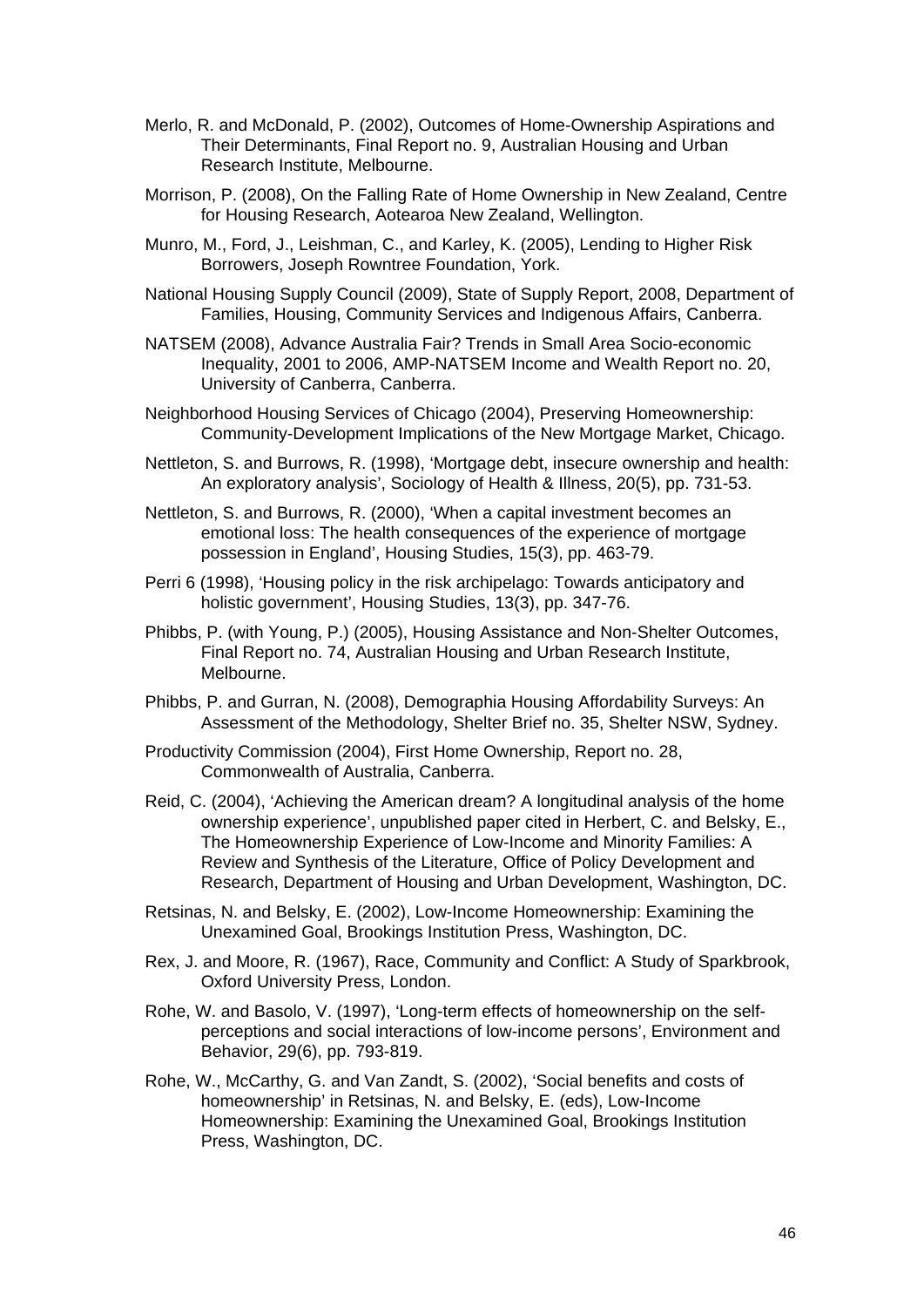- Rohe, W., Quercia, R. and Van Zandt, S. (2007), 'The social-psychological effects of affordable homeownership' in Rohe, W. and Watson, H. (eds), Chasing the American Dream: New Perspectives on Affordable Homeownership, Cornell University Press, Ithaca, NY.
- Rohe, W. and Stegman, M. (1994a), 'The effects of home ownership on the selfesteem, perceived control and life satisfaction of low-income people', Journal of the American Planning Association, 60(2), pp. 173-85.
- Rohe, W. and Stegman, M. (1994b), 'The impact of home ownership on the social and political involvement of low-income people', Urban Affairs Quarterly, 30(1), pp. 152-72.
- Rohe, W. and Stewart, L. (1996), 'Homeownership and neighborhood stability', Housing Policy Debate, 7(1), pp. 37-81.
- Rohe, S., Van Zandt, S. and McCarthy, G. (2002), 'Home ownership and access to opportunity', Housing Studies, 17(1), pp. 51-61.
- Rohe, W. and Watson, H. (eds) (2007), Chasing the American Dream: New Perspectives on Affordable Homeownership, Cornell University Press, Ithaca, NY.
- Saunders, P. (1990), A Nation of Home Owners, Unwin Hyman, London.
- Schwartz, C., Hampton, T., Lewis, C. and Norman, D. (2006), A Survey of Housing Equity Withdrawal and Injection in Australia, Research Discussion Paper 2006-08, Reserve Bank of Australia, Sydney.
- Senate Select Committee on Housing Affordability in Australia (2008), A Good House Is Hard to Find: Housing Affordability in Australia, Commonwealth of Australian Canberra.
- Shelter NSW (2008), Sustainable Homeownership for Low-Income Households, Campaign Brief 4, Shelter NSW, Sydney.
- Shlay, A. (2006), 'Low-income homeownership: American dream or delusion?', Urban Studies, 43(1), pp. 511-31.
- Smith, S., Easterlow, D. and Munro, M. (2004), 'Housing for health: Does the market work?', Environment and Planning A, 36, pp. 579-600.
- Smith, S., Searle, B. and Cook, N. (2009), 'Rethinking the risks of home ownership', Journal of Social Policy, 38(1), pp. 83-102.
- Statistics Canada (2008), Changing Patterns in Canadian Homeownership and Shelter Costs, 2006 Census, Cat. no. 97-554-X, Statistics Canada, Ottawa.
- Stephens, M. (ed.), Ford, J., Spencer, P., Wallace, A., Wilcox, S. and Williams, P. (2008), Housing Market Recessions and Sustainable Home-Ownership, Joseph Rowntree Foundation, York.
- Stone, M. (2006), 'Pernicious problems of housing finance' in Bratt, R., Stone, M. and Hartman, C. (eds), A Right to Housing: Foundation for a New Social Agenda, Temple University Press, Philadelphia.
- Stone, W. and Hulse, K. (2007), Housing and Social Cohesion: An Empirical Exploration, Final Report no. 100, Australian Housing and Urban Research Institute, Melbourne.
- Sykes, L. (2008), 'Cashing in on the American dream: Racial differences in housing values 1970-2000', Housing, Theory and Society, 25(4), pp. 254-74.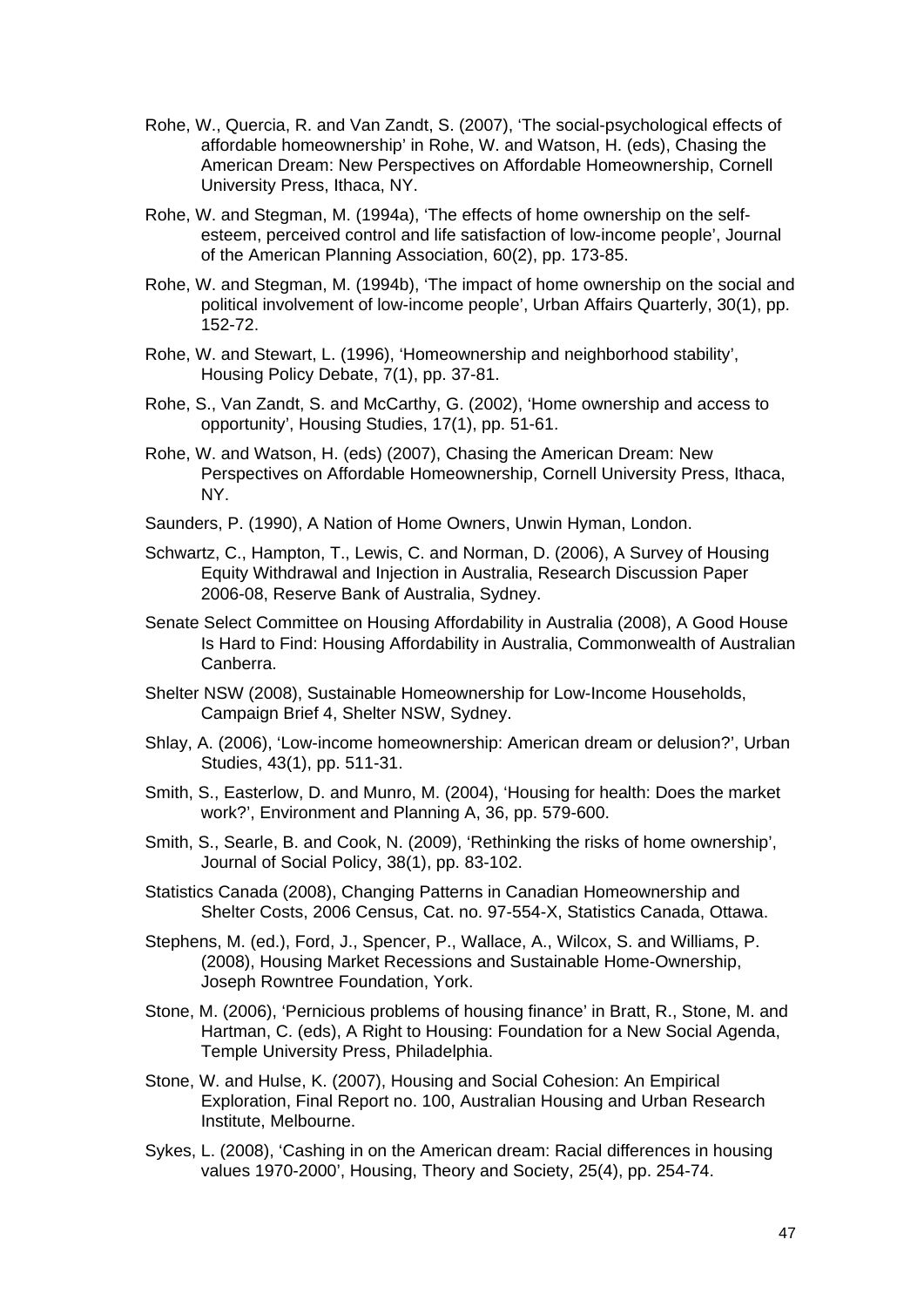- Thorns, D. (1981), 'Owner-occupation, its significance for wealth transfer and class formation', Sociological Review, 29(4), pp. 705-28.
- Thorns, D. (1989), 'The impact of homeownership and capital gains upon class and consumption factors', Environment and Planning D, 7, pp. 293-312.
- US Census Bureau (2009), 'Census Bureau reports on residential vacancies and homeownership', US Census Bureau News, April, <http://www.census.gov/hhes/www/housing/hvs/qtr109/files/q109press.pdf>
- Vandell, K. D. (1995), 'How ruthless is mortgage default? A review and synthesis of the evidence', Journal of Housing Research, 6(2), pp. 245-64.
- Wang, H., Wilson, D. and Yates, J. (2004), Measuring the Distributional Impact of Direct and Indirect Housing Assistance, AIHW Cat. no. HOU 108, Australian Institute of Health and Welfare, Canberra.
- Widdowfield, R. and Wilkinson, D. (2002), Owner Occupation Among Low Income Households in Scotland: A Compilation of Data and Research Evidence, Scottish Executive Central Research Unit, Edinburgh.
- Williams, P. (2007), 'Home-ownership at the crossroads?', Housing Finance, 2, Council of Mortgage Lenders, London.
- Winter, I. (1994), The Radical Home Owner, Gordon and Breach, Basel.
- Wood, G. and Ong, R. (2009), The Dynamics of Housing Affordability: Movements in and out of Housing Affordability Stress 2001-2006, Final Report no. 133, Australian Housing and Urban Research Institute, Melbourne.
- Wulff, M. (1990), 'Low income home ownership: The privatisation of squalor or the great Australian dream?', Housing Studies, 5(4), pp. 229-40.
- Wulff, M. (1992), 'Home ownership for low income families: Key findings from the five year Victorian Capital Indexed Loan evaluation study', Urban Policy and Research, 10(2), pp. 6-16.
- Yates, J. (1997), 'Changing directions in Australian housing policies: The end of muddling through?', Housing Studies, 12(2), pp. 265-77.
- Yates, J. and Gabriel, M. (2006), Housing Affordability in Australia, National Research Venture 3: Housing Affordability for Lower Income Australians, Research Paper no. 3, Australian Housing and Urban Research Institute, Melbourne.
- Yates, J. and Kendig, H. (2008), Sustaining Fair Shares: The Australian Housing System and Intergenerational Sustainability, National Research Venture 3: Housing Affordability for Lower Income Australians, Research Paper no. 11, Australian Housing and Urban Research Institute, Melbourne.
- Yates, J. and Milligan, V. (2007), Housing Affordability: A 21st Century Problem, National Research Venture 3: Housing Affordability for Lower Income Australians, Final Report no. 105, Australian Housing and Urban Research Institute, Melbourne.
- Yates, J. and Whelan, S. (2009), Housing Wealth and Consumer Spending, Final Report no. 132, Australian Housing and Urban Research Institute, Melbourne.